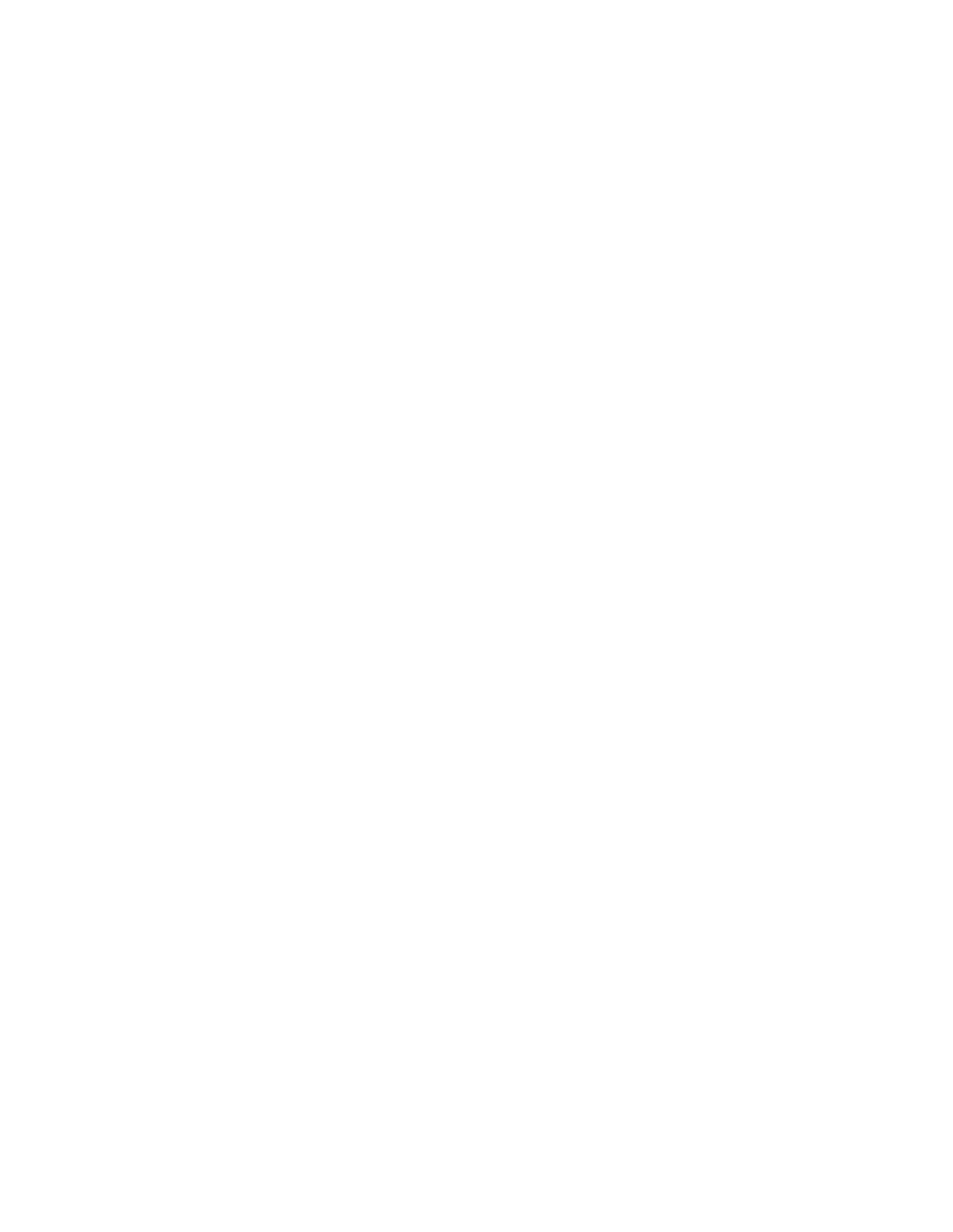#### *NOTICE*

1) This material may be protected by copyright law (Title 17, U.S. Code). It may not be cited without acknowledgment to The State Historical Society of Missouri, a joint collection of the University of Missouri and the State Historical Society of Missouri. Citations should include: Missouri Environmental Oral History Project, Collection Number C3966, [name of interviewee], [date of interview], The State Historical Society of Missouri.

2) Reproductions of this transcript are available for reference use only and cannot be reproduced or published in any form (including digital formats) without written permission from The State Historical Society of Missouri.

3) Use of information or quotations from any Missouri Environmental Oral History Collection transcript indicates agreement to indemnify and hold harmless the University of Missouri, the State Historical Society of Missouri, their officers, employees, and agents, and the interviewee from and against all claims and actions arising out of the use of this material.

*For further information, contact:*

The State Historical Society of Missouri University of Missouri 1020 Lowry Street Columbia, MO 65201-5149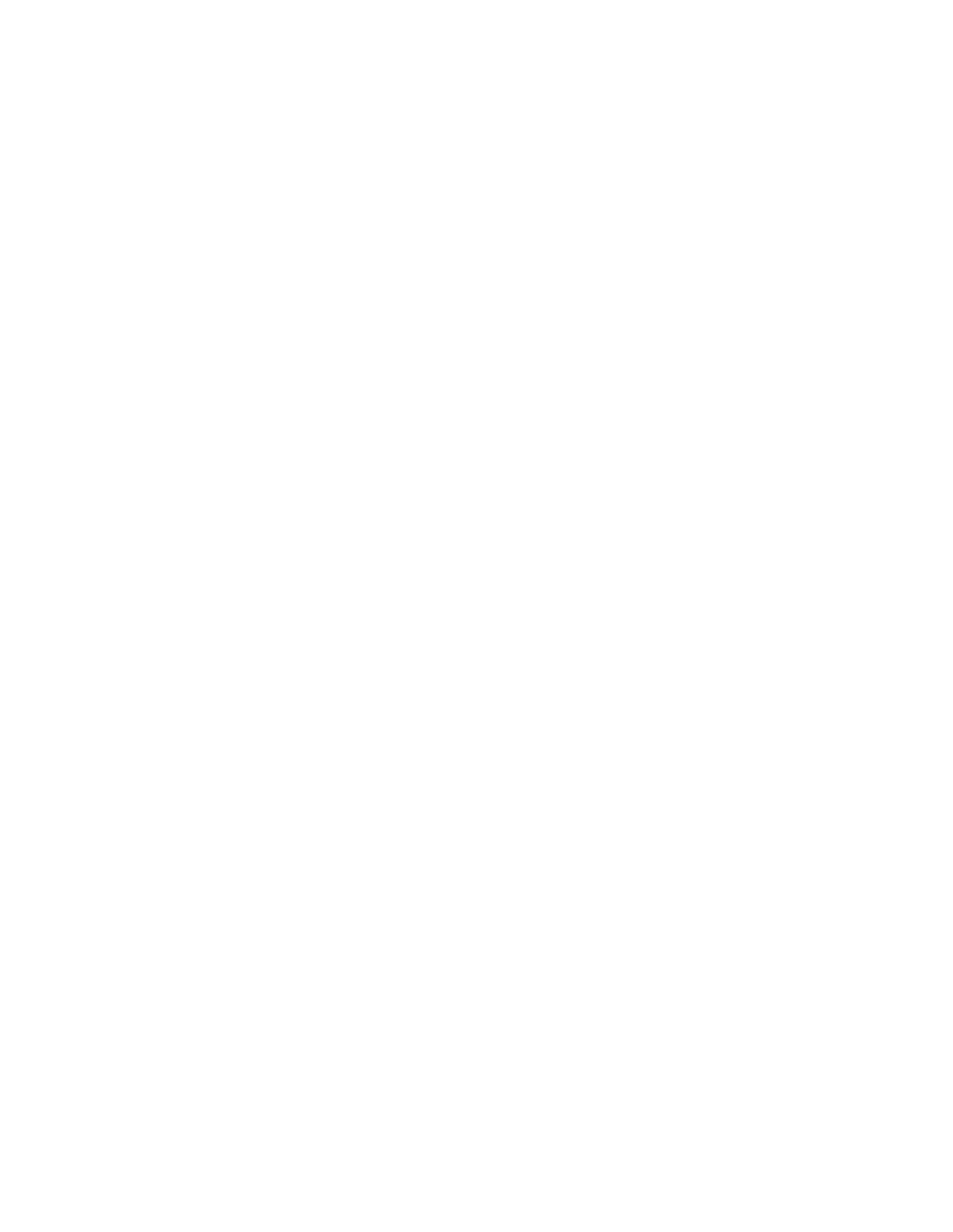## **PREFACE**

Joel Vance was born on September 25<sup>th</sup>, 1934, in Chicago, Illinois, and he lived there until the age of thirteen. Mr. Vance recalls fishing and exploring the city's museums and libraries when he was a child. His dad moved the family to Dalton, Missouri with aspirations of running a farm, and this led to Mr. Vance's deep love for the outdoors. After graduating from high school in Keytesville, Mr. Vance studied journalism at the University of Missouri where he graduated in 1956. Immediately following college, Mr. Vance worked for the Montgomery, Alabama *Journal*. From 1959 to 1969, Mr. Vance wrote for the Mexico, Missouri *Evening Ledger*. For the next twenty-two years, Mr. Vance worked for the Missouri Conservation Department, where he played a key role in "Design for Conservation" which passed in 1976. Throughout his career, Mr. Vance has published several books and numerous articles. Now retired, Mr. Vance remains active as a freelance writer, but he cherishes the time he gets to spend with his family and Brittany dogs.

The interview was taped on a CompactFlash card, using a Marantz PMD-660 digital recorder and an audio-technica AT825 microphone placed on a tripod. There are periodic background sounds but the recording is of generally high quality.

The following transcript represents a rendering of the oral history interview. Stylistic alterations have been made as part of a general transcription policy. The interviewee offered clarifications and suggestions, which the following transcript reflects. Any use of brackets [ ] indicates editorial insertions not found on the original audio recordings. Physical gestures, certain vocal inflections such as imitation, and/or pauses are designated by a combination of italics and brackets *[ ]*. Any use of parentheses ( ) indicates a spoken aside evident from the speaker's intonation, or laughter. Quotation marks [""] identify speech depicting dialogue, speech patterns, or the initial use of nicknames. Em dashes [—] are used as a stylistic method to show a meaningful pause or an attempt to capture nuances of dialogue or speech patterns. Words are *italicized* when emphasized in speech or when indicating a court case title. Particularly animated speech is identified with **bold** lettering. Underlining [ \_\_ ]indicates a proper title of a publication. The use of underlining and double question marks in parentheses [\_\_\_\_\_\_\_\_(??)] denotes unintelligible phrases. Although substantial care has been taken to render this transcript as accurately as possible, any remaining errors are the responsibility of the editor, Sean Rost**.**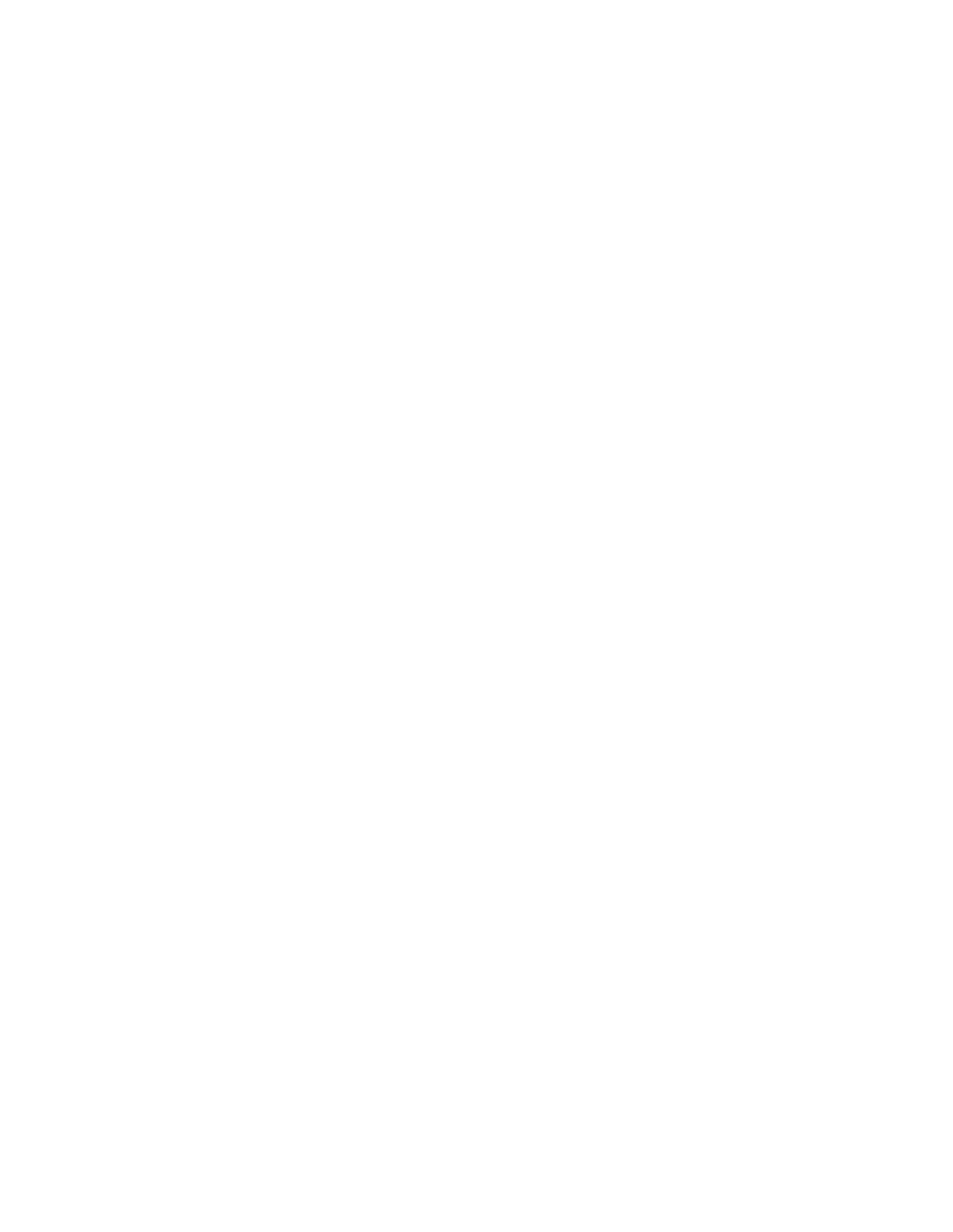Narrator: Joel Vance Interviewer: Jeff Corrigan Date: September 6, 2011 Transcribed by: Teresa Bergen

#### 5

#### **[Begin Interview. Begin Track One.]**

Corrigan: This is Jeff Corrigan, oral historian for the State Historical Society of Missouri. 10 And I'm in the society's conference room today, Tuesday, September 6, 2011, to interview Joel Vance. Mr. Vance is being interviewed today for the first time for our Missouri Environmental Oral History Project. Also in the room with us today is Bethany Henry, a student worker of ours. She's a senior studying history and anthropology who's interested in oral history, and Joel's wife, Marty. Could you start by telling me when and where you were 15 born?

Vance: Okay. The when was September 25, 1934, in Chicago. South side of Chicago. I was an only child. But my parents were, they actually both had roots in the country. My dad was from a hard rock farm in Chariton County, Missouri, near Shannondale, Forest Green, that

- 20 area. And migrated to Missouri in the 1920s with his brother to find their fortune, I guess, anything that was more than what they had down on the farm would have been a fortune. My mother was from a small, very small resort town in northwest Wisconsin called Birchwood. And incidentally we just got back from there about a week ago, visiting what few relatives are still left. But at any rate, I grew up in Chicago through elementary school. In the eighth
- 25 grade, my dad was offered a promotion by the firm he worked for. He was a perfume oil salesman, which was kind of an esoteric profession. The company he worked for had offices both in France, it was actually a French company, and in New York City. And, I guess, in Chicago, also. But he was offered a promotion to the New York office. And my mother and I both did not want to go to New York City. It was just, the idea of it was intimidating. And he
- 30 was pretty ambivalent about it, too. He and his brother, the one that had gone to Chicago with him, and another fellow, were in the process of buying a 970-acre farm near Bynumville in Missouri.<sup>1</sup> And my dad just decided he'd forego the promotion and quit and move back down to Missouri and take over the management of this farm, which is what we did. We had no place to live. We really—this was almost spur of the moment. But my dad's partner, a fellow
- 35 named Larry Pillsbury, who was from the Chicago area, was one of these guys who was a good guy, but he just couldn't pass up a bargain. And not too long before we moved, he had come down to Missouri to kind of check out the property they were buying. And he wound up buying a seventeen room hotel in Dalton, Missouri. And this was an abandoned hotel. It had been a railroad hotel back in the days when the drummers would get off the railroad and
- 40 have to stay overnight. And so my mother said, "Where are we going to live?" And my dad said, "Well, for starters, we've got a seventeen room hotel." Now there were three people in this hotel: my dad, me and my mother. And a small dog. And that was it. That was the entire population. So for a kid, it was kind of a cool deal because most kids would like to have their own room. I had my choice of seventeen. (laughter) You know, I could go anywhere that I
- 45 wanted to. And I had two or three of them that I kind of inhabited at one time or another. But  $\overline{a}$

<sup>&</sup>lt;sup>1</sup> The farm was actually 640 acres.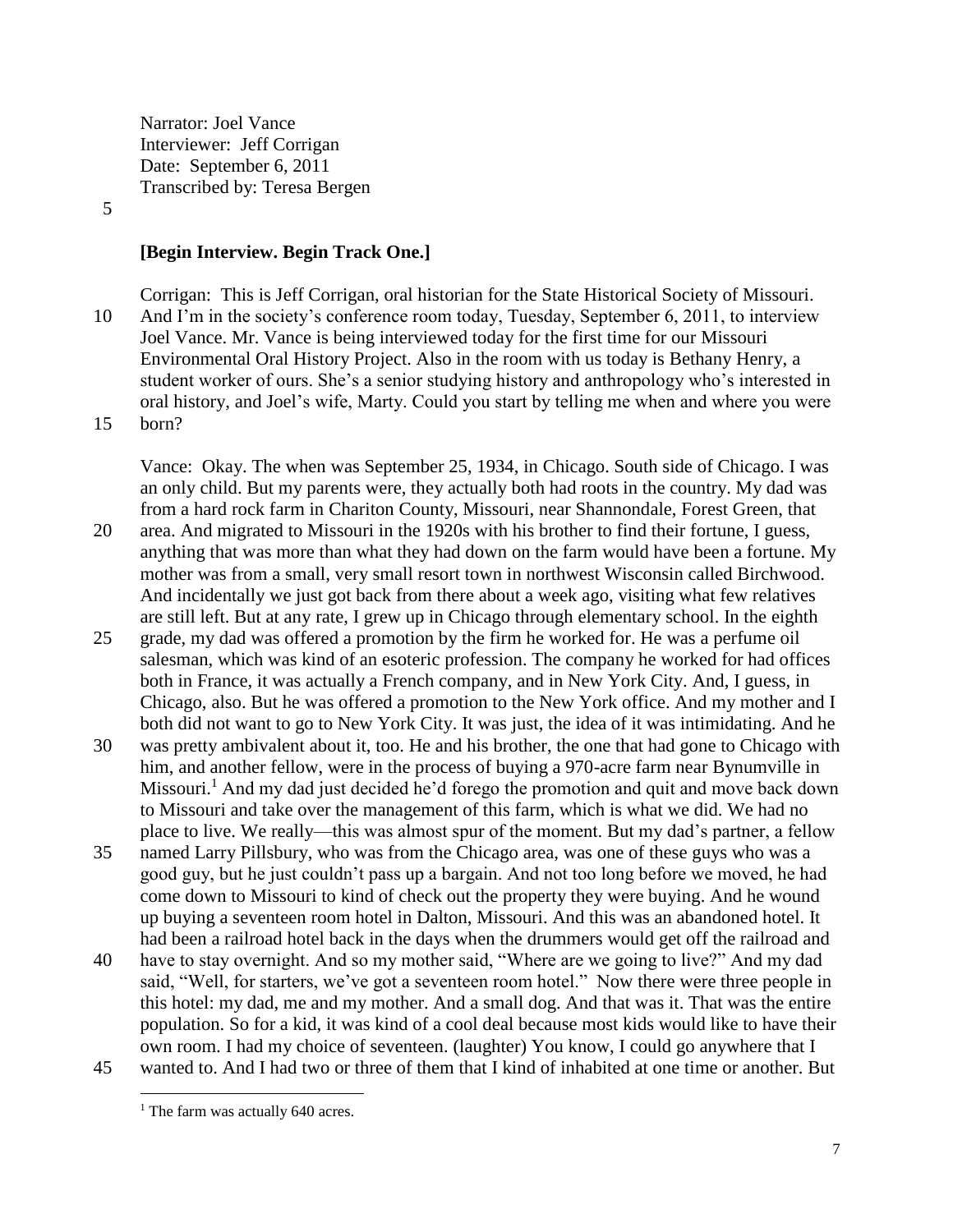at any rate, I was in the eighth grade and Dalton had a one-room school at that time. It was before all the consolidation. I either could go to a one-room school after coming out of an urban elementary school, or we could pay some tuition and I could go to Keytesville School, which was not a whole lot bigger, but at least they had an elementary school. And that's what

- 5 my folks chose to do. So I rode the bus with the other kids from Dalton every morning for, oh, I don't know, four years, five years, I guess. Eighth grade and through high school. And it was six miles to Keytesville. In the wintertime, it was dark when we got on and dark when we got off. And it was a kind of Spartan existence. Because for one thing, this hotel had no running water. And it had an outhouse up the hill. And a cistern, there was a cistern for
- 10 water. But with the outhouse up the hill, we decided—

#### **[End Track 1. Begin Track 2.]**

Vance: —that we didn't want to drink anything out of the cistern, so my dad wound up 15 borrowing water or getting water from the tenants on this big farm he had. Which made it kind of tough, you know, it looked kind of silly to have the boss getting water from the tenants, but that's what we had to do. We took baths in a galvanized wash tub. And I don't know if you've ever done that, but it's not very comfortable. I mean, you have to sit with your knees up around your ears. That's the only way you can fit in one of these tubs. So I

20 guess we were poor in the sense that we had a lot of land. He and his brother also were buying a square section of land out in Kansas. So we had a lot of land. And in that sense we were pretty well off, but we didn't have any money at all. So in that sense we were pretty poor. And that went through, all through high school. I never had a car until Marty and I were married. So you know it was a lot different than it is today.

25

Corrigan: Yeah. Backtracking a little bit, what's your father's name?

Vance: Martin. Martin Benton. And the name is kind of carried on in our family in that our oldest son is Joseph Benton, and our second son, second oldest son, is Edward Martin. And 30 our grandson, one of our grandsons, is named Martin. So that name has kind of carried through. So far, nobody's wanted to name any of them Joel. I'm not sure why.

Corrigan: And what's your mother's name?

35 Vance: Ann.

Corrigan: Ann. Was it A-n-n, or an e on the end?

Vance: A-n-n. Actually, it was Anna, A-n-n-a, but everybody called her Ann her whole life. 40 And she was from a little town up in northwest Wisconsin, as I said. And it was an interesting family, too. Her folks had eleven kids. She was the youngest daughter of the eleven. And they lived a pretty much pioneer life. They were among the first settlers up in this part of Wisconsin. Came overland in a covered wagon from Ohio. Literally, covered wagon. Settled in this little town of Birchwood. And her mother ran a café for the loggers

45 that were busy cutting down the virgin forest. And her father was both the town marshal and the town bootlegger. I mean, he literally was. And several years ago we were in Birchwood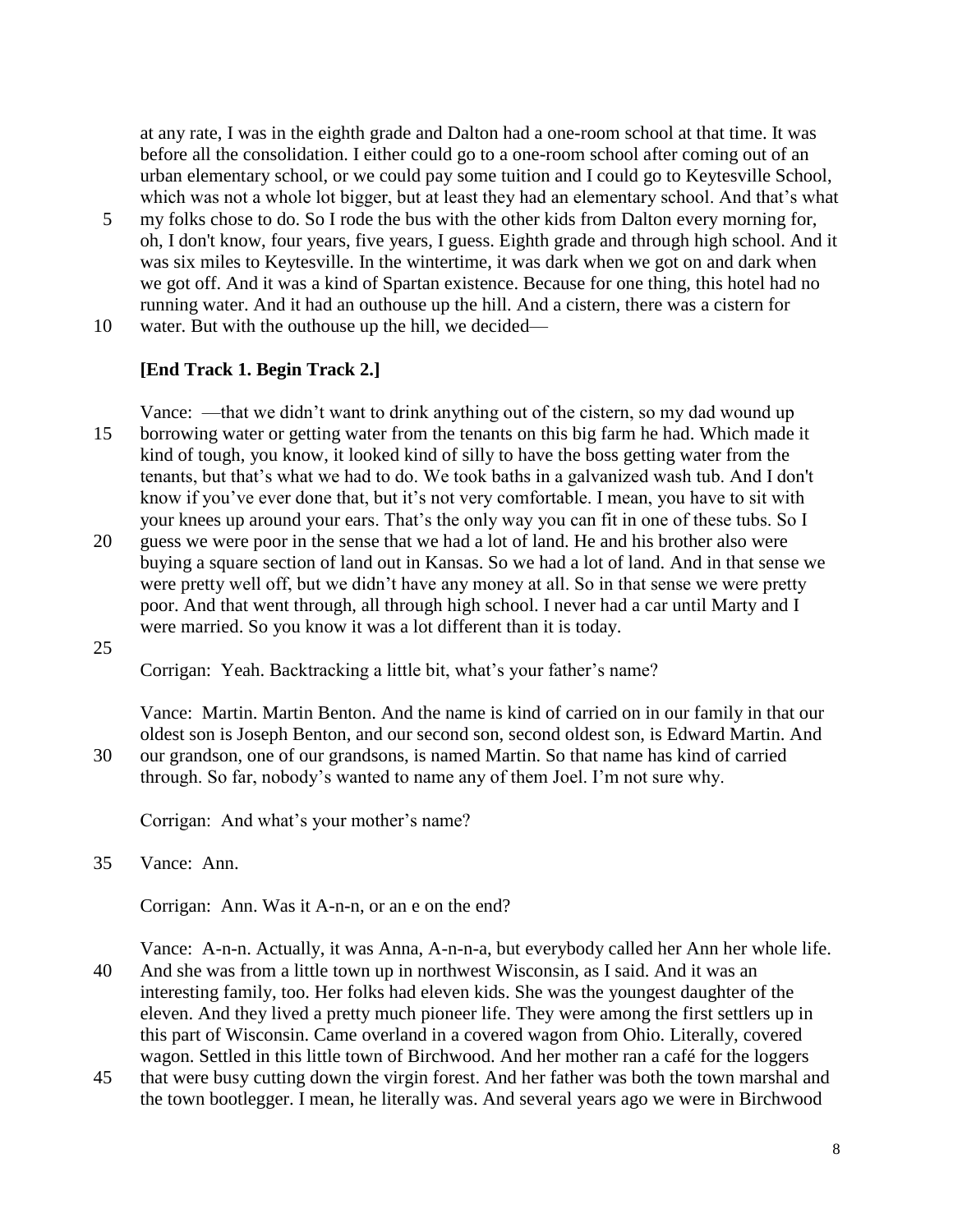to do a book signing and a woman came up to me on the street and said, "I knew your grandfather very well." I never did know him. He died when I was quite young. But she said, "I knew your grandfather quite well. I was his lookout." And I said, "What do you mean?" Because I never heard about this bootlegger thing. The family was quite protective of the

- 5 reputation, so they just didn't talk about it. But she said, "Well, you didn't know?" And I said, "Know what?" "Well, he was the bootlegger in town. And when the revenuers came, I would ring a dinner bell in our front yard and it would warn him out at his still. And he'd get rid of whatever he had to get rid of." So I thought that was kind of cool, actually. I mean, I had some interesting relatives. My mother's clan was kind of a wild bunch, and some of them
- 10 still are. I mean, the ones that still exist. One of her older brothers was out in the woods—I guess was a logger. And a tree fell on his leg and crushed it. And it was amputated on their kitchen table by the local doctor. And my aunt, one of the older sisters of my mother, saw this happen, watched it happen. She was fourteen at the time. And she was fascinated by this. And she later became an RN. And I still think that's probably what influenced her to go into
- 15 medicine. But two of my mother's other brothers wound up running the local bar in town. Hud and Bud's Bar. And one of those two brothers later owned a resort and the other one owned a bait shop. So it was very much an outdoor-oriented family. I used to spend my summers when I was a kid in Chicago. I guess all of them in Chicago. Either up there or down on the farm in Missouri with my uncle and aunt. And so, you know, for most of the 20 year I was a city kid. But for several weeks in the summer, I was definitely an outdoor kid.

Corrigan: And what was your mother's maiden name?

Vance: Soper. S-o-p-e-r.

25

## **[End Track 2. Begin Track 3.]**

Corrigan: Is that still a common name up there in Birchwood?

30 Vance: At one time, they pretty much owned the town. My grandmother, after her husband died, was sort of the patriarch of the town and everybody knew her. And then my aunts, two of them, moved back up there from, actually from Chicago. Retired up there. And they were sort of the, I don't know, the social belles of the town. And so they, yeah, they pretty much dominated the town.

35

Corrigan: Okay. Now I'd refer anybody to read your book *Down Home Missouri* to get a full scope of your childhood and how you first came to Dalton and that. But a couple questions I did have, I'm curious to know when you would leave every summer, you would just, you know, you would be gone for several weeks out of the year. What did your friends in

40 Chicago think of it? Because it seems like you were never there in the summer in Chicago, you never spent a summer there.

Vance: Yeah.

45 Corrigan: That you would just disappear and go to Wisconsin or Missouri. Were you the only one that did that? Or was that common?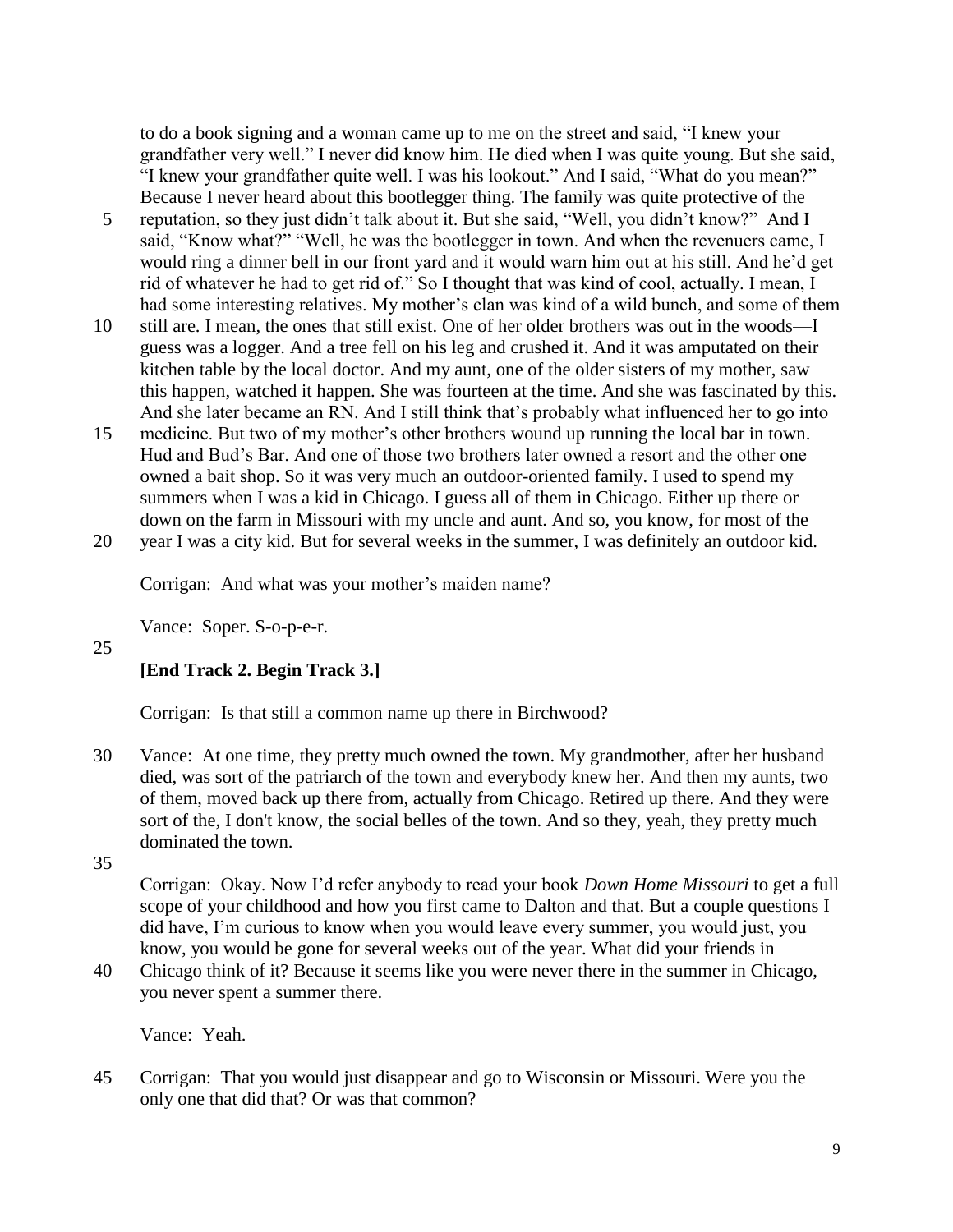Vance: I don't know. I mean, I never thought about it. And I actually have never thought about it until you just asked the question. I don't know what they thought. They never said, you know, "where have you been?" They never asked. If they did, I don't remember it at all.

5

Corrigan: I'm just curious, because that's—

Vance: Yeah. I think it's a good question, but I have no answer for it. I don't know. I mean, I just went. And my folks said, you know, "We're going to the farm." Basically leave you 10 there for the summer. Okay. Fine. So we went. And I was there. And came back and went back to school.

Corrigan: Okay. By any chance, do you remember the name of the perfume company?

15 Vance: Givaudan. Oh, boy, this is, I'm not sure how to spell it. G-i-v, G-i-v-i-d-a-u-n, I think. Dash Delawanna. And that's like the town in Delaware, I guess. D-e-l-a-w-a-n-a, I believe it is.<sup>2</sup> I'm sure they still exist. So if you have to-

Marty Vance: I think it's just Givaudan now. It isn't the full name anymore. I just saw that 20 someplace.

Vance: Could be. You know, this has been sixty years since my dad retired from there. But they had, one of their famous perfumes was Shalimar, which I think still is a viable perfume. But they were involved in the development of several pretty leading brands of perfume.

25

Corrigan: And do you know how he got into that job?

Vance: I have no idea. They went to Chicago in the '20s. And could be that it was a job opening and he took it and just gradually worked his way up. I don't know.

30

Corrigan: Okay. Did you have any regular chores as a child?

Vance: Regular what?

35 Corrigan: Chores.

Vance: Oh. Not really. I was a spoiled brat. I mean, I really was. My folks were very permissive. And whatever I wanted to do, that was fine with them. It wasn't that I was a mean kid or anything or I got into trouble, although I did. But I wasn't, I was not regimented

40 in any way. I was only rarely punished. And the only time I can ever remember having to eat soap like Ralphie in *The Christmas Story* was when I cussed some kid out for something. I called him a "son of a b." And I had no idea what I was saying. But I mean, I had heard other people say it. Okay, I said it, too. But my mother heard me. And she washed my mouth out with soap. And that was about as bad as it ever got. They were pretty content to just let me do

45 whatever I wanted. And you know, if the, all of us were that way, all the kids in Chicago. If it  $\overline{a}$ 

<sup>2</sup> Givaudan-Delawanna.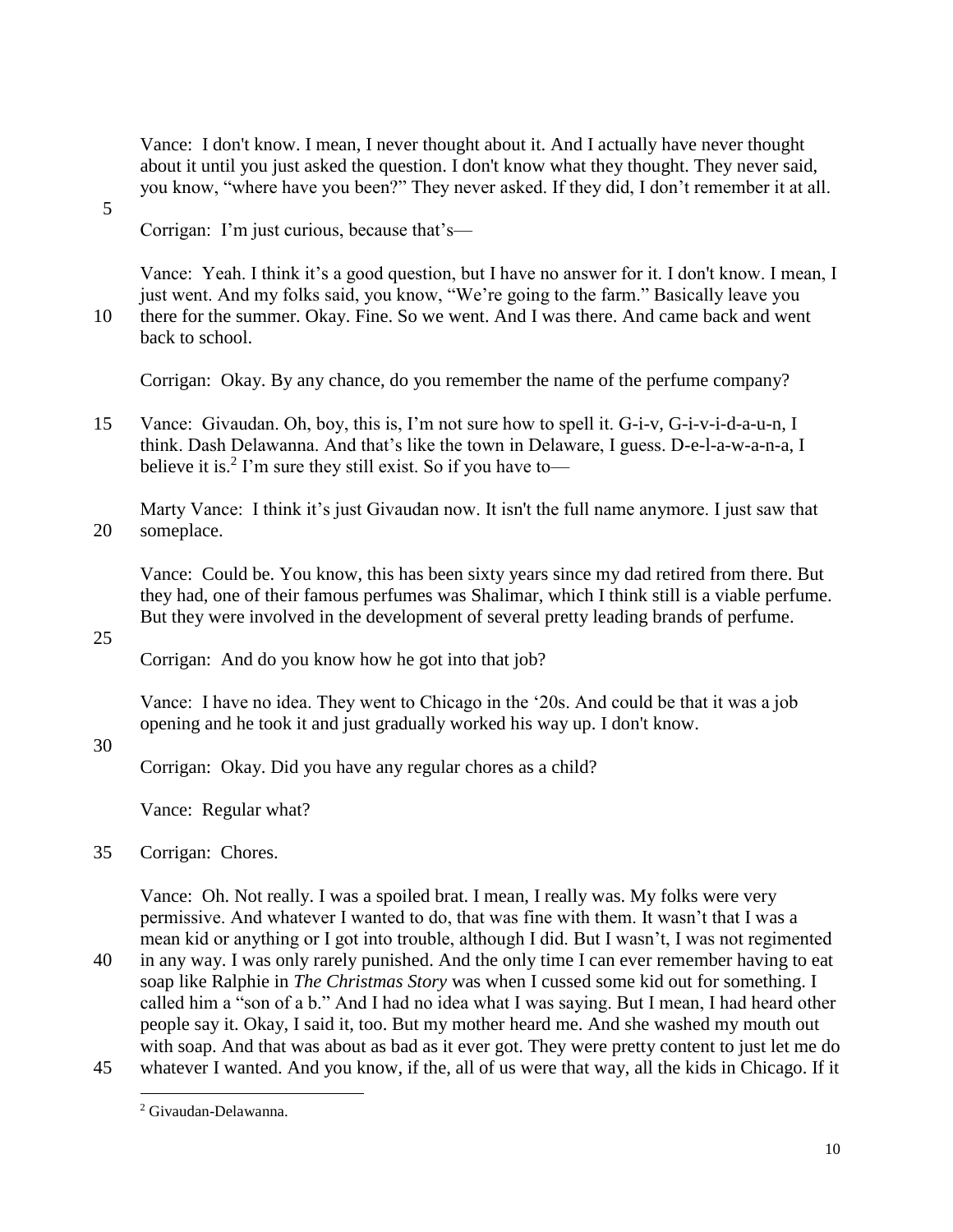was like, if it had been then like it was today, I don't think we would have survived. But we played out till way after dark. And I used to go down to the Field Museum or the Museum of Science and Industry or the various places like that all by myself. And here I was, I was maybe eight, nine, ten years old. And I'd get on the EL and ride downtown and spend the

5 whole day at the museum and come home. I mean, what parent today would let their kid do that, especially in the city, of any kind. But we never thought anything about it.

Corrigan: And where did you live in proximity to like the Field Museum and that? Did you—

10

Vance: Well we were on the south side. First of all, I was born on Prairie Avenue, 60 something Street, I think. But then most of the time was around the eightieth block. So we were eighty blocks from downtown. And that's substantial. The Museum of Science and Industry was a lot closer. But not that much closer.

15

## **[End Track 3. Begin Track 4.]**

Corrigan: Did your neighborhood have a, did it have a name? The neighborhood? The area?

- 20 Vance: Not really. But we were about, oh, three blocks from the Lake, from Lake Michigan. And South Shore Beach was one of the public beaches. And there was a library about twothirds of the way to the lake. So I just, it was, I had everything I needed. It was perfect. I'd go to the library, or I'd just keep going and go to the lake. And you could swim in the lake then. You weren't afraid of God knows what. Microbes. But it was a great existence. It really was.
- 25 And earlier, when we lived on Prairie Avenue, we had empty lots. This was during World War Two. And they actually, there was enough kind of empty lot country that the kids could play cowboys and Indians or whatever we wanted to play. And they had victory gardens, all the people that lived there. So it was almost an outdoor existence right in the middle of the city.

30

Corrigan: Did you guys have a victory garden?

Vance: Oh, yeah. My dad would never be without one. He always had a really good garden. That was, I think, other people would maybe play golf or bowl. Both of which he did, too. 35 But he also, that was his relaxation was to work in the garden.

Corrigan: Did you have a very big yard?

Vance: Well, we didn't have a big yard. We had no yard at all. We were in an apartment 40 building. But there were three apartment buildings. But next to that was about a whole block of just empty lot. It was almost like a prairie. You know, great big field is what it boiled down to. And that's where everybody had their gardens. And they'd have community get togethers where all of the families in these different apartment buildings would get together and have, you know, watermelon and whatever you have on like a Fourth of July type picnic.

45 So it was really almost a bucolic existence right in the middle of a city.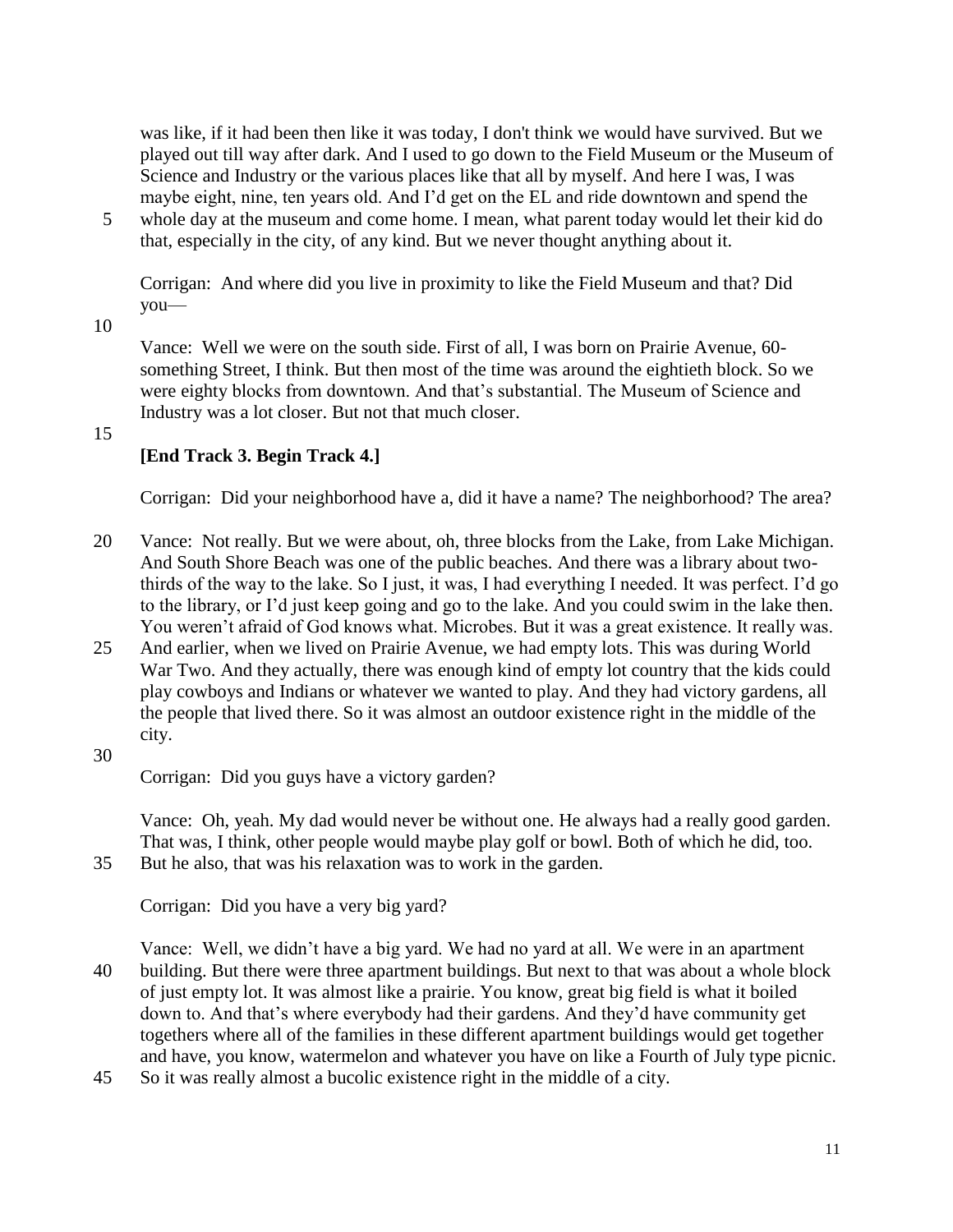Corrigan: Okay. Do you remember the name of your grade school or elementary school?

Vance: Yeah. Arthur Dixon Elementary School was about, oh, six blocks away. I walked to school winter and summer. Never, there was no such thing as a school bus. You just got there

- 5 however you wanted to get there. Kind of interestingly, my, our son-in-law's mother, we found out later on, also went to Arthur Dixon School. And I didn't even know that. Ron's mother [directed toward his wife, Marty]. I had no idea until after our daughter and son-inlaw were married. And somehow we got to talking and it turned out she'd gone to the same grade school I did.
- 10

Corrigan: Okay. Do you remember at all how big your class was?

Vance: No. Well, I've got old pictures. And I'd guess, you've seen the pictures, twenty, twenty-five, [directed toward his wife, Marty] maybe, something like that.

15

Corrigan: Okay. So not too large. Okay.

Vance: No. Not big. Not big at all.

20 Corrigan: And you, did you attend, did you always attend there? Did you always live in that same place?

Vance: Yeah. That was the only school I went to.<sup>3</sup>

25 Corrigan: All right. Do you have any teachers that stick out in your mind at all?

Vance: Not from there, no.

Corrigan: What do you remember doing at school? Besides school, was there any activities? 30 Was it a place for, for example, like down here in Missouri, a lot of things that were popular were like plays and pie suppers and things like that. Do you remember any type of, was the school ever used as like a community center?

Vance: If it was, I don't remember it. I was a shy kid, I really was. I was a very shy kid. I 35 don't know any other way to describe it. I was not the one that sat in the front row and raised my hand. I just tried to stay out of sight as much as possible. And I was pretty much introverted in the sense that I read a lot and still do. But I just, I lived within myself a whole lot. But on the other hand, I was always active outside, playing baseball, especially, with the other kids. And we had no formal, in those days, nothing like Little League or any of those

- 40 formal activities that kids have today. We made up our own fun. And if it was baseball, it was sand lot baseball. We just found a field that was open and we played ball there. No organized teams. And a lot of yelling and hollering and I'll take my bat and go home type of reactions. So as far as the school goes, I don't remember anything. I don't think I was ever in a play in grade school or anything like that. I just don't remember.
- 45

 $\overline{a}$ <sup>3</sup> When Joel Vance's family moved to Yates Avenue in 1943, he attended Bryn Mawr Elementary School.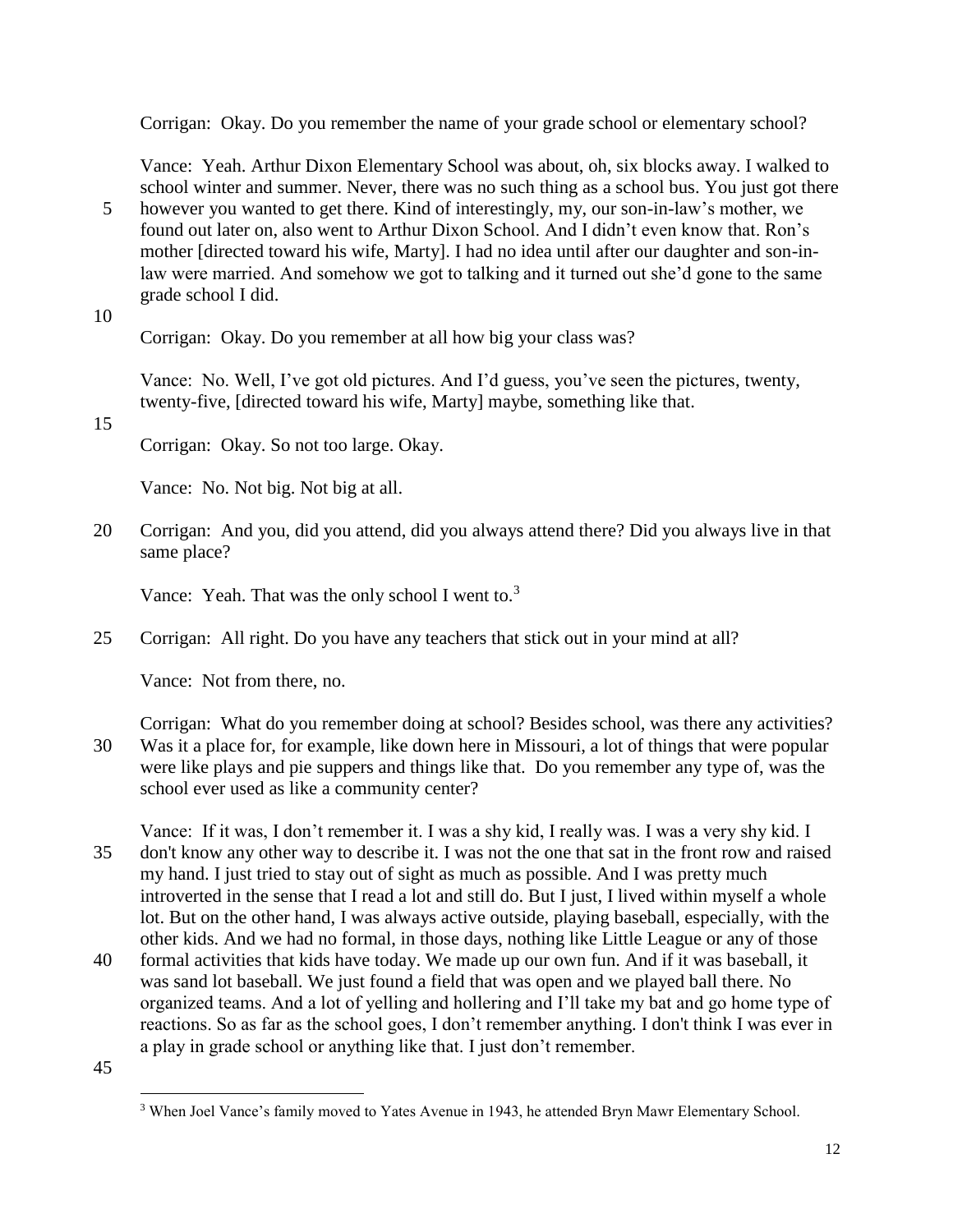Corrigan: Do you remember recess at all?

Vance: Yeah. What I remember about recess—

# 5 **[End Track 4. Begin Track 5.]**

Vance: —was that one of my friends ran into, we were playing some game were you run back and forth. I don't know what it was, some kind of tag type thing. And he ran into a wall with his head and it knocked him out. And I didn't know what to do. It was one of those

10 things where I probably, well it was like Schwartz getting his tongue stuck on the pipe. Again, in the *Christmas Story*. I knew I should do something, but I just stood back and watched him. And finally, a teacher saw what was happening, and I've felt guilty about that for probably 70 years. I really have, I mean, I still, that sticks out in my mind. That's really the only outstanding memory of school.

#### 15

Corrigan: But baseball was king?

Vance: Oh yeah, we loved baseball. Basketball, we had a rim in the alley and we'd shoot a basketball, but it was not a big thing, but baseball we loved.

20

Corrigan: Now you were from the south side. Does that make you a White Sox fan?

Vance: Well yeah, sort of. And I actually went to a Sox game with my dad. I remember that too. We sat way up in the stands and I remember him talking about Luke Appling who is a 25 Hall-of-Famer, and was playing that, it was a night game, playing that night. And I think he

led the American league one year in hitting, and I mean, he's a Hall-of-Famer, but dad called him "Old Aches and Pains" and that's what, that was his nickname, that's what everybody called him because he was forever injured in one way or another. But I remember that, and then the only other major league game that I ever went to was when I was in college and

- 30 worked in Chicago one summer and a friend of mine and I took off work and went to a Cubs game. And make you feel bad if you're a fan now. It costs us \$3.50 to get a box seat right behind third base. I mean, it was, and the Cardinals were, the only reason we went, the Cardinals were playing the Cubs. And I watched Stan Musial hit a line drive that went between second and first base so fast that they didn't even move, they didn't react, and it hit
- 35 the ivy out in right field so hard that it bounced all the way back to the second baseman and Musial was held to a single. I mean it was an obvious double, but he just, it hit so hard—and I can still see that in my mind, that line drive, just [makes swooshing sound], and it was gone.

Corrigan: Against the brick were the ivy is and just popped back.

40

Vance: Yeah. It just came back so fast that he didn't have time to get to second base. But those are the only two major league games I've ever been to, and I really have no desire to go to any others.

45 Corrigan: By any chance do you remember, did you take your lunch to school each day?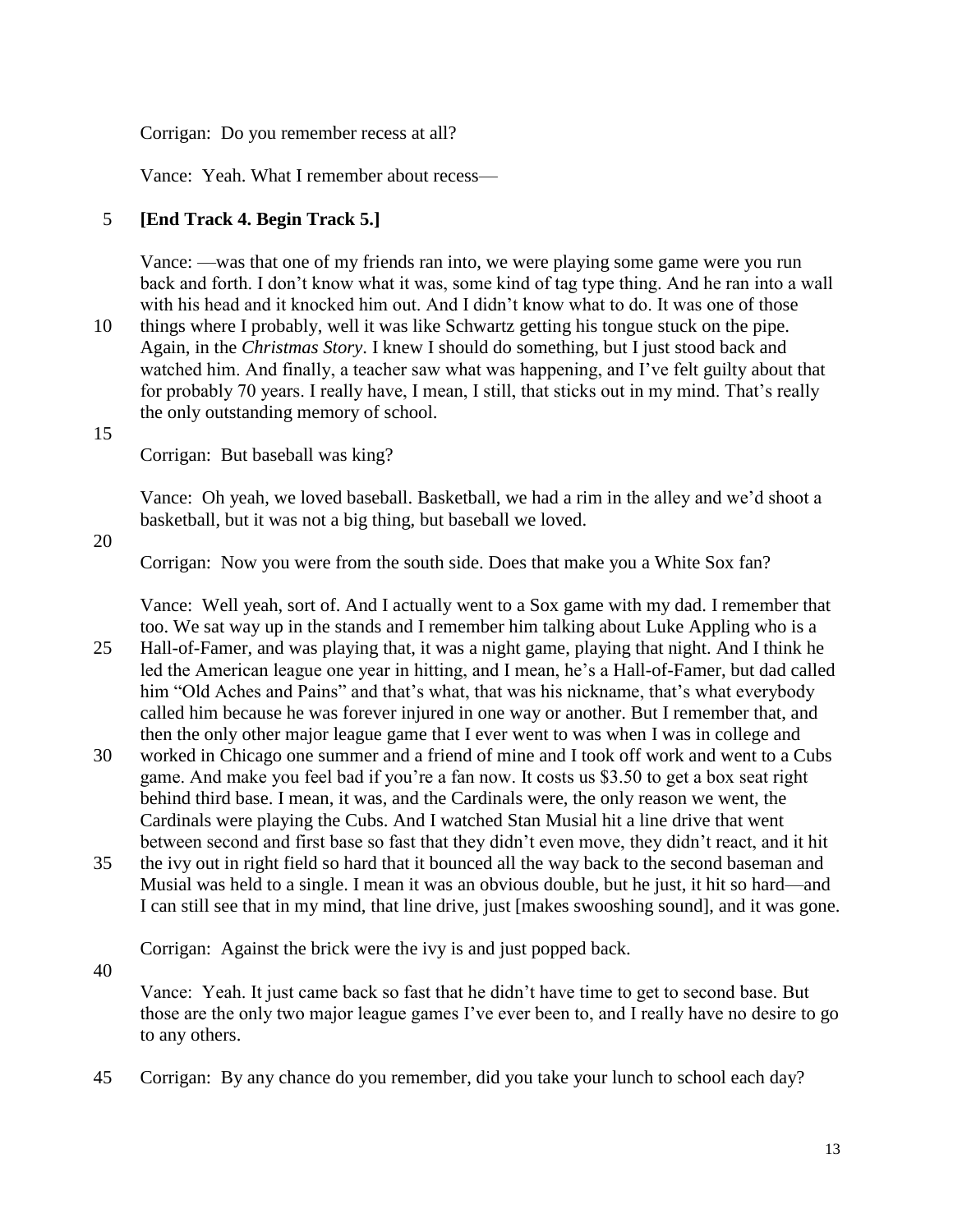Vance: I think I did. I'm pretty sure I did. But, you know, I have no memory of what my lunch box looked like or anything like that.

Corrigan: Oh that's okay. I just didn't know if they provided it, or if you took it each day.

5

Vance: I don't even think they had hot lunches in those days. If they did I don't remember it.

Corrigan: And then you, so you went all the way through eighth grade in Chicago. Is that correct?

10

Vance: I was. No I went through seventh grade and then when we moved to Missouri I was in the eighth grade.

Corrigan: And that was at Keytesville?

15

Vance: Yes.

Corrigan: Was that the R-3 schools?

- 20 Vance: I guess, yeah, I guess it was an R-3 then. Actually it wasn't. I don't believe it was. They were still country. Well, put it this way, somewhere along the line they got reorganized after I got in high school, maybe I was a freshman. And the reason I remember is that we got our star basketball player because of the reorganization. He should have been going to Salisbury, because that's all the kids he'd grown up with and kids he went to elementary
- 25 school with, but instead he got reorganized into our district and wound up being a star for Keytesville and for Central College and still holds the record, the scoring record at Central College. So we lucked out.

Corrigan: Now you talk a lot about in your book the transition from Chicago to Dalton and 30 Keytesville, but I'm curious. Knowing that you and your mother did not want to go to New York City, and the alternative was you had to go to Dalton. Did you, were you excited? I mean, or was it the, I guess the best of, you know, the two options you had, it was the best. Did you, I guess my question is: were you excited to go to Keytesville? Did you look at it openly like, "Hey this is a new adventure?" Or was it a—

35

# **[End Track 5. Begin Track 6.]**

Corrigan: —it's not Chicago, but it's definitely not New York City.

40 Vance: Well, no, I didn't have a feeling of I was a city kid going down with a bunch of hicks. I never thought of it that way at all. And excited in the sense that yeah, it's a whole new world and a whole new life. But I think I wasn't quite to the stage of my life where everything was an adventure to be enjoyed. I was intimidated by the fact that I wasn't going to know anybody. I take it back. I had a cousin that I would be going to school with. But

45 other than that, I didn't know anybody. And I would have to make a whole new circle of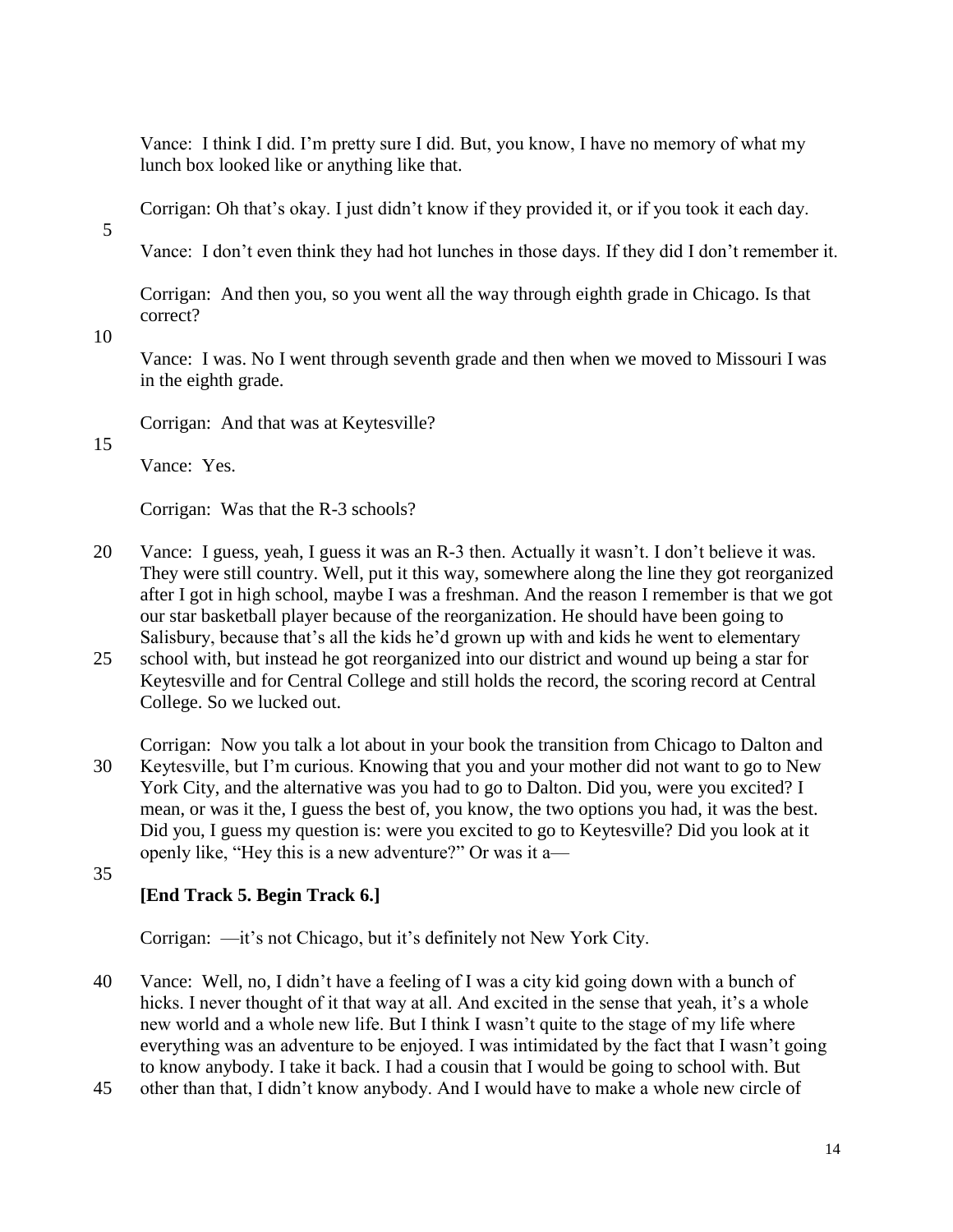friends and have to leave my old friends behind. And that was bothersome. But on the other hand, I figured well, you know, it's a new thing and make the best of it.

Corrigan: Okay. I wanted to know what your—you had mentioned in your book about 5 fishing with your father off the pier. Was that a particular pier in Chicago, or where did you guys go to go fishing?

Vance: Well, I couldn't tell you which pier it was because I don't remember. But it was obviously on Lake Michigan. And there were a lot of different piers that went out into the

- 10 lake. And it was reasonably close to our house, our apartment. And we went there quite often. And my dad loved to fish and had always been a fisherman, especially after he married my mother. Going on vacations in Birchwood, that is what he did. He went up there to fish. And when we'd go to the lake, we would fish for two things. What we called lake herring, which are ciscos, and lake perch. Those two were the fish of choice. And we'd take a bucket
- 15 of minnows and fish off the pier. And we always caught some fish. And those are probably two of the best eating fish that exist. They're just wonderful. And I think I wrote about one time catching what was at that time a big cisco or a lake herring. And everybody was, oh, boy, very complimentary. And all these older fishermen, "Nice fish, kid. That's great." And, "Look at that! Wow, that's a big one. I never caught one that—" All that stuff they say. And I
- 20 was just all puffed up. That was great. And that was my triumph as far as fishing goes. But we always caught fish. And we just had a good time.

Corrigan: So the fish were plentiful back then? You never had a problem?

25 Vance: Yeah. No. Yeah, they were plentiful. We never caught any big fish, either. This was before they stocked salmon in Lake Michigan. We never caught any walleyes or anything like that. But those two species were very plentiful.

Corrigan: You just caught them with regular minnows?

## 30

Vance: Caught them normally with minnows. I think we might have used some worms. But mostly minnows.

Corrigan: And was that the major activity, the outdoor activity that you guys did was fish?

35

Vance: It was in Chicago, yeah. That was really the only outdoor activity other than like I told you, playing in the field.

Corrigan: Yeah. But as an outdoor activity with like nature or that, it was fishing and it was 40 always off the pier?

Vance: But my nature exposure was mostly at the library. Going to check out books on nature. I don't know, I guess probably because of my summers spent in Birchwood and down on the farm, I just developed a real love for the outdoors. And especially the adventure type

45 outdoors. So I read Jack London and I read Rex Beach and other authors that were involved in writing the tales of adventure. And in those days, there were magazines that they called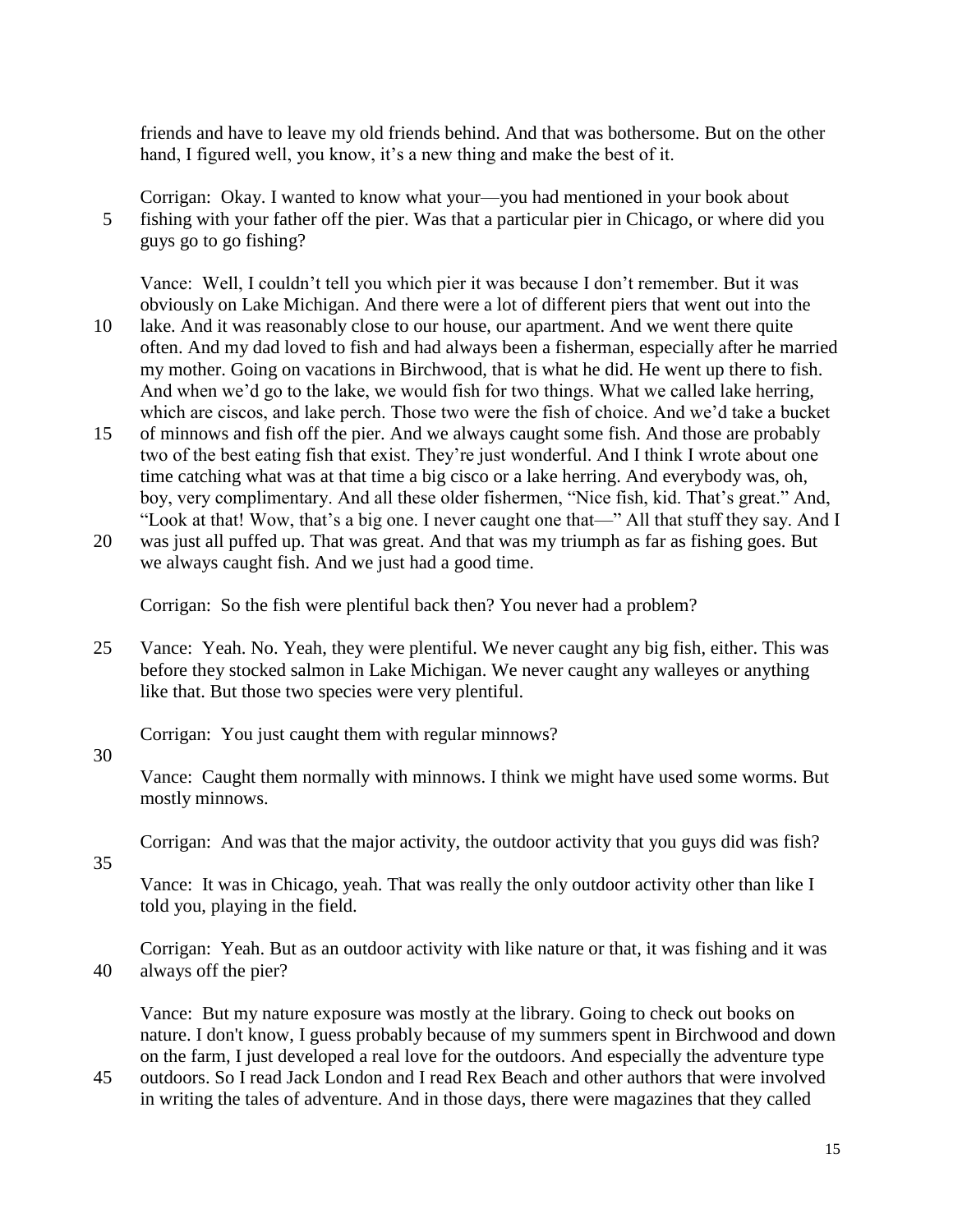men's magazines, but they weren't at all like a *Playboy* or *Hustler* or whatever. They were about hunting and fishing and outdoor adventure. There was *Blue Book* and *Argosy* and there were some other magazines that I don't remember. And my dad and my grandfather and other people had subscriptions. And boy, I went through those like they were candy. They

5 were just, I loved them and I would sit there and read those tales of derring-do and encounters with wolves and grizzly bears and all that. Boy, I thought that was wonderful.

Corrigan: And was that a Chicago public library?

10 Vance: Yeah. Yeah. It was just down the street from us. It was probably four blocks away.

Corrigan: Were your parents avid readers?

Vance: Yes. Always. And they belonged to probably the book of the month. They were 15 forever getting books. Since those were the only books around, the ones I grew up with—

## **[End Track 6. Begin Track 7.]**

Vance: —a lot of the time were very adult books in the sense that they were not kids' books 20 at all. But I read them because that's what was there. And I also read the kids' books of the day, which *The Hardy Boys* was an especial favorite. Plus all these adventure books. And a guy named Jim Kjelgaard. Kjelgaard? How does he pronounce that? We found out [directed toward his wife, Marty].

25 Marty: Kjelgaard is what we said.

Vance: Well, that's what we say. It's K-j-e-l-g-a-a-r-d. And he wrote many, many books of, they were young adult books. And I loved those. And oh, Albert Payson Terhune's books about his noble collies, I read those things to the point where I just knew the dogs better than

30 I knew a lot of the kids in our neighborhood. That's the type of book that I read. And I read a lot.

Corrigan: Okay. So we're going to skip a big chunk here because you cover basically all of Keytesville and Dalton in the book. But one thing I wanted to cover is kind of moving

- 35 forward a little bit to the University of Missouri was, well, neither of your parents went to college, so you would have been the first one. Was that talked about early on that you would attend at all? Or was that, going in high school, did you have an idea or did your parents ever talk with you about what you were going to do?
- 40 Vance: They knew what I was going to do, because I told them. I never wanted to be anything but a writer. I mean, from the very first time that I even thought about some sort of a career, it was to be a writer. And the more I read in high school the famous writers, mostly of the 1920s, the Algonquin Round Table and Hemingway and Fitzgerald and people like that, the more I read them, the more I wanted to be like them. Of course, I'm not, but I
- 45 wanted to be. There was never any doubt but what I would go to J School. Just, that's just what I wanted to do.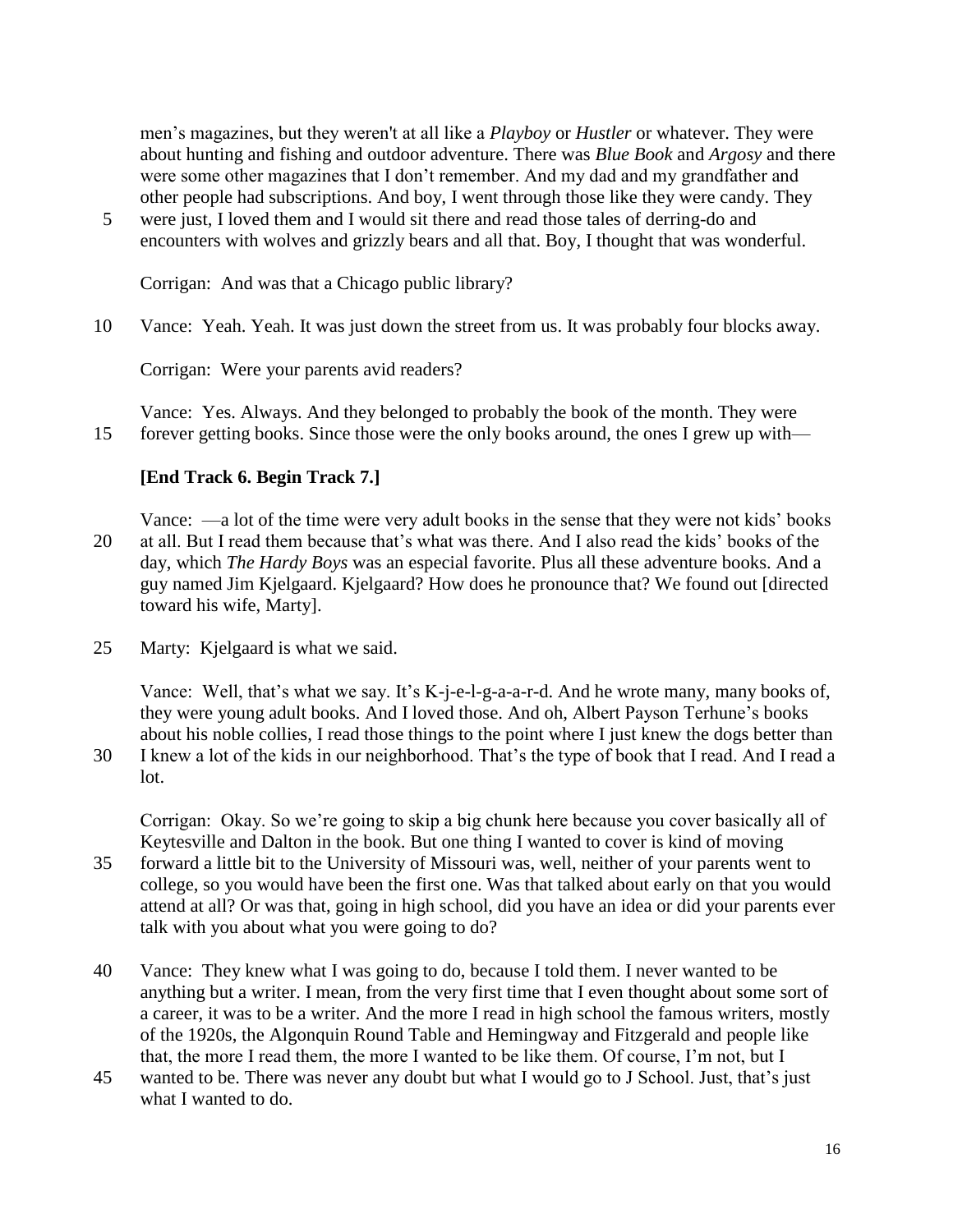Corrigan: So you attended the School of Journalism here for your undergraduate degree. And you graduated I have here in 1956. Is that correct?

5 Vance: Mm hmm. Mm hmm.

Corrigan: Okay. So you had always wanted to go, you always wanted to be a writer, so it made sense going into journalism. Do you think at the time there, do you think the program prepared you for that?

10

Vance: You mean the J School program?

Corrigan: Yes.

- 15 Vance: For being a newspaperman, yes. That's what I went into. And also for learning to write accurately and quickly. And in, I guess, journalistic style, because that's what I did. That's what they taught me to do. It was and of course still is a great journalism school. But it was a whole lot less, what, huge than it is now. For example, and it's a story I tell often, and I still am trying to figure out why it happened. Like I said, I was a shy kid. And that
- 20 carried into, well, until I took a psychology class and found out there's such a thing as an extrovert introvert. I always figured you're either introverted or you're extroverted. And I'm both. I can sit here and bullshit all day long and not be intimidated by it. But on the other hand, I'm still, as Marty can tell you, I like to get off by myself and not be a social person. But at any rate, when I went into J school, I was still kind of sitting in the back of the class
- 25 and not raising my hand. And I knew instinctively and by reading that you don't do that if you're a newspaperman. You better be out front and be able to ask questions and be up front. So I was kind of prepared to do that. But in those days, everybody that went into the news editorial part of J school had a beat. And the beat generally boiled down to they'd send you out to a two block square area of Columbia and say, "Knock on doors and see if you can get
- 30 some news items." I mean, you know, it's a terrible thing. But on the other hand it does, it's kind of like being a door to door salesman. You better be able to meet people and talk to them, because that's what you're going to be doing. No assignment at all. You just go out there and knock on doors and see if they—

#### 35 **[End Track 7. Begin Track 8.]**

Vance: —got something that would work in the newspaper. And I lucked out and I found some people on my beat, which was down in this part of town, I guess a little farther east, who worked for the university. And Bill Elder was the director of maybe the fish and wildlife

- 40 part of the university. And he was on my beat. And they had had a big bird kill out at KOMU tower, a whole bunch of birds ran into the tower and were killed. And so I wrote a story about that, which made the front page. And I don't know if that had any influence or not. But when it came time to give, there were about five prime beats on the *Missourian* at that time. And one of them was city hall and police department and city council and the school board.
- 45 And I got the school board. Knew nothing whatsoever about the Columbia schools or the program or the issues or anything. And I didn't have a car. And I walked to the school, where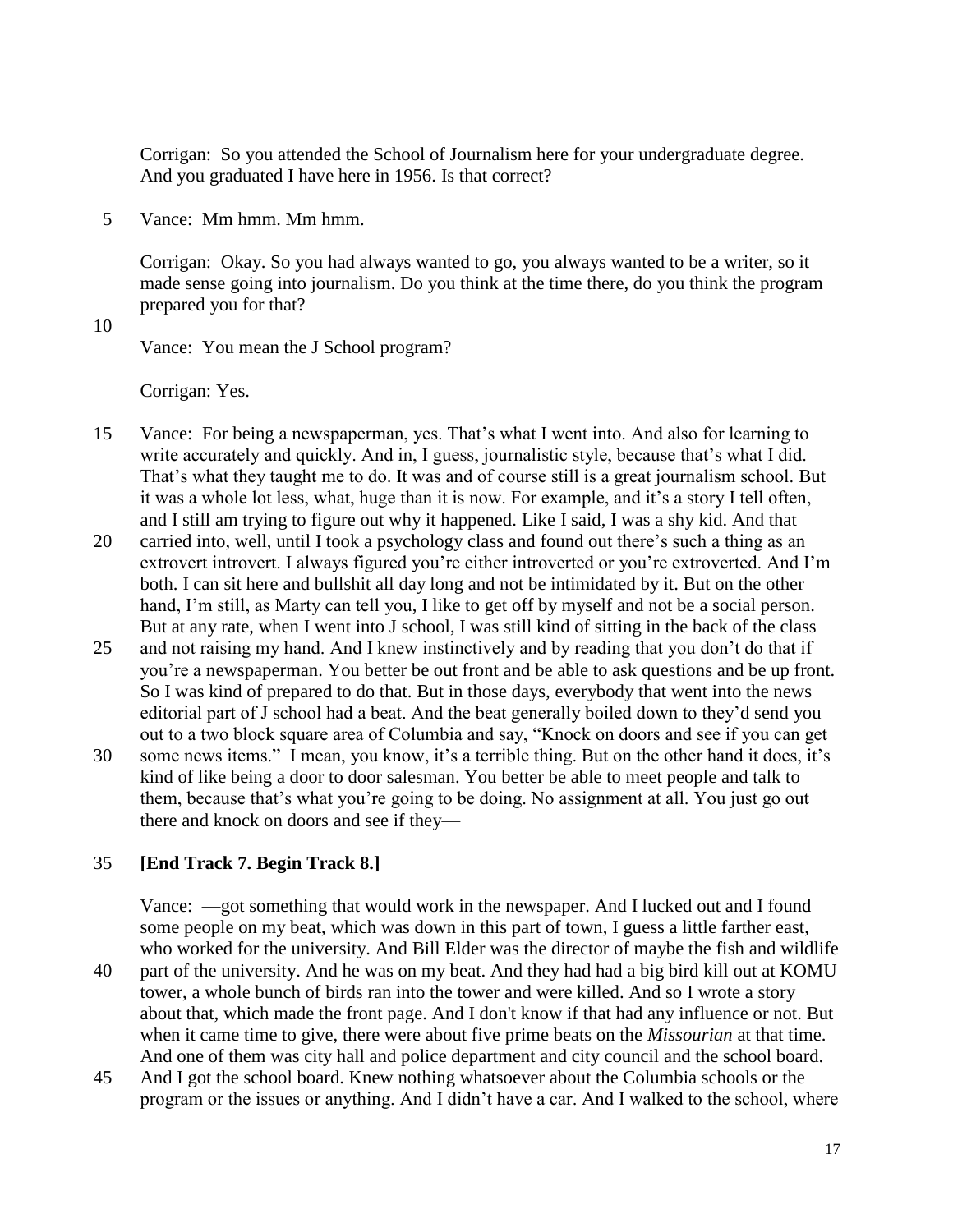they held the school board meetings, which is almost out to Old 40 or old, it's not 40, the highway.

Corrigan: Old 63? Or?

Vance: Well, no, the one that goes east and west. Isn't it? I don't know, whatever it is. It's now I-70, but the one where—

Corrigan: Prior to I-70, yeah.

10

5

Vance: Ellis Fischel and all that is. And I'd have to walk all the way out there and cover a school board meeting. And then walk all the way back to Cramer Hall, which was my dorm, and write the story. And have it ready for the newspaper the next morning. And that was tough. I mean, it still would be. But the first school board meeting I remember very well 15 because a reporter from the *Columbia Tribune,* whose name I've totally forgotten, got me

- aside after the meeting and said, "Do you know what's important and what's not?" And I said, "I have no idea." And he essentially told me what I should write. He said, "This was important, and that," he told me the whole thing. I don't know whether it was out of compassion or what. But he basically got me squared away to the point where I could then
- 20 know who to talk to and what to try and find out about. And then when I was a senior I had two semesters and got two of the other three really prime beats. I had, I think, the police department, the city hall, I'm not sure what they were. I don't even remember for sure. But they were out of the like four or five prime beats, I had three of them in J school. And the guy that assigned these beats to me, his name's Dick Massa. And he was the, I suppose
- 25 would have been a graduate assistant in the newsroom. And years later, when I was with the Conservation Department, I went down to Missouri Southern at Joplin to do a give a program. And it turned out that Dick Massa was the head of their communications department down there at the time. And I said, you know, I introduced myself and I said, "I used to be one of your students." And I said, "For years and years I wondered about this, and
- 30 I hope you can tell me why of all the possible students that you had in your newsroom, why did I get these three prime beats?" Because I didn't think of myself as that promising a student. And he said, "I don't know. I have no idea." So I still don't know why I got those beats, but I did. And it was a making of me. And while I was there at the *Missourian,* I realized that they didn't have an outdoor column. And I thought man, I love to hunt and fish.
- 35 So I started one called Fur, Fish and—

Marty: Fur, Fins and Feathers.

Vance: Fur, Fin and Feathers. That was it. Fur, Fin and Feathers. And it ran while I was in 40 school. I don't know, I think they deep-sixed it the minute I graduated. But that was my first outdoor writing, at least that got published.

Corrigan: Okay. So you did work at the *Missourian.* And that was all unpaid, right? That was just—

45

Vance: Oh, yeah. (laughs)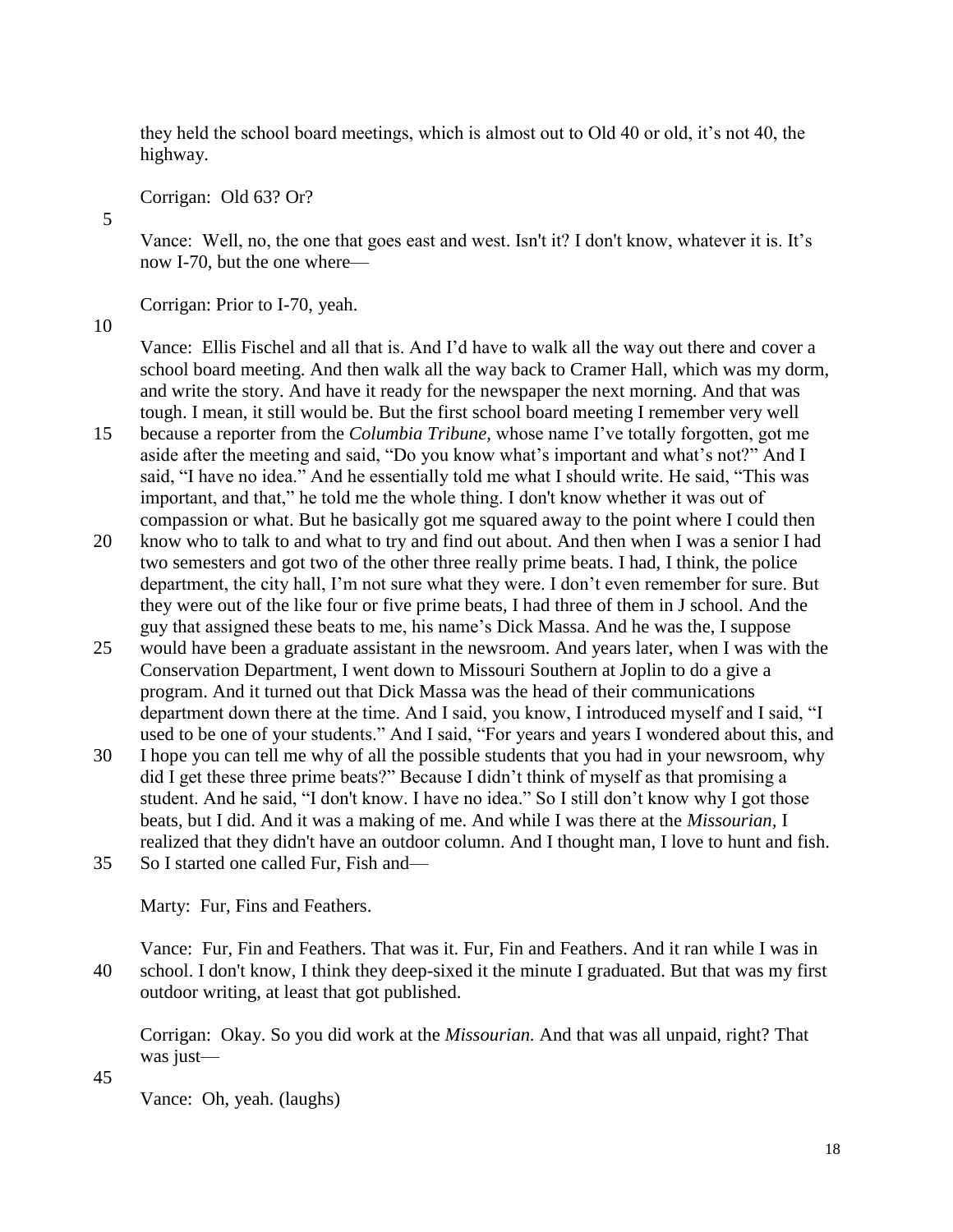Corrigan: That was all just your student class work there. Did you ever have a job at the university, though?

5 Vance: No. Well, yeah, I did. Come to think of it. I worked in the library. And I worked there for two years. And I got chewed out by the librarian whose name I don't remember. Because I spent more time in the stacks reading old *New Yorkers* than I did filing books or whatever I was supposed to be doing. Yeah, I had to confess, yes I did.

## 10 **[End Track 8. Begin Track 9.]**

Vance: But boy, I got a real liberal education. And I mean, I started way back. Because I loved the Algonquin Round Table writers. Dorothy Parker and Robert Benchley and that whole group that got together at the Algonquin Hotel in New York City. I just loved their

- 15 writing. And they were mostly the founding writers of the *New Yorker.* So when I found bound copies of the *New Yorker* in the library, I thought this is hog heaven. And I just started with their first issue and read my way till I got caught at it. And that kind of cooled my enthusiasm. It was either quit reading the *New Yorker* or get fired. And I needed the money. So I went back to work.
- 20

Corrigan: So was your job to shelve books in that, basically?

Vance: Mostly just shelving books, yeah.

25 Corrigan: Was that here in Ellis, or—

Vance: Yeah. In Ellis. Yeah.

Corrigan: Just upstairs in the library.

# 30

Vance: Right upstairs.

Corrigan: Okay. So that was the only other—was that your first paying job?

35 Vance: No.

Corrigan: Besides like farm work. You had talked about detasseling and things.

Vance: Detasseling seed corn was—

40

Corrigan: But outside of moving off the farm, or moving from Dalton and that, was that your first paying job?

Vance: Well actually I worked, there were two grocery stores in Dalton. Why, I don't know, 45 because it could hardly support one. But there were two of them. And I worked in the B and J Grocery as a clerk. And did that for quite a while. It was mostly a summer job. I probably did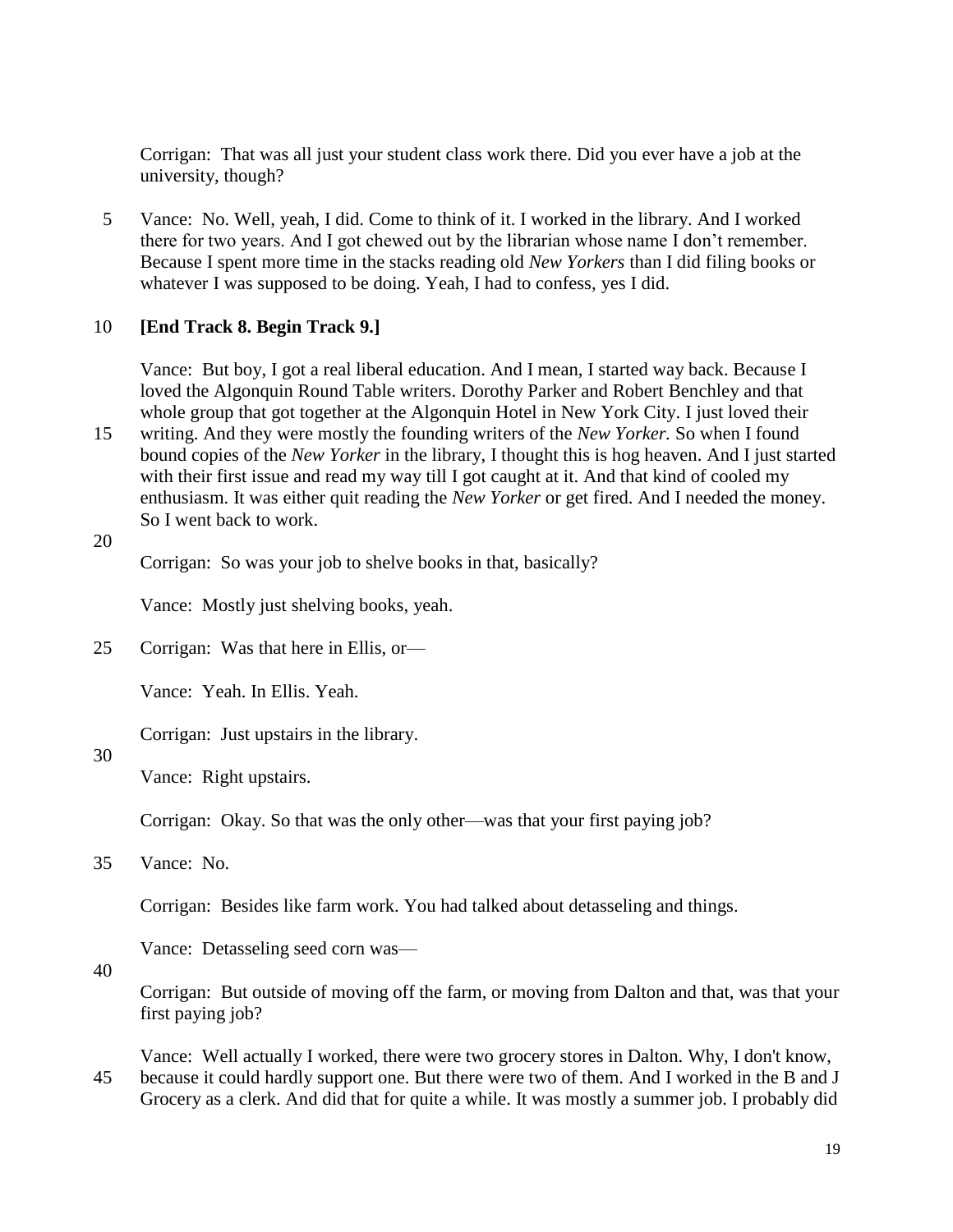it for a couple of years when I was in high school. And that was a whole lot more agreeable than detasseling seed corn. But I'm not sure why they finally, why I finally didn't work there anymore. But I didn't.

5 Corrigan: Going back to the university here, being a graduate and that, is there anything today that sticks out in your mind from back then. Whether it be an activity that was held at the university, whether it be a sporting event, whether it was a class or a place on campus or, looking back as an alumni, is there something that you're like I, "I really like to walk by there or I really like to go there or I really like to attend there"? I just am curious what sticks

10 out in your mind today.

Vance: Well, if it was still there, it would be Andy's Corner. But it's not. It has been plowed under by the whole Rock Bridge complex. Andy's Corner was owned by, this was a bar out south of town, about where the Rock Bridge Center is. Actually it's Murray's has a plaque

- 15 that says, "The site of Andy's Corner." I don't know if it was or not because it's hard to tell, because highways have all changed and it's totally different. But Andy's was a, had been a kind of a rural bar where all the old farmers came in and drank beer. And two guys from my home town, from Keytesville bought it. The Foster brothers, Billy Dale and C.R., I guess was the older one. And Billy Dale lives here in Columbia now. Billy Dale Foster. And they
- 20 bought this bar. And so we obviously would patronize it because it was the home town boys. And I remember another kid and I served bar, tended bar there one time. We weren't either one of us old enough to drink beer. But we did. As I remember, Billy Dale was the bartender that night. And he wanted to go take some girl out or something like that. And he asked if we'd just look after the bar while he was gone. And we did and didn't get caught at it,
- 25 fortunately. But we used to go to Andy's Corner all the time. Marty and I dated and went there. That was one of the prime places on campus at the time. I mean, I hate to say that my memories are all of the bars, but they were. The Shack, obviously, was, you know, everybody's hangout. And oh, I'm just trying to think, any of the others that were particularly noteworthy. But Andy's and The Shack were probably 90 percent of the places I went.
- 30

Corrigan: As a side note, have you been to the new student center to see what they kind of, they call it Mort's, after Mort Walker—

Vance: Yeah, I know, I mean, they don't serve beer, either.

35

Corrigan: No, no, no. But how they recreated the, or, I mean, it's a brand new place but it's definitely on The Shack look where they carved into all the tables and everything. I wondered if you had seen that.

40 Vance: Well, take it from me. You have never seen the original Shack. But take it from me, there is no way on God's green earth they could recreate The Shack.

Corrigan: Okay.

45 Vance: I worked with Jim Auckley at the department, conservation department. Shared an office with him. And Jim had worked at The Shack when he was in—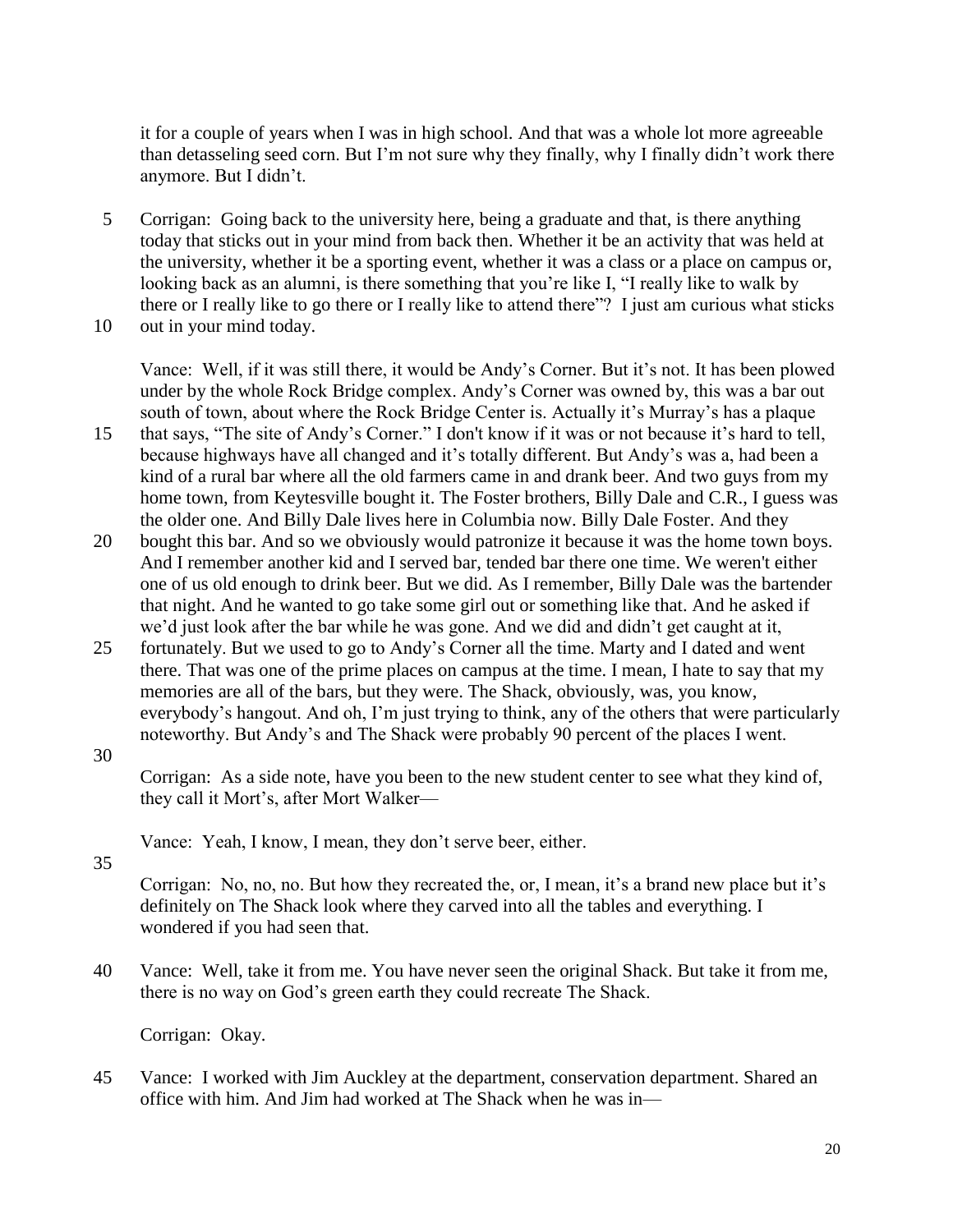## **[End Track 9. Begin Track 10.]**

Vance: —college. And they had a pet cockroach. And you know, I said, "Well, how can you 5 tell one from another? Pretty much all look alike, don't they?" But he said, "Well, I don't know. It just come out when we were cooking hamburgers and everything." And that was The Shack. If you want it summed up in one sentence that was The Shack. So there's no way that an antiseptic place could recreate it.

10 Corrigan: Yeah. So that's what sticks out in your mind, Andy's Corner and The Shack.

Vance: Mm hmm.

Corrigan: Okay. And then you mentioned, so is that where you two met, then, was here at 15 the university?

Vance: Uh huh.

Corrigan: Because you mentioned you went on a date there.

20

Vance: Well, we didn't go on a date here. Actually Marty's from Macon. And my folks had moved from Dalton to Macon somewhere, well, I guess I was a sophomore in college. And they bought a place up on the Macon Lake. Or they didn't buy it, they rented it. But I didn't know anybody in Macon. And I wanted a date. And one of the guys in our dorm was from

- 25 Macon, a friend of mine. And he said that he knew this girl who had just broken up with her boyfriend. And so I said, "Well, could you get, could you kind of be the intermediary and get a date for me, and we'll double date?" Which is what ultimately happened. But it was in Macon where Marty and I and this other couple went out for the first time. And then we dated for three or four months, five months. Then got engaged. And got married that fall. So
- 30 we started dating in what, about March, February, March, April, and got married in September.

Corrigan: And what year would you have been here? Was that your—

35 Vance: '56, senior year.

Corrigan: Oh, senior year. Okay. Okay. And what were you studying?

Marty: Well—

40

Vance: Education.

Marty: Education, I guess. Yeah. In my third year. So I never finished here.

45 Corrigan: Okay. But you were studying in education.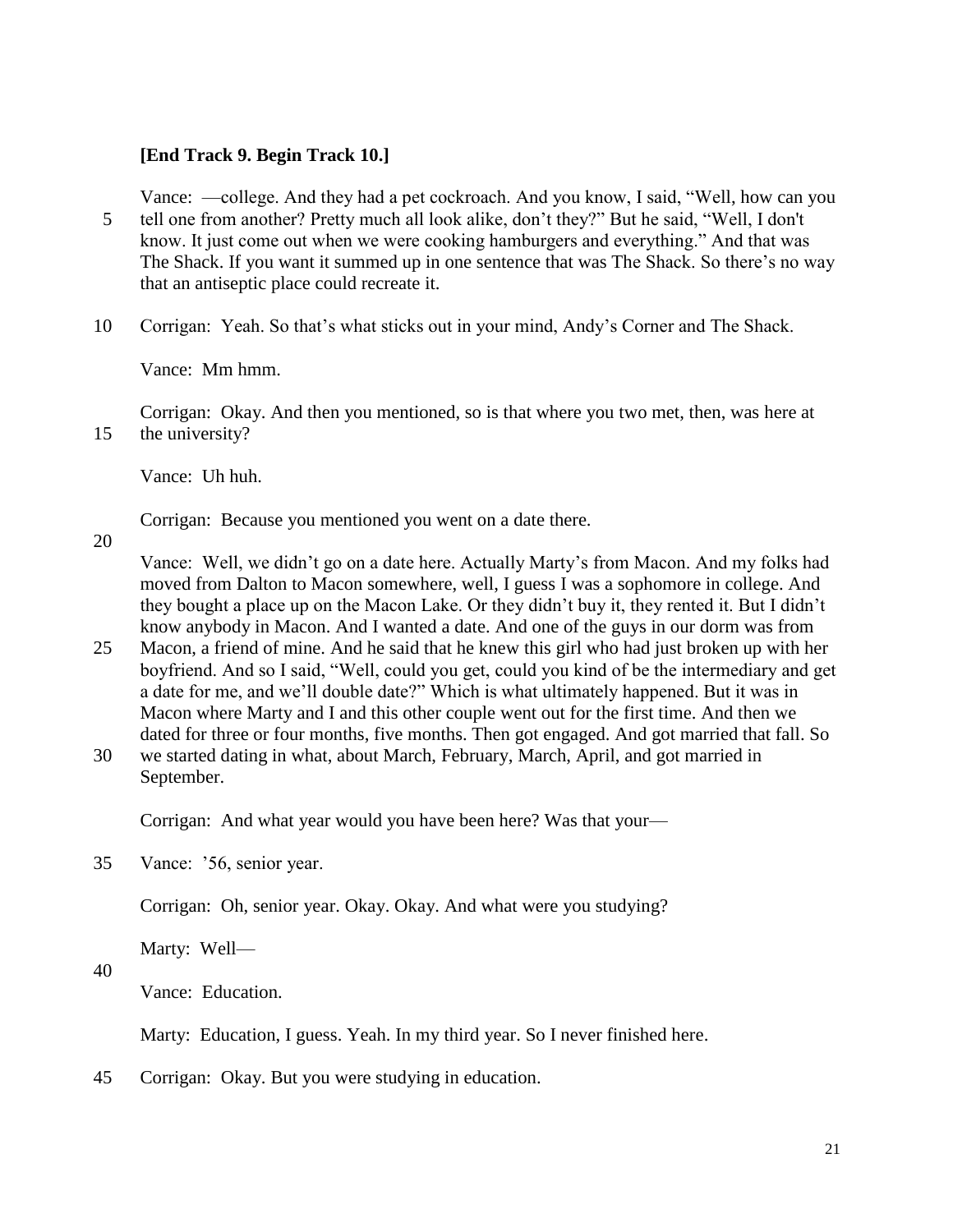Marty: Uh uh.

Corrigan: Okay. So you graduated in '56. So you're already, you're married at this time. You didn't have any children.

5

Vance: We didn't get married while we were in college. Right after I graduated.

Corrigan: Oh. Right after. So then, because your first job, I believe, was at *The Journal* in Montgomery, Alabama.

10

Vance: Right.

Corrigan: Could you tell me, how did that come about? You graduated here from the J school. And then—

15

Vance: Well, I had to go in the army at the—in the fall. I graduated in April, May, rather. And I had to go in the army in, I believe, September. So I needed a job to get started. And through J school to job placement, this was it. I had been asked if I was interested in the *Chicago Tribune* outdoor editor's job. And being from Chicago, and being an outdoor

- 20 columnist for the *Missourian,* I thought, well, you know, I've got that knocked. But the guy said at that time, I think his name was, oh, boy, I can't remember. But anyway, the then outdoor editor needed an assistant because he was thinking about retirement. And whoever he hired would then take over the outdoor page. And he said, "I can't wait. I've got to have somebody right now." So I lost that opportunity. But probably was the best thing that ever
- 25 happened because I would not have wanted to spend my life in Chicago. At any rate, the *Journal* job was open. So I grabbed at that and went to Montgomery.

Corrigan: So it was before Montgomery that you had the military service?

- 30 Vance: No. Afterward. Well, in between, actually. I went down for the summer and then came back to it when I got out of the service. I was only in for six months. It was kind of a neat, I was in ROTC. And they asked our preference, whether we wanted six months of active duty and six or eight years, six years, I think, of reserve duty, or two years of active duty and I think four years or two years of reserve. And I opted for the least amount of active
- 35 duty. And if I could have gotten six days, I would have gone for that. And out of our whole class, there were only three of us that got six months. The rest of them all went on for two years. And we went to Fort Bliss in Texas, which was an anti-aircraft artillery post. And most of the people that went down there were in missile training. At that time, that was the big thing. But we got stuck in the old guns, akak guns—
- 40

# **[End Track 10. Begin Track 11.]**

Vance: —quad 40s and twin 50s, I think, they were, caliber guns. And it was kind of fun in a way in that we'd get to shoot at these, what they called R-cats. They were radio-controlled

45 little planes. Pretty good-sized little planes that they'd fly by remote control. You know, you'd shoot at them like they were enemy planes. And it was kind of like quail hunting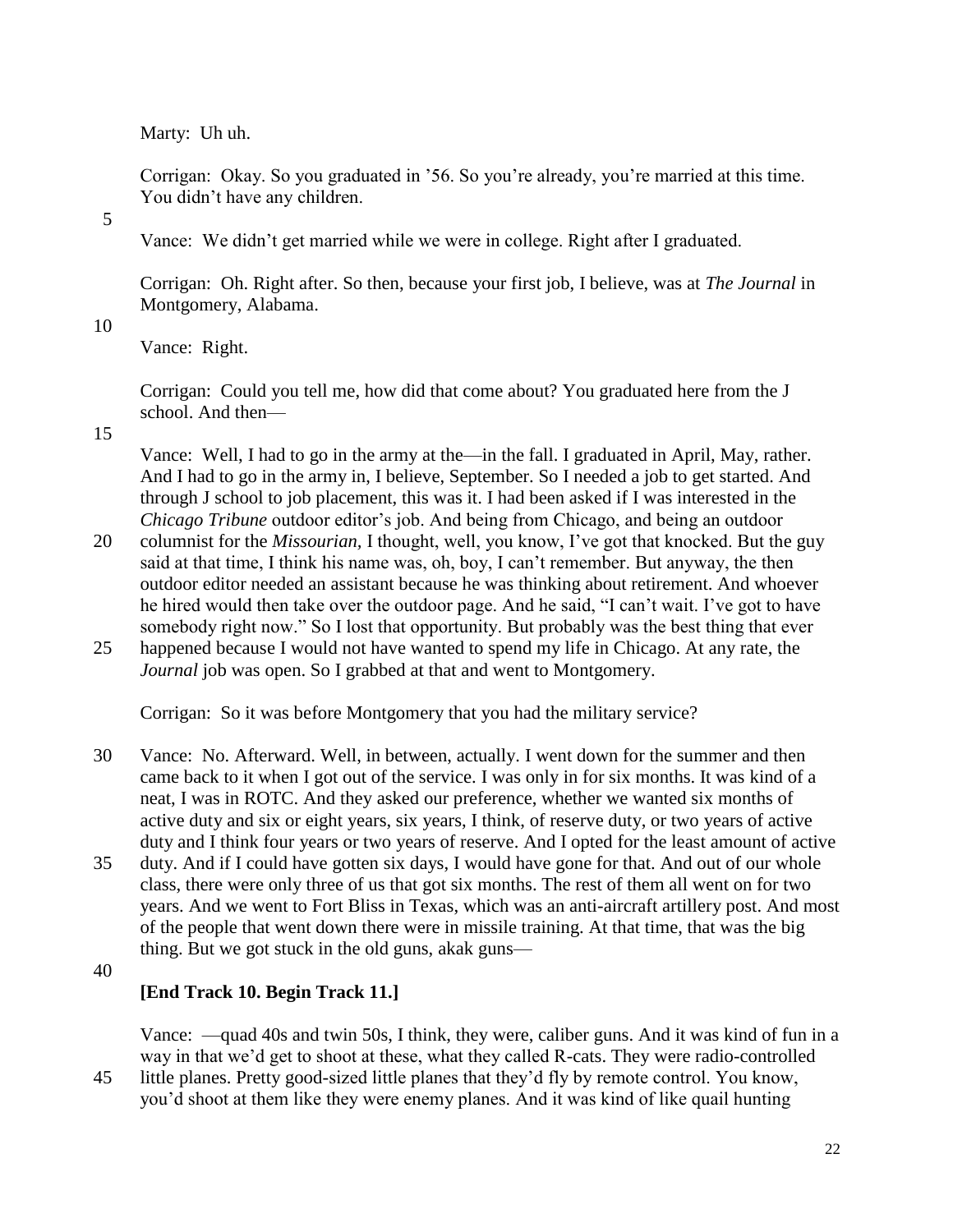again. I really enjoyed that, because you're burning up a lot of ammunition and making a lot of noise. And we shot down, I don't know if we were just lucky or what, but they had like four or five of them and they cost a lot of money because they were, you know, elaborate model airplanes. And we shot down all of them in about an hour. And the instructor was

5 really ticked off at us because we'd ruined his whole day. He didn't know what to do with the rest of the day. And plus we'd burned up all his targets and he wasn't very happy about it.

Corrigan: So you did that for six months, active duty and then you were in the reserves for six years?

10

Vance: Six years. Six or eight. I can't remember which it was.

Marty: Six years, I think it was.

- 15 Vance: I stayed in, actually, for thirteen years in the National Guard. And didn't get out until 1969, when I came to Jeff City. And I kind of had to choose whether to stay in the Guard. By that time I was freelancing outdoor stuff quite a bit. So it was almost like having three fairly full time job. The Guard took up a lot of time. And the freelance writing was what I really wanted to do and it took up a lot of time. Plus working at the conservation department. And I
- 20 just decided it was time to get out. I was a battery commander when I left Mexico. Captain. And I also would have had to make major or they would have dropped me from, I mean, I had to be promoted or get out one way or another. And I just decided to resign my commission.
- 25 Corrigan: It's at the, did you have to do, since you're in the reserves, was that the, kind of like today where it's one weekend a month, two weeks a year?

Vance: Yeah.

30 Corrigan: Okay.

Vance: Yeah. We protected Minnesota from invasion by Iowa or whatever. And then we'd go to Camp Ripley in Minnesota. One year we went to Wyoming, to Camp Guernsey in Wyoming. Every time our firing batteries would shoot around, they'd start a forest fire and

35 we'd have to go put it out. And that was basically the whole two weeks was almost shoot one round and then spend the rest of the day or the night putting out a forest fire. So I got a little training in forest fire fighting, which I never want to do again.

Corrigan: But you were outdoors, though. (laughs)

40

Vance: I was outdoors, yeah. One of our sergeants, one of my sergeants came in one night and said, "Sir, we've got venison for the whole battery tomorrow." And it turned out he and some of his other guys—this was almost like a MASH unit. I mean, they were irreverent they went out, jacklighted a deer. And we had venison. They butchered it along the highway

45 or road, gravel road, and brought the meat in and the cooks fixed it the next night for dinner for everybody. And our battalion colonel said, "Where did this meat come from?" I said,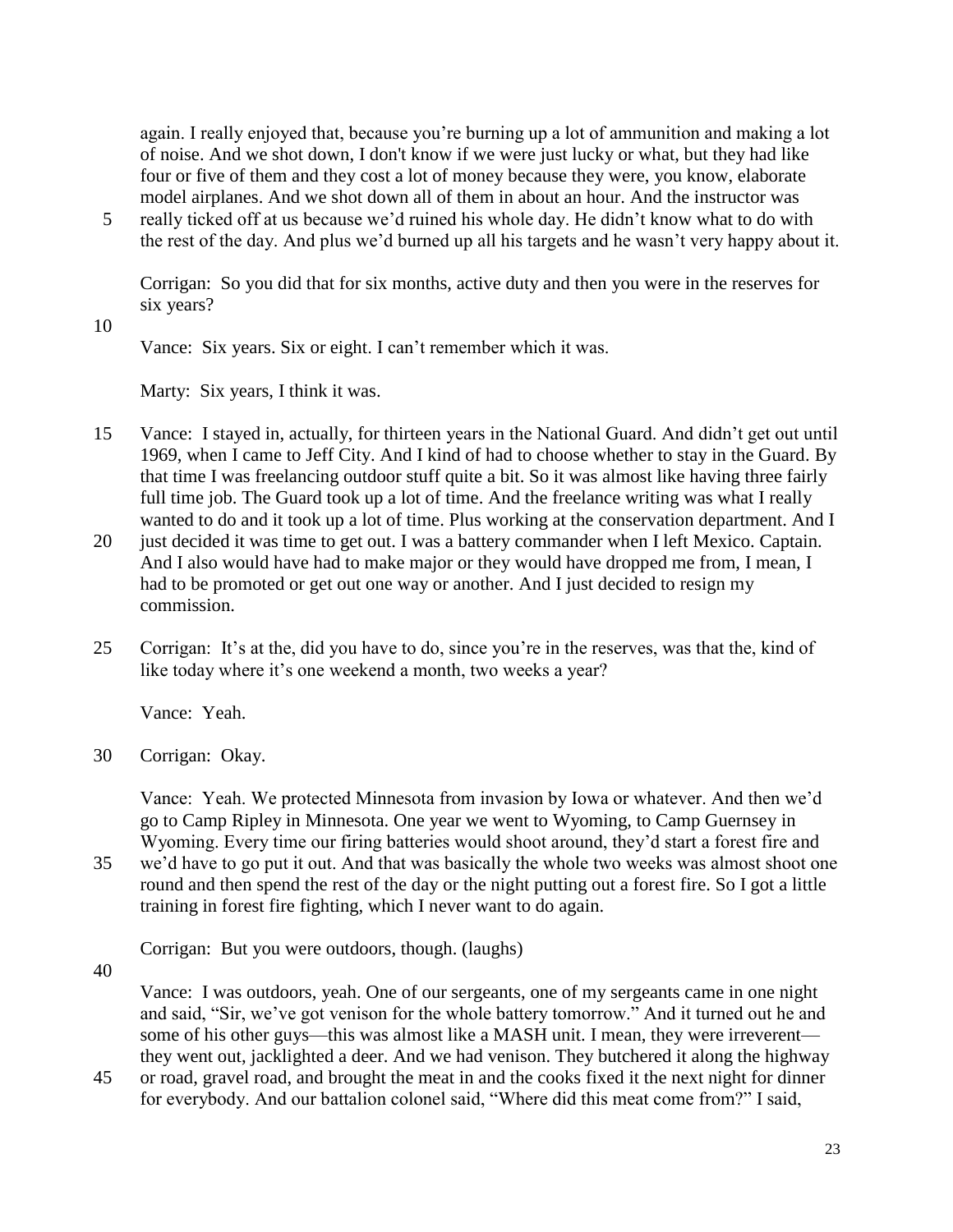"Well, I think we got a special issue from the quartermaster. I'm not quite sure." And he damn well knew where it came from, but he didn't say anything. Just ate his venison along with the rest of us. (laughter)

5 Corrigan: Okay. So you were out of the reserves in 1969. So I want to ask you about what you did at the *Journal* at Montgomery, in Montgomery, but we're right at the one-hour mark, so let's go ahead and take a few minute break here.

Vance: Okay. [pause in recording]

10

Corrigan: —couple things down you did. Okay, we took a little bit of break there. We were talking about you took the job in Montgomery, Alabama, at the *Journal.* I had that you worked down there from 1956 to '59. Is that about—

15 Vance: Yeah. That's, well actually '57 is when I got out of the army early, early, mid- spring or late spring and was there until 1959.

Corrigan: Now I have that you worked on the copy desk, you were a reporter, and occasionally you were the editorial writer. But could you talk about what you did there?

20

Vance: Well, most of my work was on the copy desk. That's what I was hired to do. But I would do the occasional reporting story. The *Journal* was the poor relation of the *Montgomery Advertiser,* which was the morning paper. And we were the afternoon paper. And I think we only existed to keep competition—

#### 25

## **[End Track 11. Begin Track 12.]**

Vance: —out of Montgomery, competition for the *Advertiser.* Because they got all the money and the *Journal* was pretty much a collection of old kind of washed up people, and 30 young hopeful type people like me that couldn't get a job anywhere else. And it was a motley assortment. They don't even exist anymore. The paper's gone under. It was an interesting mix. The copy desk was my favorite spot, because first of all, that's where I worked. But this was in the old days when they had a horseshoe-shaped desk. And the copy editor sat inside this horseshoe and they called that the slot. And then we were the rim people. And he would

- 35 decide what he wanted to do with any given wire story. Pass it out to one of us, whoever's available, and say, you know, "Cut it down to such and such size. Write a headline for it of such and such size." They told us what to do. And there were, I think there were four of us on the rim. Ed Mohr was the slot man. And Ed had been a radio announcer, but he'd been at the *Journal* for quite a while. And Ed was a fascinating guy. He was very urbane. Dressed like,
- 40 oh, a Southern gentleman, I guess, in the lightweight suits. And just always impeccably dressed. He would come in promptly at eight o'clock in the morning. Sit down, take his jacket off. Hang it up, sit down. And he would work until I think it was three o'clock in the afternoon. And vanish. It was almost like he dematerialized right there. And from what I heard, he went right across the street to the nearest, to the bar that was across the street. Had
- 45 a couple of martinis, and then he went home. And he lived with an old doctor who had actually bragged that he had delivered Nell Rankin, who was a leading soprano at the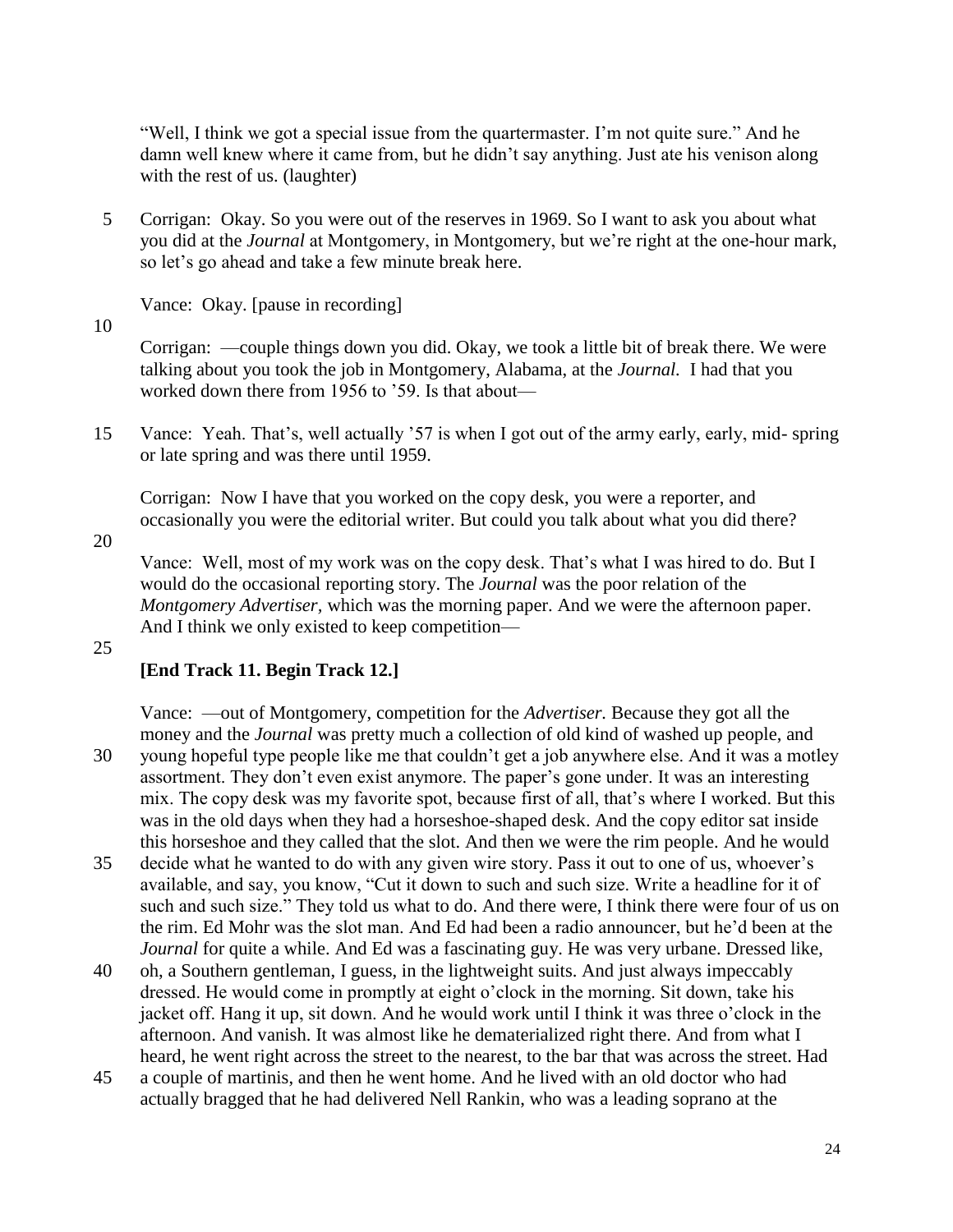Metropolitan Opera. And Ed was an opera fan. And one of the other guys on the rim, Arch McKay, also was an opera fan. So they kind of introduced me to opera. And it was either learn about opera or, I guess, be ostracized, I don't know. But I became a lifelong opera fan, especially Italian opera, by listening to these guys. And Ed would, they would talk about

- 5 opera like other people would talk about baseball. They knew who was doing what and who was leading, the whole thing. And it was fascinating. And Archie was married to a blind woman who had a seeing-eye dog. And she had been to Morristown to the seeing-eye school to learn how to operate her dog. And during that long summer that I was separated from Marty and from Missouri before I had to go into the service, they would occasionally invite
- 10 me over. And Archie and Lou were pretty much beer and pretzel type people, whereas Ed was more the martini and hors d'oeuvres type, very sophisticated. But I'd go over to Archie and Lou's and listen to opera and drink a couple of Jax beers. And that was the high point, believe me, of that summer, which was otherwise miserable. I lived in a rooming house. Had a, not an apartment, it was a room in the upstairs part of this old Montgomery house. And
- 15 downstairs there were like four or five girls that had various rooms. So you know, it sounded like a paradise, one guy and four or five girls. But the house mother, if you want to call her that, was a kind of a dragon. And she wasn't about to have this guy close to these girls. She found out I was engaged, so I guess that was okay, I wasn't going to mess with her girls. But it was hot. I didn't have, I had a fan but I had no air conditioning. It was just, it was kind of
- 20 miserable. And I was glad to get out of Montgomery when the time came to go to the service. But then I came back there after the service, again because it was the job I had, not necessarily the job I wanted. And Marty and I were there. We got married and almost immediately we went down, moved down to Montgomery. And I was—

#### 25 **[End Track 12. Begin Track 13.]**

Vance: —there for the next, what, year and a half, I guess.

Corrigan: So you were married in fifty—

## 30

Vance: In '56. September, '56.

Marty: September, '56.

35 Vance: And so we basically spent, we had a honeymoon at the Lake of the Ozarks. That was all we could—we couldn't even really afford that. I mean, we had no money. Zero money. I did have a job. That didn't pay much, but it paid enough to live on. That was about it.

Marty: We got to see what's his name in Montgomery.

40

Vance: Yeah, I got to see Martin Luther King. He was at that time the pastor of the Dexter Avenue Baptist Church. And they had, this was in the interim between the Montgomery Bus Boycott, which he organized and which he was the leader of. And it had just ended when I moved to Montgomery. And it was before the Selma freedom marches and all the real unrest.

45 But it was a tense time in racial relations, especially in Montgomery. There were no real overt incidents, but there was always this underlying kind of like a high tension wire. You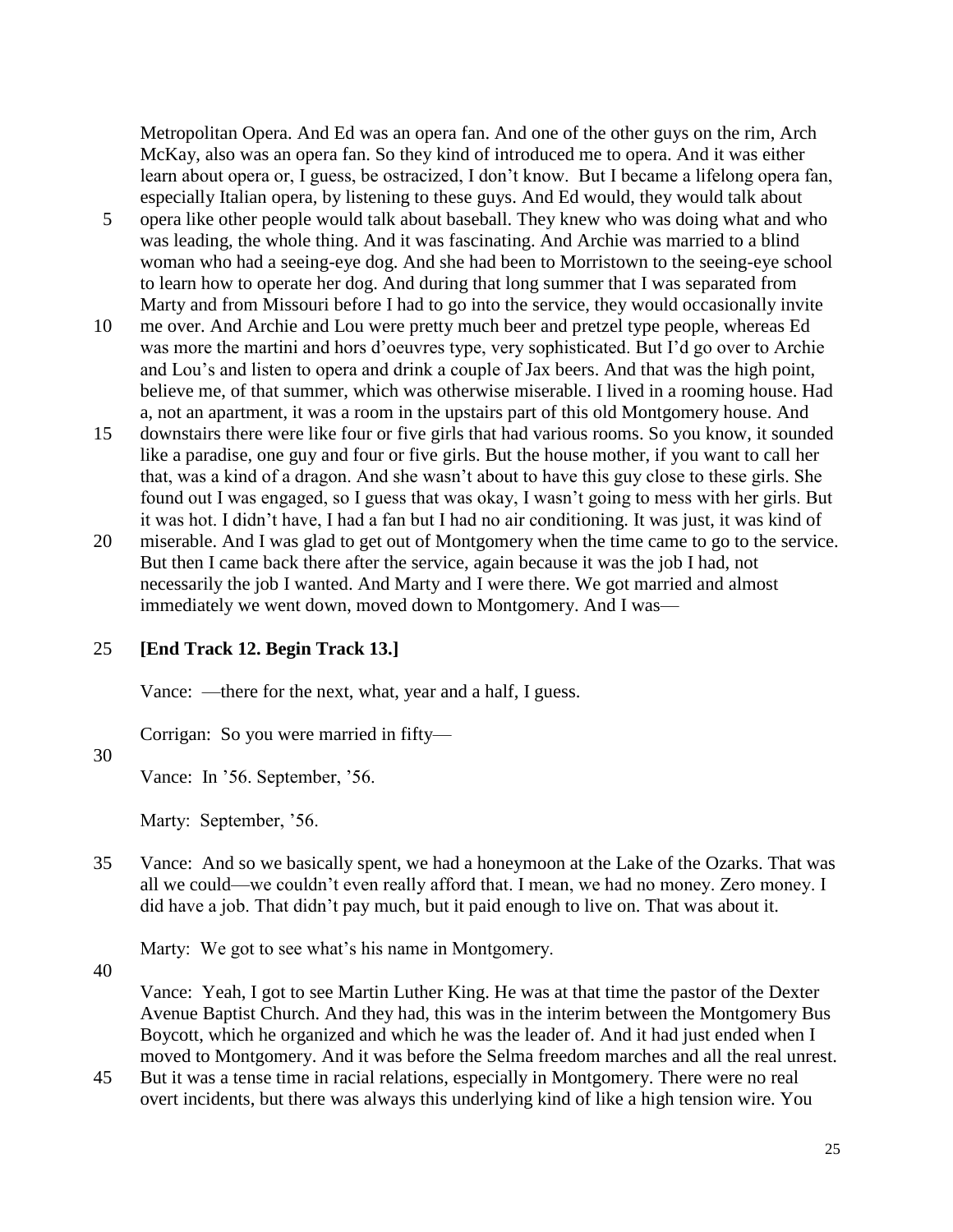can almost feel the vibrations. And just as an example, Auburn got put on football probation for recruiting violations. And the editor at, sports editor at the *Montgomery Journal* swore up and down it was a Yankee plot. Because by God, Auburn's got a better team than any of them Yankee teams, so we're going to get them one way or another. And that kind of attitude

- 5 was pretty prevalent. And it was really kind of, in a way it was a progressive newspaper. The *Advertiser* was owned by Grover Hall, whose father had won a Pulitzer Prize for opposing the Ku Klux Klan back in the 1920s, probably. But they had no black employees. And it was strictly a segregated community. But on the other hand, their attitudes were probably a little bit better than the worst of the worst, which were, in those days, the Klan and the White
- 10 Citizens Council. And I did go to a Klan meeting, or Klan rally one night with a reporter, just because I wanted to see what the heck those people did. And they held it in the parking lot of a supermarket. And burned a cross, did all the stupid things that the Klan does. And I, Joe, oh, I can't remember his last name, his first name was Joe, was from New Orleans and he was Catholic. And that particular night, the Klan, whoever the speaker was, was
- 15 concentrating on anti-Catholic hatred rather than anti-black. And Joe was pretty upset by that. He was kind of a neat guy anyway. I think his attitudes were better than most. And we were standing there listening to this guy spouting off. And some little kid ran by just as he got right in front of us he just projectile vomited. Just, [makes vomiting noise] and that was it. And Joe said, "That seems about right." (laughter) So that's one of my few memories of
- 20 Montgomery that is almost a highlight.

Corrigan: And where did you say you saw Martin Luther King?

Vance: On Dexter Avenue. They held a march to the Capitol. And I'm not sure what, 25 whether it was a protest march or just a solidarity thing, but—

Marty: They were upset because a black boy got, what, was going to be put to death because he supposedly touched a white woman or something like that?

30 Vance: Well, it could have been. I don't remember the reason.

Marty: It was some little thing like that. And they were upset about it.

Vance: You know, so they held a march. And he was there, obviously, and Ralph Abernathy 35 who was, at that time, sort of the leader of the Birmingham contingent of probably the NAACP, was there. I was close. Could have gotten closer if I wanted to. I stood on the sidewalk and watched this march go all the way up to the Capitol up Dexter Avenue. And later on I saw the White Citizens Council have an effigy hanging on Dexter Avenue. They had, I wrote an editorial about that. They held an effigy. And that may have been in protest of

40 the desegregation ruling. I'm not sure what that was all about. But the cops just stood there and watched it happen. And it was pretty disgusting. And I heard some little kid—

## **[End Track 13. Begin Track 14.]**

45 Vance: —tugging at, it was a little girl, I think, tugging at her mom's dress. And saying, "Mom, what's this all about?" And her mother said, "I don't know, honey. I have no idea."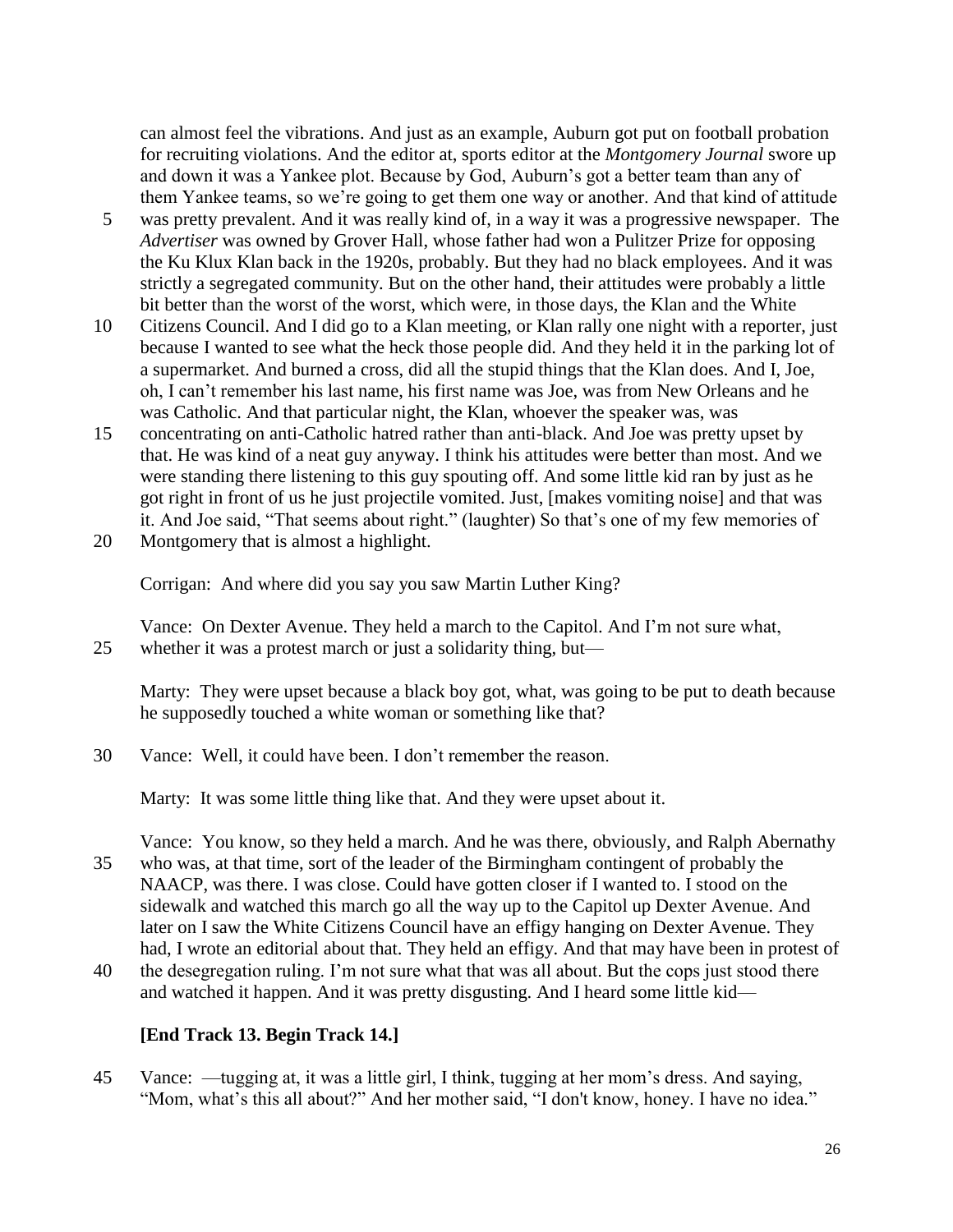And that quote stuck in my mind. There was some other racial incident I'm trying to think of. I mean, this all began to wear on me. It just really was getting me down. And even though it wasn't as bad as it would get, it was bad enough for me to want to get out of there. And Marty's sister called and said that the *Mexico Ledger* was looking for a sports editor. They

- 5 just, guy had just moved on to the *Post-Dispatch.* And was I interested? Well, up to that point I had not been interested in being a sportswriter. But it was a job in Missouri. It paid more. And it was a chance to get out of the South. So we took it. I called up Bob White, the publisher and editor of the *Mexico Ledger* and said I would take the job. And was there for the next thirteen years, I think? Thirteen? Well—
- 10

Marty: No, it wasn't that long.

Vance: Let's see, '59, '60, no, ten years.

15 Marty: Ten years, yeah.

Vance: '59 to '69.

Corrigan: Yeah, that's what I had, '59 to '69. Because I had read in an article somebody had 20 wrote once that they asked you why you left Alabama. And the reason you gave was because you couldn't stand grits and, you couldn't stand grits and the prejudice in the state.

Vance: Yeah. Well. I was making a joke, obviously, although I don't like grits. But that wasn't, I could have lived with the grits. But I couldn't live with the racial attitudes. I just—

25

Corrigan: Yeah. So just wore on you after a while? But you also mention your salary. At the time, I mean, were reporters' salaries pretty dismal back then?

Vance: Oh, yeah. Sixty-five dollars a week. That was it. I made fifty a week detasseling seed

- 30 corn. So it was almost as much doing menial labor as it was working for the *Alabama Journal.* And I got bumped up to 85 at the *Mexico Ledger,* which was a substantial jump. I mean, in those days, you could get by with that kind of a salary. It wasn't much. But it was enough that we were able to save money enough to make a down payment on a house and buy a car. And we bought a brand new Ford station wagon, 8-cylinder station wagon for
- 35 \$2800. That today would be \$40,000, probably. So a dollar went a lot farther then.

Corrigan: So you left and went to work at the Missouri, or the Mexico, Missouri, evening *Ledger.*

40 Vance: Mm hmm.

Corrigan: Is that the name of it? And you were the sports editor there. What kind of sports did you cover?

45 Vance: Everything.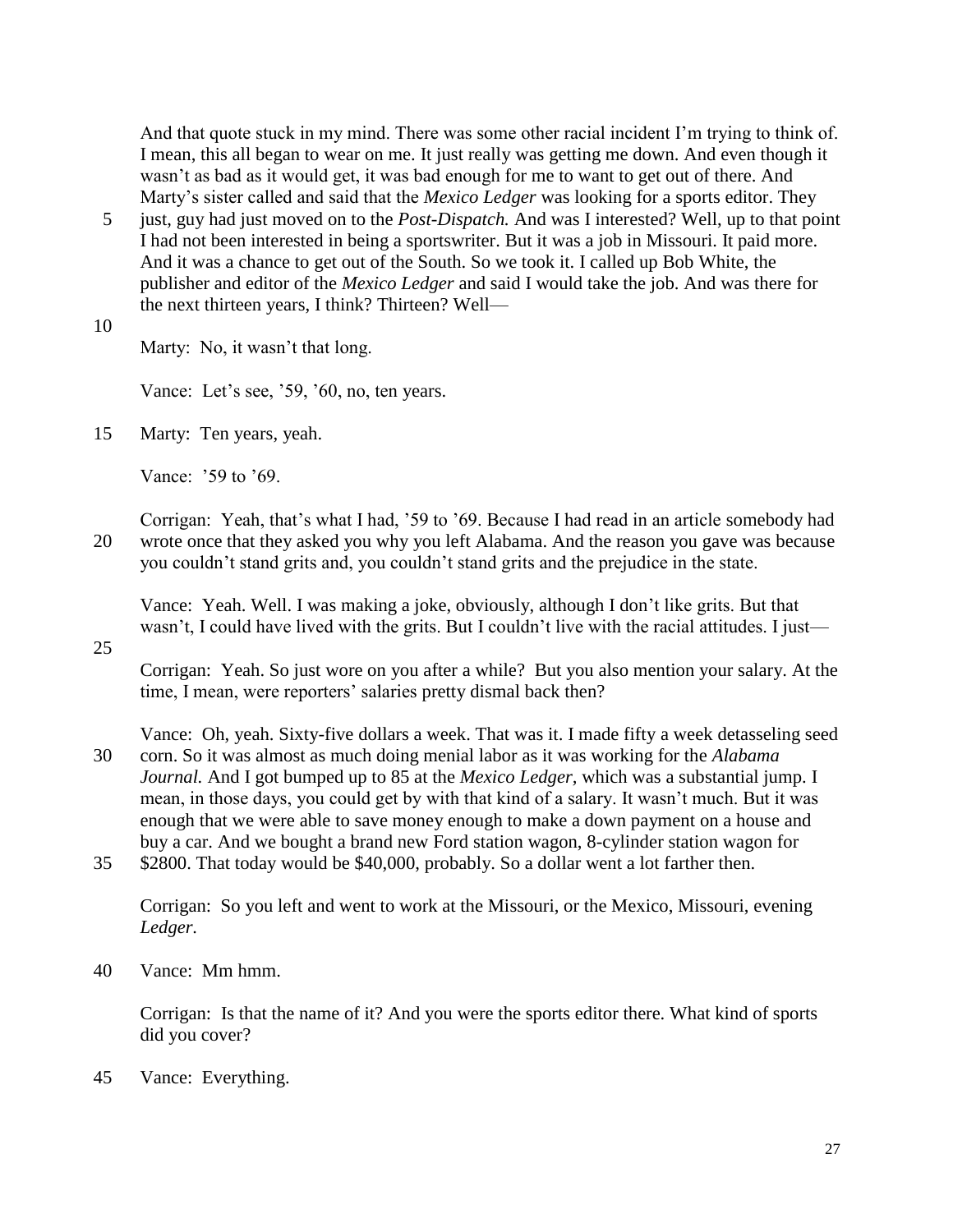Corrigan: Okay.

Vance: I say everything. But a lot of the things that today are in schools, we didn't have then. Soccer was a prime example. Today everybody's got soccer or volleyball teams. They,

5 we didn't have them. Most schools around were either, well, they were football, track and basketball. Those were the things. And girls' sports, we didn't cover them at all.

Corrigan: But you did cover high school sports—

10 Vance: Yeah. Just high school and the university. That was Missouri. I didn't cover any of the other colleges, because there was just not enough of me. But—

Corrigan: Yeah. Did you pick up anything ever for like what was going on with the Cardinals? Or what was going on, was that just—

15

Vance: I used wire stuff for that.

Corrigan: Okay. All right.

20 Vance: That was—

Corrigan: So mostly is that what was, I know from your book in Keytesville, basketball was king. What was the sport, was it football or was it basketball in Mexico?

25 Vance: It was both, really. They had a pretty good football team. They had a really good basketball team. Gary Filbert was the coach at the time.

Corrigan: Filbert?

30 Vance: Gary Filbert.

Corrigan: Filbert. Okay.

Vance: Who wound up being the director of the Show-Me State Games. Just died not too 35 awful long ago. And Gary and I got to be really good friends. We went canoeing together once, I remember. And we were really good friends. And I've got a couple of good stories about him. He used to motivate his team. If I wrote, if the basketball team played a lousy game, I'd write about it. And I'd say, you know, I wouldn't put it quite so bluntly, but I let everybody know that they were sub par. And so the next game, Gary would motivate the

40 team by saying, "Are you going to let that little son of a bitch write about you like that?" And they [growing], "No, we're not!"

## **[End Track 14. Begin Track 15.]**

45 Vance: And they'd go out and they'd win. (laughter) And one of the players told me about it. Well, actually it was one of the players that I hired as an assistant. I finally got Bob White to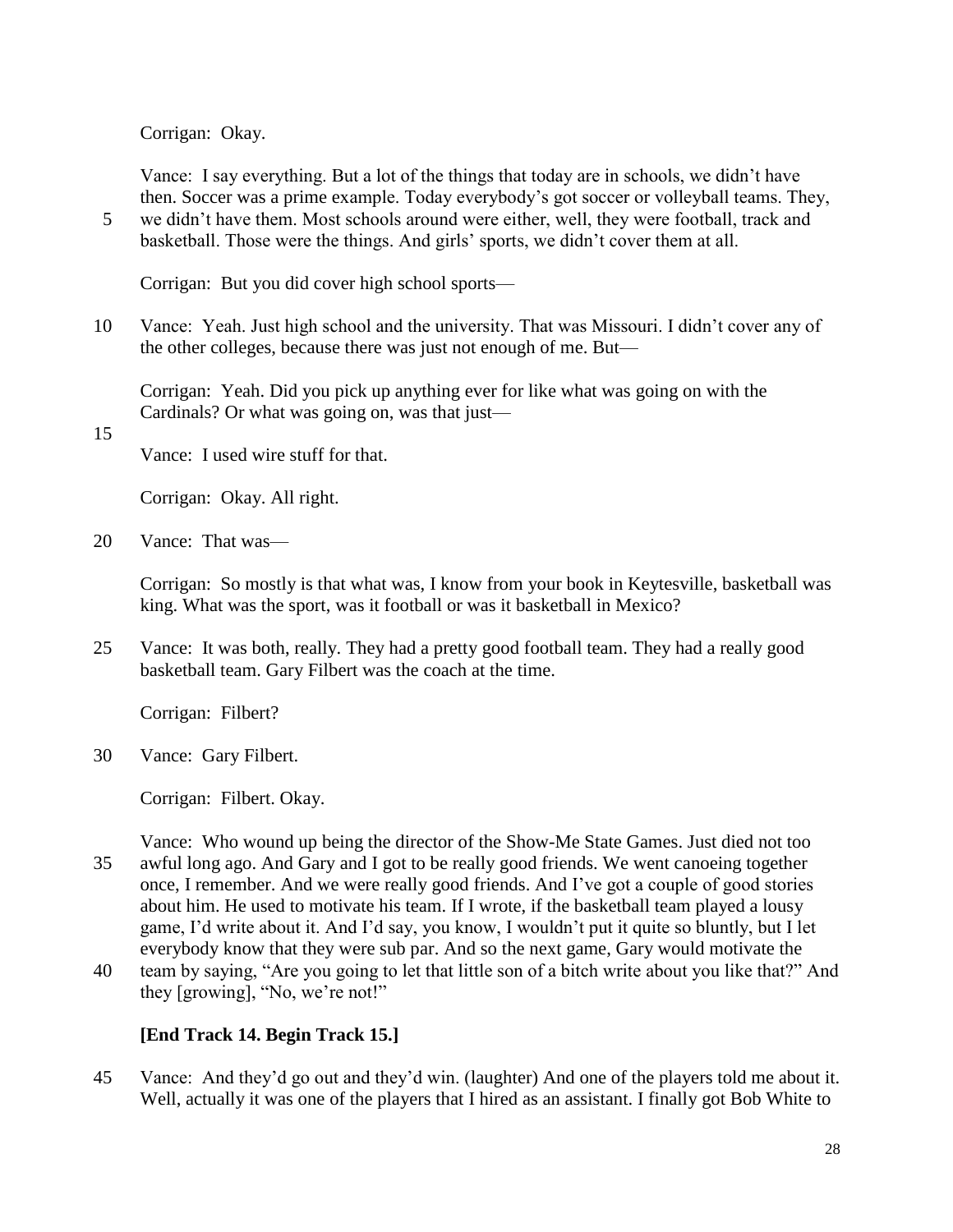spring for enough money to, so I could hire a kid to help me, especially on Saturdays when there was, Friday night games were a ton of them, and it was hard to cover them. So I got one of the basketball players to help me gather scores and everything. Joe Bailey told me about Gary's motivational speeches. But my favorite story still is about this kid from Morocco who

- 5 was hardly older than I was. But he was the coach of the Moroccan national basketball team. And somehow he came to Mexico on some sort of program. And he got to learn about American basketball so that he could take all these skills back to Morocco. French Morocco. Name was Moktar and I have no idea what else. It was just Moktar. So Gary and I were talking about this kid showing up. And Gary said, I don't know if he asked me if I knew any
- 10 French or I said, he said, I think what he said, "He only speaks French. He knows a little English, but he's not comfortable with it." And I said, "Well, geez, I had 15 hours of French in college." "You're my interpreter." You know, my God, I only had mostly written French. I didn't have conversational French. But I had my French/English dictionary. So anyway, Gary went to Saint Louis to pick up Moktar at the airport. And in the meantime, the Filberts, his
- 15 wife, especially, organized a kind of a welcoming party. And there was an awful lot of beer at this party. So by the time and it was a really cold night. I mean, I think it was February and it was like 20 degrees. So here's this poor kid from a desert country who shows up in Saint Louis and its 20 degrees. Somebody in a strange country. And he can't speak the language. And Gary brings him back to this party where we've all got pretty well oiled on beer by the
- 20 time he gets there. He probably was Muslim and didn't drink on top of everything else. And of course we're all hail fellow well met. And I've often wondered since then what he thought about this welcome to the United States. And then we go to, Gary came over to Columbia, to University High. Why, I don't know. But he wanted Moktar to meet Kent Kurtz, who was the basketball coach at U high. And they were going to talk about basketball. And the very first
- 25 thing was Gary says to me, "Tell Moktar how Kent runs a fast break." And I said, "Fast? I don't even know what the French for that is." So I'm looking up "fast" and "break." All Moktar could say was, "Fast break? I do not understand." And we just had this mostly sign language and pointing and great dramatic gestures. And that's the way we communicated for the time that he was in this country. And I've often thought, wonder what happened to 30 Moktar.
- 

Corrigan: And how long was he here?

Vance: Oh, just a few days. Like five or six days, I suppose.

35

Corrigan: A few days, okay. So just a visit.

Henry: I'm sorry Jeff I've got to head out to class. I'm sorry.

#### 40 Corrigan: Okay.

Vance: But that was my—

Corrigan: Hold on one second.

45

[pause in recording]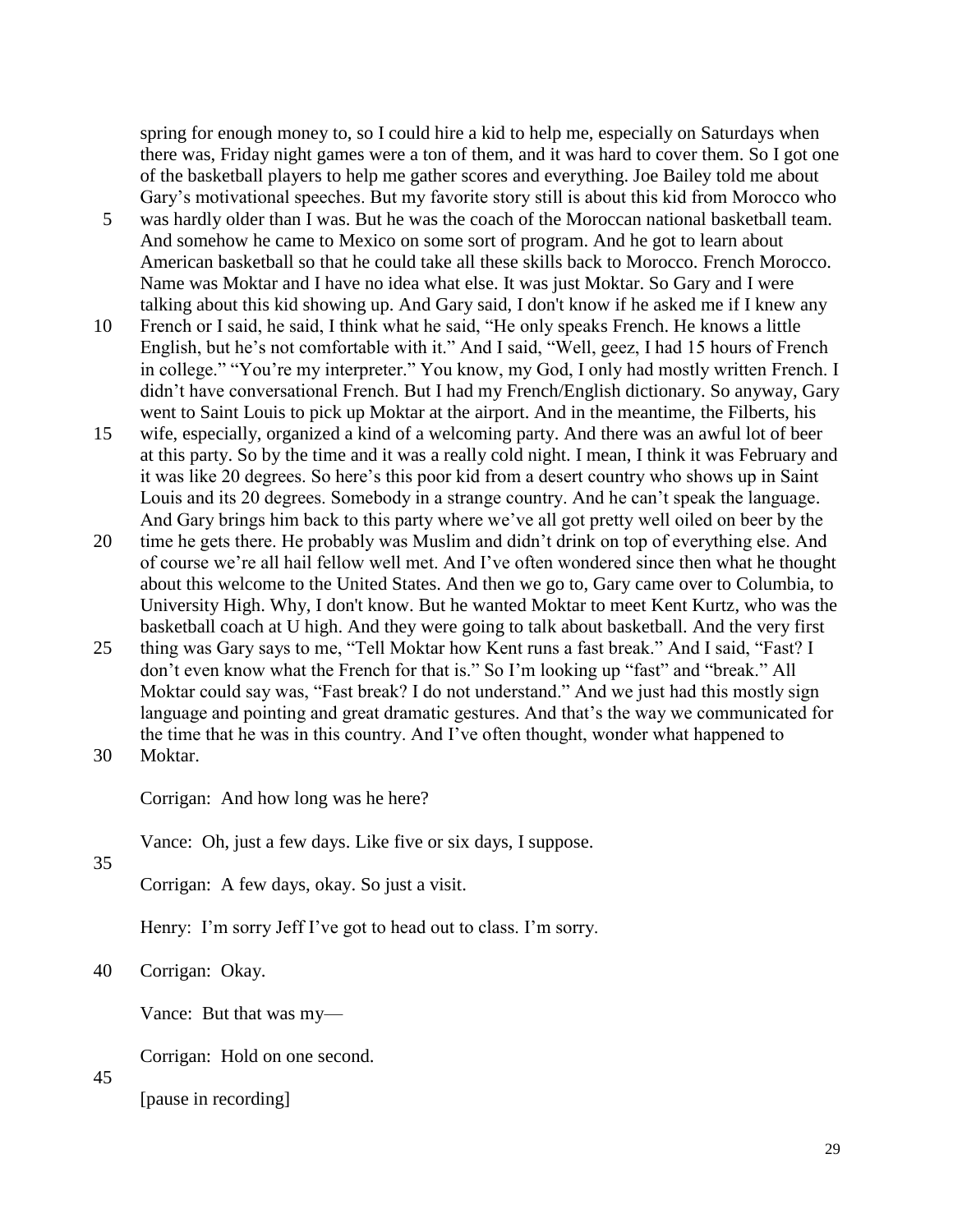Corrigan: But anyways, okay, let's start back up again. Okay, so we took a little break there. Bethany's now left to go to class. But, so you write at the *Mexico Ledger.* You're working there. You work there until 1969. And then you switch to the Missouri Department of

- 5 Conservation. And I wrote down here that you work for 22 years there. Could you tell me how that came about? How the job came about and how that transition was from sports to outdoor writing, which you hadn't probably done since you were at the *Missourian* here.
- Vance: Not, well, yes and no. I wrote some feature articles for the *Ledger* on the outdoors. 10 And I wrote a series on pollution problems around Mexico. There were some water pollution things. It was a series that I kind of took it upon myself to do it because I was interested in environmental things and in conservation. And it won an award from the Outdoor Writers Association. And Jim Keefe, who was the head of the, what at that time was the information section at the conservation department saw it. And he—his newsman had just left for another

15 job. So he needed a newsman. And he got in touch—

#### **[End Track 15. Begin Track 16.]**

Vance: —with me. I had been looking for a job as an outdoor editor for about, I don't know, 20 maybe even a year. And I'd applied to a lot of small newspapers around the Midwest in areas that had good hunting and fishing. But I found out that these newspapers all had either existing outdoor editors who were not about to retire, or they had some old guy. But there always was a young reporter who was just waiting for the old guy to retire or die. And if I wanted to be an outdoor editor, I was going to have to start at the bottom and wait ten or

- 25 fifteen or twenty years for an opening. So this job at the department came along. And I was torn. You know, I didn't, I was, I had never worked for the state. I had always worked for private organizations. Still wanted to be an outdoor editor. But on the other hand, this was outdoor writing. I would be producing a news package for the department. And be able to write for the *Conservationist* magazine. So finally I said yes that I would take it. And I think
- 30 it came down to Keefe saying, "I need somebody and you better make a decision or it's going to be too late." So I said yes, okay. And we moved to Jeff City and spent the next twenty-two years there.

Corrigan: Okay. And could you talk a little bit about your work with the department? How 35 that process went? How your projects came about or what you decided to write on?

Vance: Okay. Well first of all, my job was to produce a news package for the, all the media, news outlets in the state. Newspapers, probably, I guess, probably radio and television. They all got this package called All Outdoors. And the way I set it up, I really didn't know what

- 40 had gone before. I didn't pay that much attention. I was going to do it my way. My way was to have one or sometimes two what I would call major stories that might run a page and a half of copy or two pages about some issue that, or a feature type article that would be of interest. And then a couple or three short two or three-paragraph items that would serve as good fillers, because newspapers always were looking for filler items. And at least one of
- 45 those short ones I always tried to make a humor type article or piece. And I would read through the agent narratives each month. They had to turn in a report, a narrative. And a lot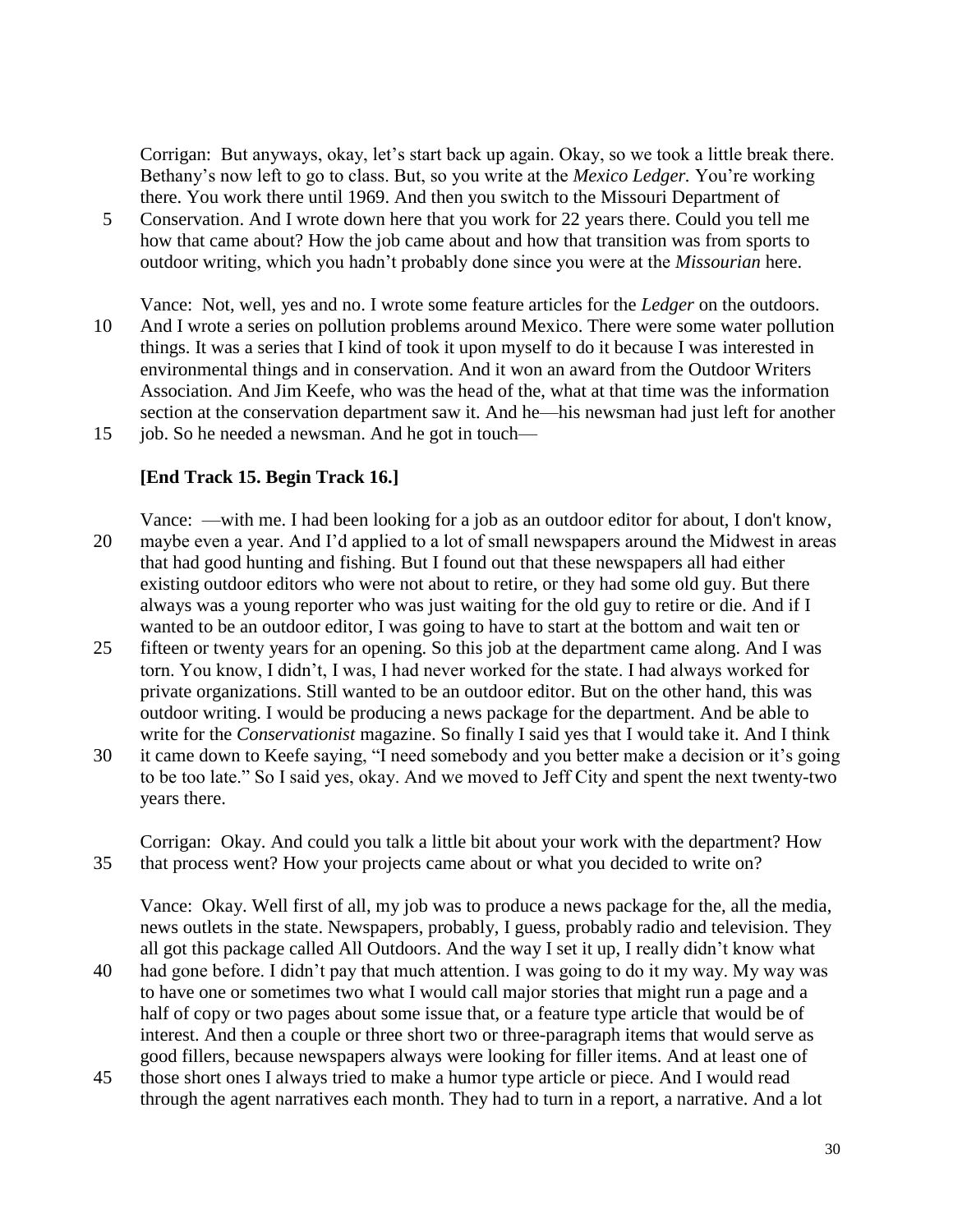of times it would be something funny like maybe an agent would stop some guy who was fishing and say check him and he would be legal. And then the kid would say, "Well how about those little—" The man's son would say, "How about those little bass in your cooler?" Or something like that. Get Daddy caught. And the agent would write these down as a kind

- 5 of a humorous aside. And I always picked up on those. And I thought those were great stories. And they got run. Sometimes the important issue stories didn't get run, but the little ones did. The little funny ones almost always got good play. That was my primary job. But I found out real quickly that a news release package was about what I had been doing in one day at the *Ledger,* where I was the only sports editor and I might have eight or ten stories to
- 10 write. And here I am, I've only got maybe three or four to write and I can do that in a day and I'm done. What am I going to do with the other four days of the week? So I decided that I wanted to write for the *Conservationist.* And my job description said well, you can write occasional articles for the *Conservationist,* but I thought heck, I can write more than occasional ones. Never was I told, was I given an assignment in all those many years. I
- 15 shouldn't say never. A couple of times I was. But mostly it was just what I decided I wanted to write. And it ranged from bicycling trips to hunting, fishing, camping, canoeing. Whatever I was doing, I wrote about. And it was great for me. It was like a license to steal. You know, any writer wants to be given complete freedom to do what they want to. And I was. It was just a, it was a great job.
- 20

Corrigan: And who did you report to?

Vance: Well, Jim Keefe was the chief. Mac Johnson was the magazine editor at the time. But I really didn't report to anybody. If I wanted to go somewhere and do something, I just 25 did it. That's a change from the way it is—

#### **[End Track 16. Begin Track 17.]**

Vance: —now where it's, I hate to say it, but it's more bureaucratic. It's more regimented. 30 More 8:00 to 5:00. We never paid any attention to hours. And I say "we." None of our people, and that includes the whole department. It was job-oriented as opposed to methodoriented. And if we had to work, you know, twenty-four hours a day, we did that. If we got through early, we did that. And we didn't have to fill out timesheets. We didn't have to turn in a diary of our activities or anything like that. We just did it. And it was a very loose

35 environment. Keefe was a very permissive boss. As long as you did your job he didn't care how you did it or when you did it. Results were what counted. You can't ask for more than that.

Corrigan: So with these packets you're making, basically you were like the AP wire for 40 Missouri outdoor. So you would package this material up, and then other reporters, newspapers, would just siphon off what they needed or what to fill itself—

Vance: Right. It was mailed out in those days. Now they do it by email. It was mailed out. And what happened to it was up to the newspaper, the individual newspaper. I tracked it

45 some. We had a clipping service, the Missouri Press Association offered, maybe still does, offered a clipping service. And we subscribed to that, so I could see kind of what, what kind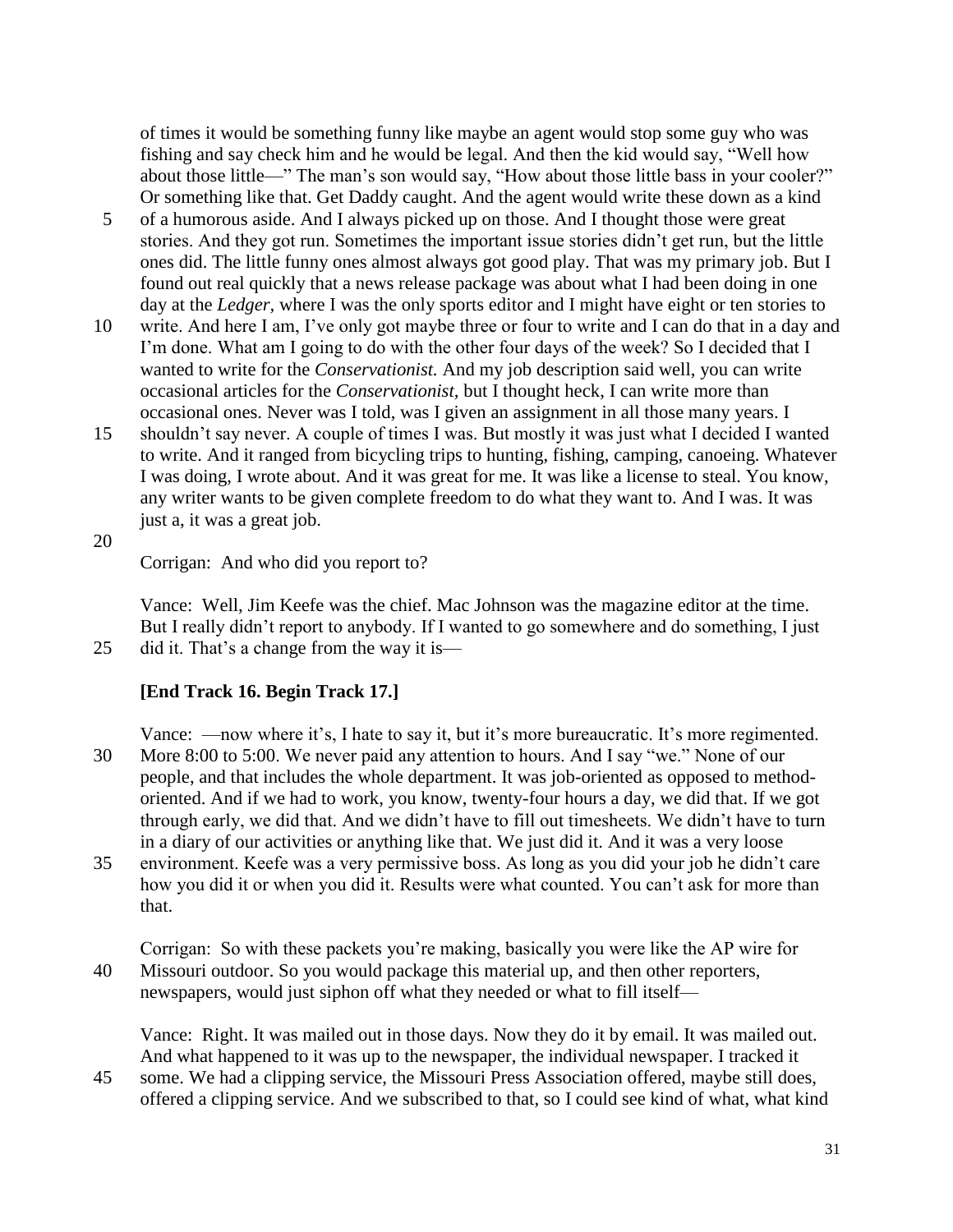of coverage we were getting. And pretty much I think we were getting more coverage than any other agency in the state. I mean, I don't like to brag, but I think my stuff was just more entertaining than the other ones. They mostly wrote, kind of the formula news release where the transportation of MODOT today said that such and such was going to happen. And I

- 5 always said, you know, the department of conservation never said a word. It's just a big building. And the people there—and I tried to make my news releases reflect the people that work for the department. Make them personalities and I think that over the years we probably created more of a family atmosphere by the news that we put out because the readers felt like they knew some of the biologists that were quoted. And I did the human interest type stories
- 10 about these people. And these things got run. And the editors appreciated them. And I think we got more coverage than any other agency.

Corrigan: So the department itself didn't really have an objective on what they wanted to get out there. It was really whatever you were providing, right?

15

Vance: Yeah. Well, of course there were policy things that had to be reported. We had to report the stories, setting of seasons or if the conservation commission took a policy stand on something, that would be reported. But most of the time, those things, most of the time my reporting was what various members within the department were doing. Foresters, wildlife

- 20 biologists, fisheries biologists, what they were doing. And I'd come over here to Columbia to the research section and just go around from office to office and say, "Okay, what's new with you?" These guys were really good at recognizing the human interest news value of what they were doing. And so they made my job easy because they almost always had something, and they all wanted to get their name in the paper, too. So they would kind of save up things,
- 25 I think, and wait for me to come around. And all I had to do was just put it in entertaining form. And it was pretty easy.

Corrigan: Okay. Did you have, since the department really didn't have a goal for you, did you have your own goal about what you wanted to cover in Missouri, or—I mean, did you 30 cast a big net? Did you want to cover it as a statewide or, you know, was it focused on location-wise, you happened to be in mid Missouri or, can you tell me about your thought

- process? Or did you use it as an opportunity to really see the state and learn the state?
- Vance: Oh, yeah. I traveled all over. And again, this was just because I enjoyed doing that. 35 But I would go to things like the Nixa Sucker Festival and write about that, write a magazine article about sucker grabbing in the spring, and Nixa having this big to-do, which I think is still going on. Things like that were not specific to our mission, which was fish, wildlife and forestry, but—

#### 40 **[End Track 17. Begin Track 18.]**

Vance: —they were part of the outdoor scheme of Missouri. And I felt like they needed to be covered because nobody else was doing it. And why not us grab the glory for, you know, being the friend of the outdoors wherever it is. And, oh, gosh, I'd write about coon hunting

45 and go out with some guys and do that. Or just whatever was happening. I was, and Marty can tell you, I was gone from home an awful lot. Probably more than I should have been. But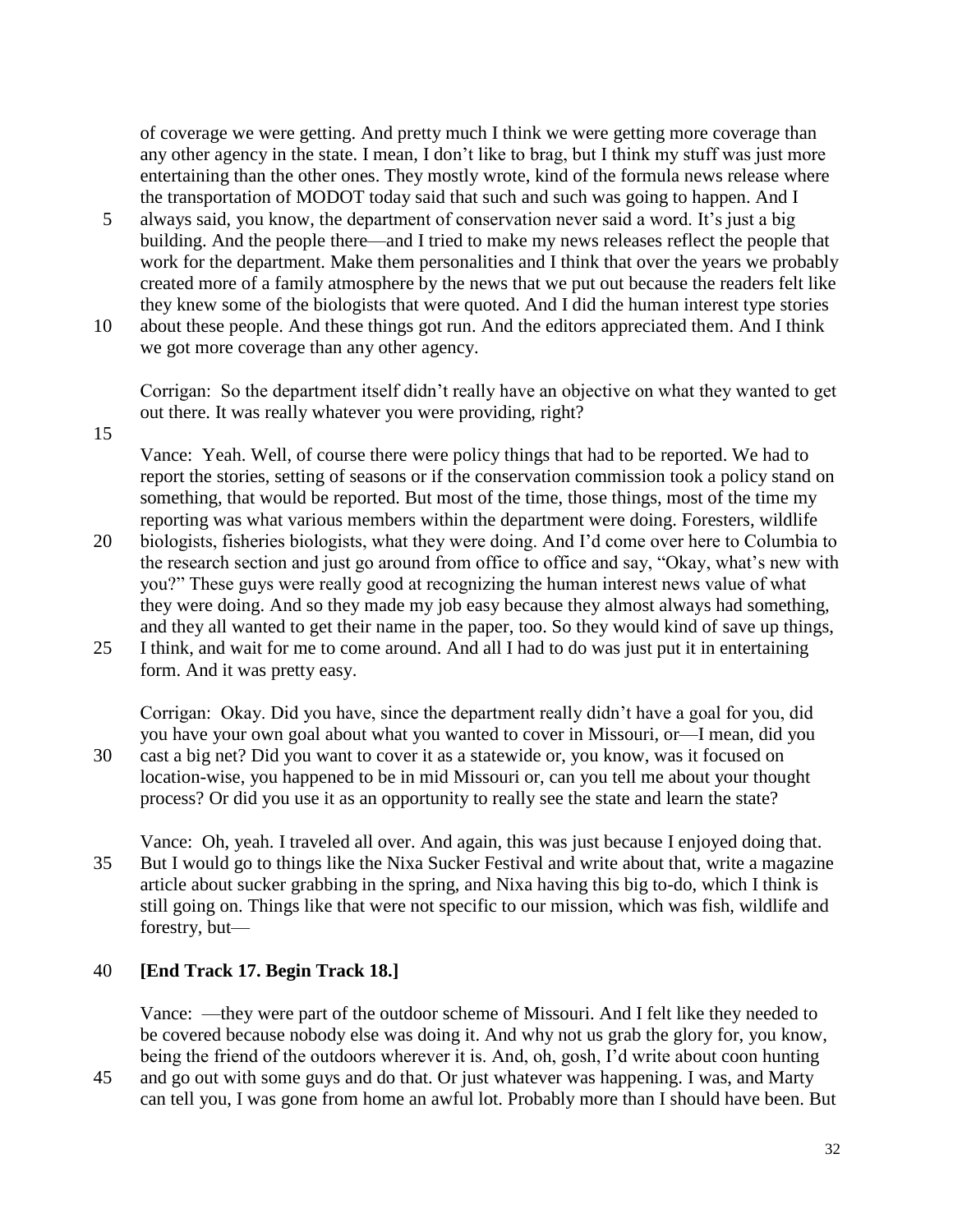I enjoyed it and I still do, to a lesser extent. But I still do enjoy just going somewhere and all these things were new. And all the people were new and fun to meet and fun to be with and talk to. I made friends all over the state. I enjoyed the heck out of it.

5 Corrigan: You started freelance writing in 1967, I have down here.

Vance: Yeah.

Corrigan: But then you started really doing it full time once you retired from the department 10 in 1991?

Vance: Right.

Corrigan: So the freelance, could you tell me a little bit about the kinds of assignments or 15 projects that you decided to take on? I'm curious to know, did you decide "I'm going to write on this" and find an outlet? Or did you have these outlets—like I saw that you wrote for *Audubon, The North American Fisherman, Gun Dog, Bassin', American Hunter, Wing & Shot.* I'm curious, you know, how did that process work? Was it, you know, they're looking for this, I'm going to write that. Or was it ever, "Hey, Joel, we need this, will you do this?"

20

Vance: Well, both. But mostly I would write something. And I'd have an experience. I'd go somewhere and I'd hunt or I'd fish or do whatever it was. And I knew I was going to write about it, because that's what I do. And I would write the article and then I'd go looking for a place to put it. But you build, it's like building a house. You build it one brick at a time. And

- 25 over the years I would sell to, let's say a magazine, a given magazine. And that made it a little easier the next time because they knew who I was and they knew my style. And if I had an idea or if I sent them a finished manuscript, it was maybe a little more likely to get taken up. And you know, the more you do that, the more contacts you make. But nothing is forever. I had, the *Audubon* column was probably the, certainly the most lucrative and probably the
- 30 most prestigious of anything I've ever done. And it happened because the managing editor of *Audubon* at the time, Gary Soucie, was in a bar at an outdoor writers' conference. And I just—and I knew the guy he was with. So I went over and said, "Hey, how you doing?" to the guy I knew. And he introduced Gary to me and I didn't know who Gary Soucie was. I had no idea. Just another guy. And we're sitting there sharing a beer. And Soucie said, "How
- 35 would you like to write some stuff for us?" And I always say yes. Oh, heck yes, that's fine. Still didn't know who he represented. And somewhere in the conversation I picked up on the fact, my God, this guy's the managing editor of *Audubon* which is the ultimate of the ultimates as far as environmental and nature writing goes. And it turned out they wanted me to write a column. And I did that for about two years. I said, "What do you want me to write
- 40 about?" And Gary said, "Whatever you want." It was just like here, take all this money for doing what you want to do anyway. So I did that for a couple of years. And then the Audubon got in financial problems. Their budget got cut. And Les Line was the editor in chief. And he had his little stable of writers, and Gary had his little stable. And unfortunately, I was in the stable that got cut. So I lost that column. But the *Gun Dog* column came about
- 45 because of all these contacts. It's all a matter of contacts, I swear it is. Ollie Torgerson was the wildlife division chief. And he had gone to high school with a guy named Dave Meisner.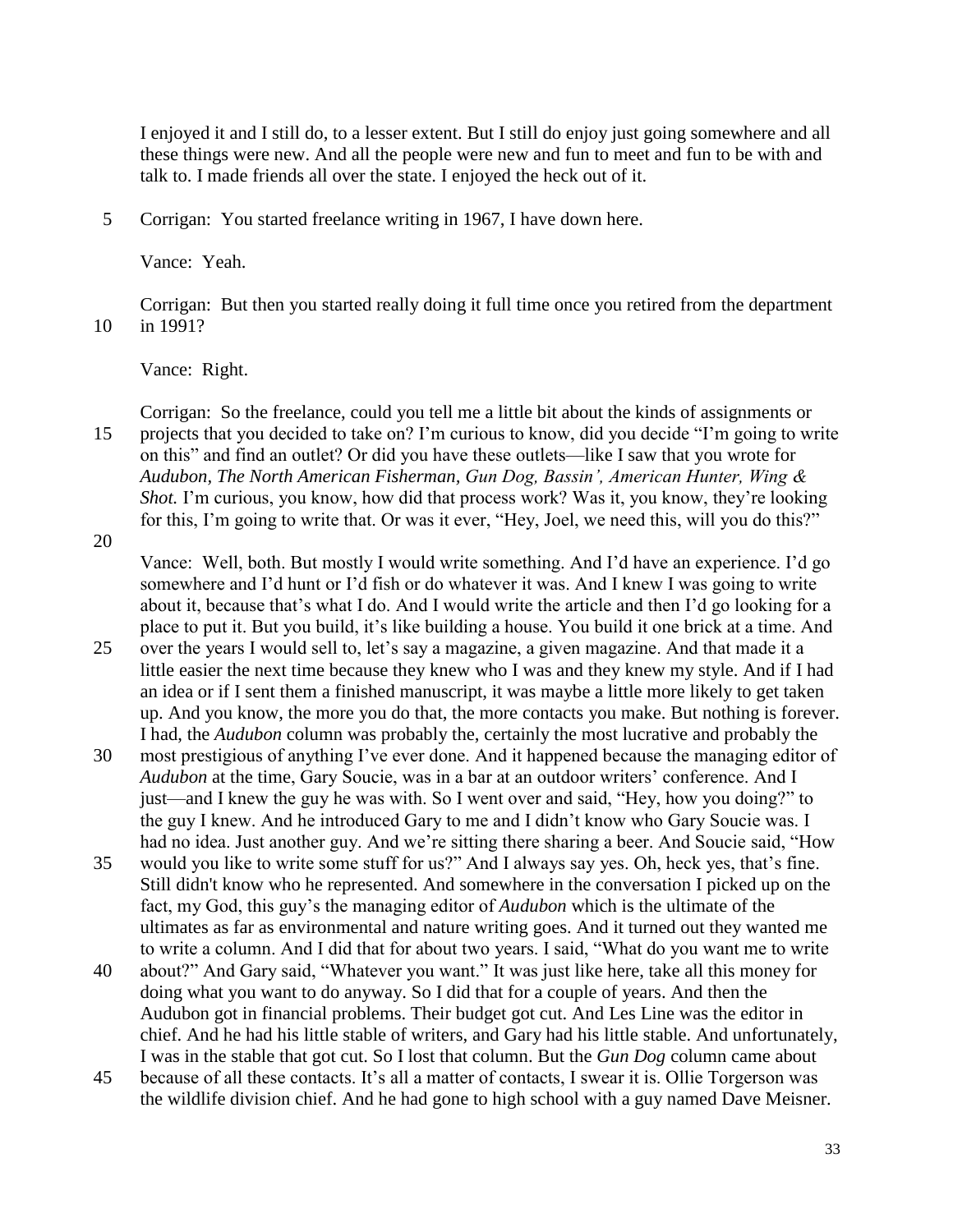And Dave Meisner founded *Gun Dog* magazine. And Ollie said, told me, said, "Meisner, my friend, my high school classmate, is looking, is starting this magazine on gun dogs. And it's going to be about bird hunting and everything which you do. But he's looking for a conservation columnist." So I don't know if Ollie gave me his number. I don't even 5 remember the first contact.

## **[End Track 18. Begin Track 19.]**

Vance: But now I've written the conservation column for *Gun Dog* for over thirty years, and 10 I'm still writing that one. And Meisner is dead now. He died a long time ago. And the magazine has sold to different publishers oh, maybe two or three times since then. But I'm still doing the column. And that's kind of my pet project right now. I did a humor column for *North American Fisherman* for twenty years. And that came about because I was in the Outdoor Writers Association with the guy who was their first editor, Mark LaBarbera. And

- 15 he asked me if I wanted to write a humor column. Well, I love to write humor and I have done that for all my written life. So I said, "Shoot, yeah." And I did that for twenty years. And then they just decided they didn't want a humor column anymore. Just, "Nope. Sorry. You're out." So I, in fact I never do them damage, I'm going to do it. But I haven't found a good way to get revenge yet, but I will one of these days. But anyway, almost everything I've
- 20 ever done has been as a result of the contacts I've made. A lot of it through the Outdoor Writers Association. Because we've gone to virtually every conference they've had since 1970, I think, was the first one. And I know people all over the country. This book I just finished, the prairie grouse book, came about because I sat at a board meeting with Tim Christie who told me about Noppadol, who was looking for a writer for the prairie, at that
- 25 time, prairie chicken book. And so that came about through a contact. But that's just the way it's always worked.

Corrigan: Is there, out of any of those, is there one in particular that you were most fond of?

30 Vance: You mean—

Corrigan: The outlets. I mean, did you really, did you enjoy *Audubon* over *Gun Dog* or did you, was there any one of them in particular that, out of all those, because you had so many publications, that you just—

35

Vance: Well, I think the *Gun Dog* column has been the most rewarding because it's about conservation, and I'm pretty well dedicated to wildlife conservation. And they've been very nice about letting me write pretty much what I want to. Including sometimes when I was contrary to what they personally believed was the way to go. They've been very pleasant to

- 40 work with over the years. But *Audubon* was probably the best because they just let me write whatever I wanted to write. And I did some really fun things for that column. And, you know, the humor column was fine, because I enjoy writing humor. That's just fun. Probably the easiest money I've ever made was doing short spots for Field & Stream Radio. They were like four or five minute segments. And I kind of patterned them after some of these little
- 45 fillers on NPR, the little feature type articles. But I would find somebody that had an interesting story and just. It was the easiest interviewing ever. You get somebody that can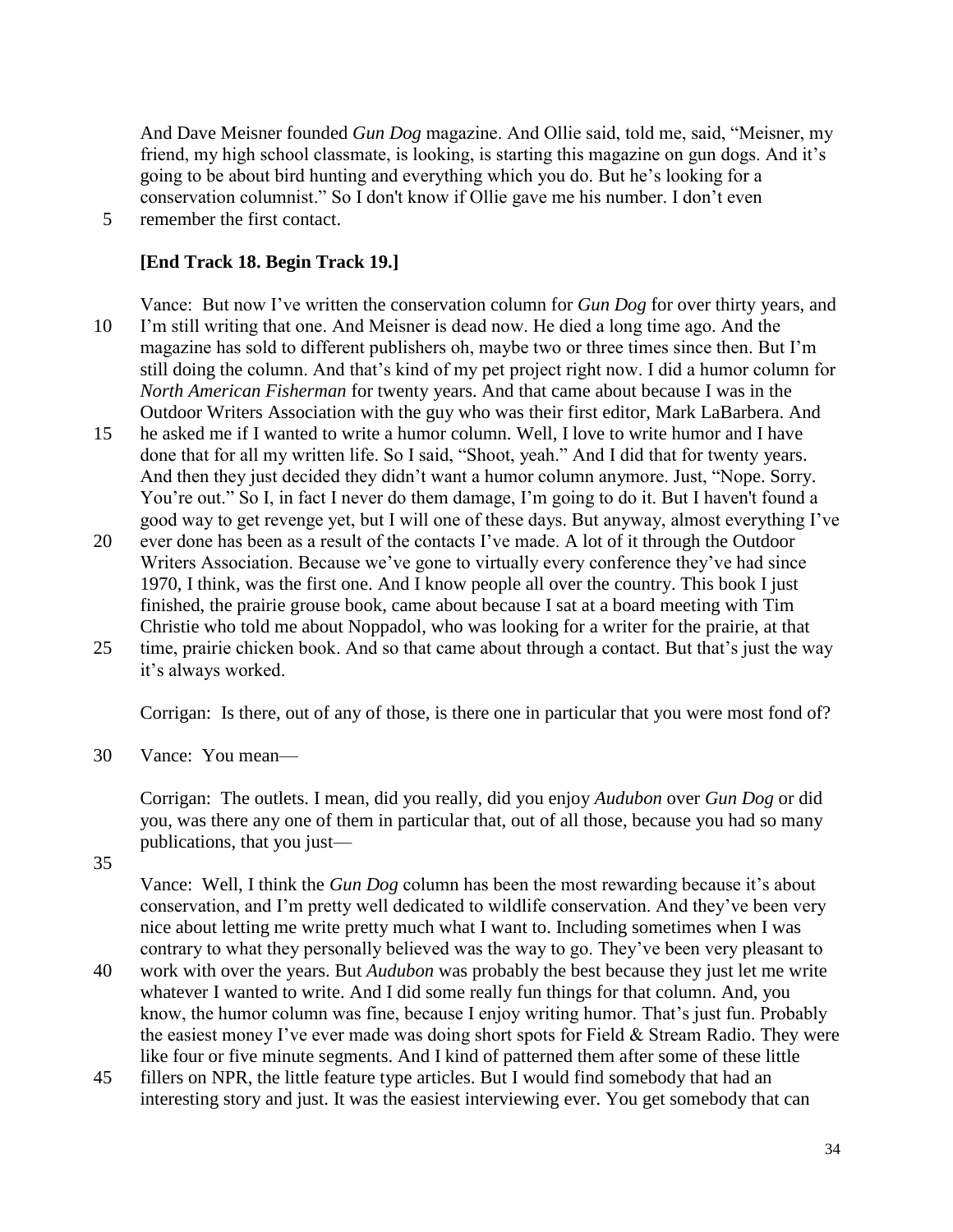talk. And you just say, "Well, tell me about," and just sit there for five minutes and it's done. And it was just, without a doubt, the easiest money I ever made. But like I always tell people, nothing is forever and that one wasn't either.

5 Corrigan: You mentioned something about writing sometimes against the view of maybe the magazine. Did you ever run into that? Did you ever write anything in the department, the conservation, and they say, "Joel, why did you write that?"

Vance: Well, no. Not really. A couple of times some of the wildlife guys got upset with me 10 because I wrote in the *Gun Dog* column about things that they, that were contrary to what they thought. But I never wrote against department policy. I mean, that was, you're just asking to get fired when you do that. But I did write some opinions that were contrary to the opinions of some of the wildlife people from time to time. Not very often, but it did happen. Mostly around ducks, I think. It was just, they had some theories and I had some theories and 15 mine didn't agree with theirs. But that was a rarity that almost never happened.

Corrigan: Okay. Could you tell me a little bit about the writing workshop? I saw that you, it was at Sterling College in Craftsbury Common, Vermont—

## 20 **[End Track 19. Begin Track 20.]**

Corrigan: —and it was called Wild Branch?

Vance: Mm hmm.

25

Corrigan: And you did that for years.

Vance: Fifteen years.

30 Corrigan: Yeah. Could you tell me a little bit about how that came about? And what was the purpose of the workshop and who attended?

Vance: It was founded by Annie Proulx, who was the author of *The Shipping News,* won the Pulitzer Prize for that. And she was from Vermont at that time. She lives in, I think,

- 35 Wyoming or New Mexico now. But she was, I'm going to make a noise with the cap. But she was, founded it with a fellow named Dave Brown who taught at Sterling College. And her idea was that most outdoor, environmental and nature writing could stand to be improved. So that was the focus of the workshop were those three areas: outdoor, nature and environmental writing. And she was with the workshop for the first couple of years. And then she began to
- 40 get famous and began to write to the point where she didn't want to do the teaching anymore. So she wanted to back out. And that was just when I retired in 1991. And I don't know where, I think I saw it in the Outdoor Writers newsletter that they were looking for an instructor. And I thought well, I'll get in touch with them and see if maybe I could get the job. So I got a hold of Dave Brown. And he had read my stuff and knew something about
- 45 what I did. And he welcomed me aboard. And so I took over for Annie Proulx. And I was there for fifteen years. And we had, usually had anywhere from twenty to thirty students.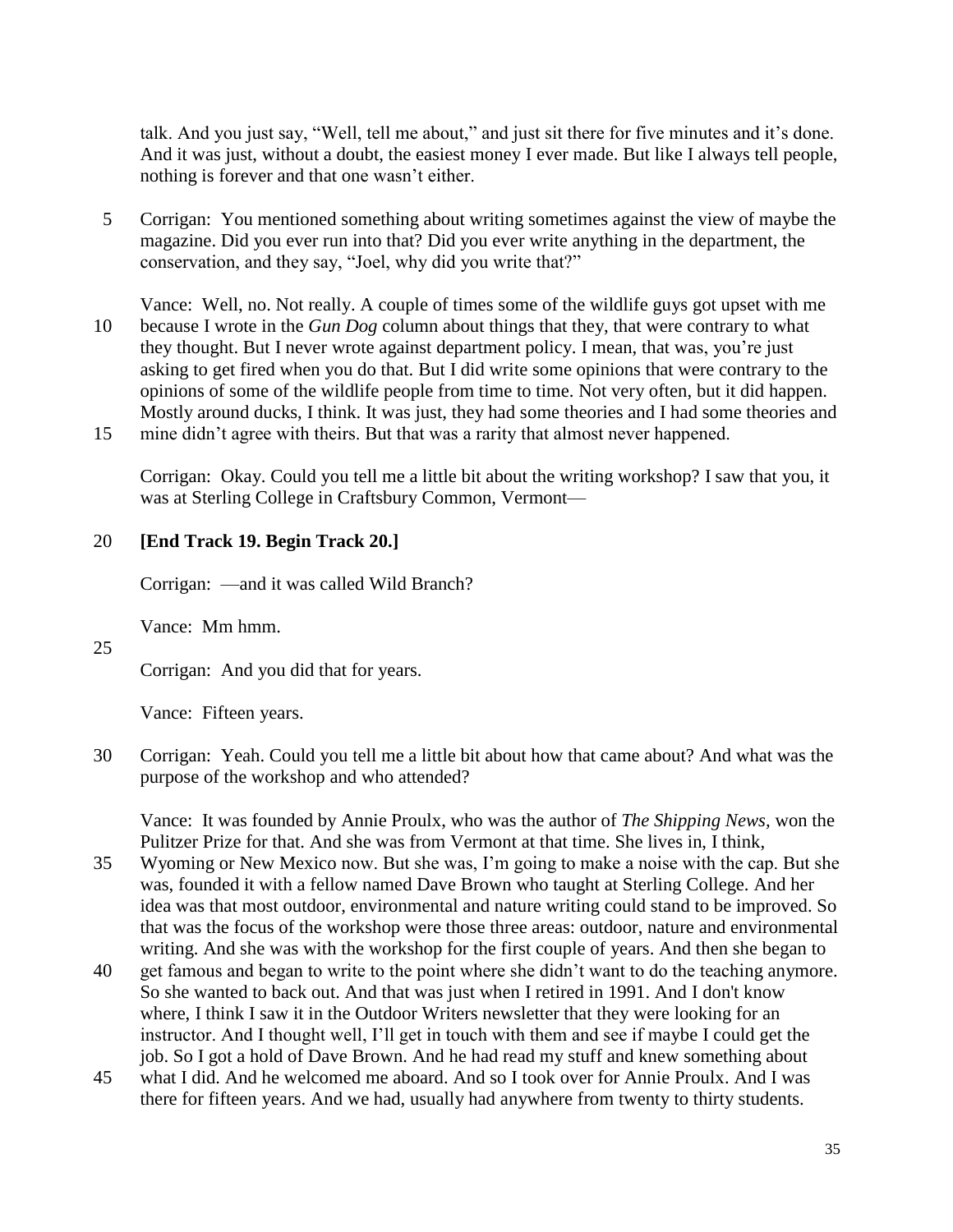And there were three, originally three resident faculty and then went up to four before I left. But we would each have anywhere from five to ten students, depending on who they signed up with. And it was really rewarding. They came from all walks of life. And they all wanted to be better writers. That was the focus. So most of them had, not most, but many of them

- 5 had worked for agencies as news release writers and they were used to writing in the bureaucratic sense, like what I said about some of the Missouri agencies. They would write, such and such, "The fish and wildlife service today announced that such and such was going to happen." And that's dull. And we tried to bring them out of that and bring their personality into what they wrote. And make it more first person and more emotional. And that was our
- 10 focus was to, you know, get you to lay your guts on the table. And I was there for fifteen years and the last eleven of those, one of my fellow instructors was Ted Gup, who was one of Bob Woodward's protégées at the *Washington Post* and wrote a bestseller on the CIA. And just recently, the last couple of years, wrote a thing called *A Secret Gift,* I think it was, which made the *New York Times* bestseller list and sold a lot of books. Great guy. Just one of my
- 15 dearest friends. And *Orion Magazine,* which you may or may not be familiar with, they had kind of co-sponsored Wild Branch for several years. They gave them money and kind of kept it afloat. And they took it over, took the workshop over. And they basically fired Ted and me and just said, "We're going to have our own people teach the workshop." Which they've done now for four years, five years.
- 20

Marty: The president had retired, too.

Vance: Yeah. Their president, the college president retired.

25 Marty: If he had stayed in, it would have stayed the other way.

Vance: So anyway, the interest in Ted and me was waned, I guess. So I'm not doing that anymore. But I started a writing workshop that was patterned on the way Wild Branch used to be, which we had in Missoula last year. Missoula, Montana, which is the headquarters of

30 the Outdoor Writers Association. And they sponsored it and we had a really successful first go around. But this year we didn't get enough people. So I'm hoping it gets revived again next year.

Corrigan: Now speaking of books, you've written a number of them. I was just going to run 35 down the list here really quick. It was *Grandma and the Buck Deer* in 1980, *Upland Bird Hunting* in—

#### **[End Track 20. Begin Track 21.]**

- 40 Corrigan: —1981. *Confessions of an Outdoor Maladroit,* 1983. *Bobs, Brush and Brittanies*  in 1997. *Tails I Lose* in 2000. *Down Home Missouri,* which is the book I referenced earlier, in 2000. *Autumn Shadows* in 2002. And then the newest one that you were talking about on the birds, *Billy Barnstorm.*
- 45 Vance: *Billy Barn Storm* is not, it's actually a continuation of *Grandma.* It's the same characters – it's a fiction book. Same characters, but instead of being in grade school, they're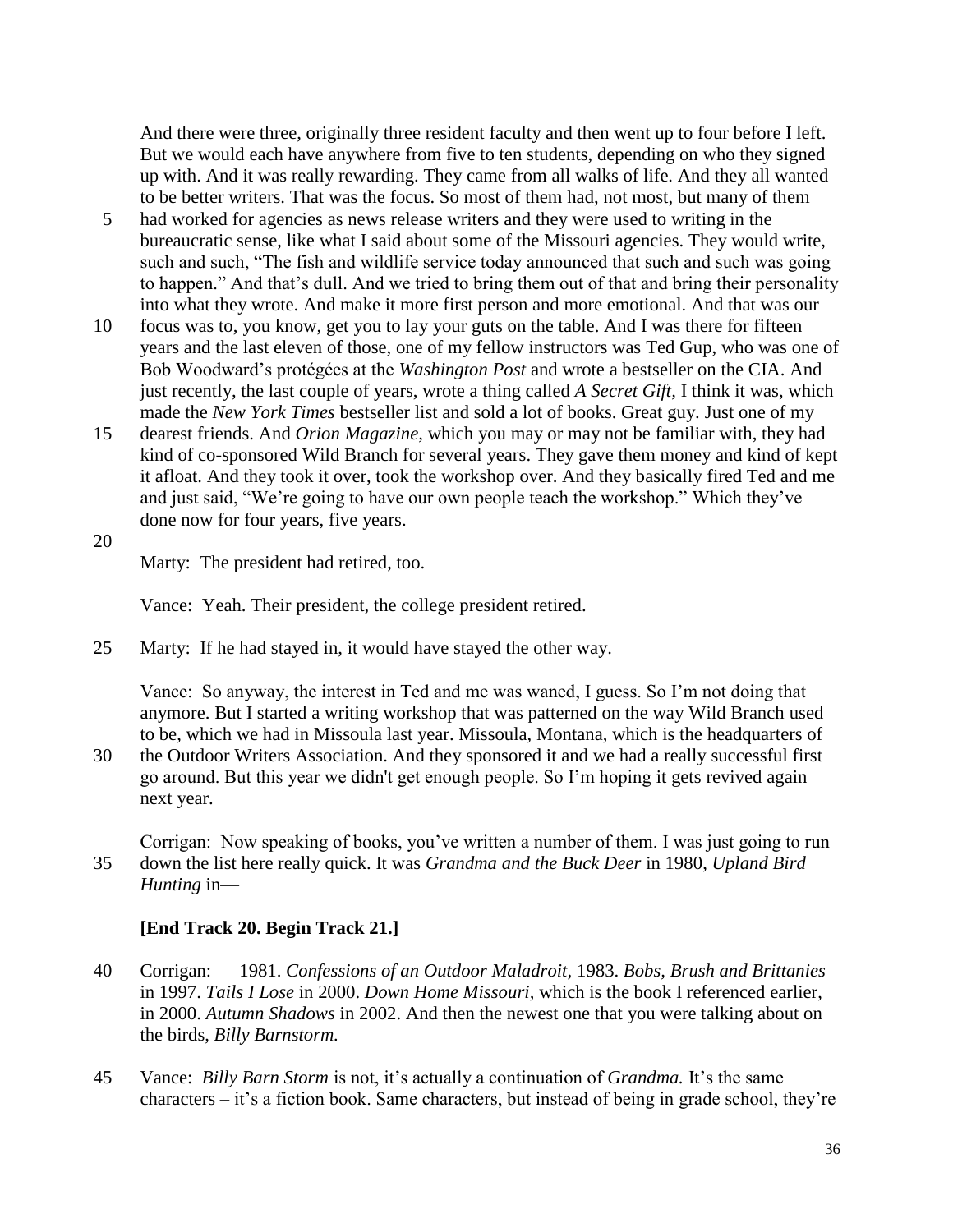now in high school. And then the prairie grouse book is not, it's titled *Save The Last Dance.*  And it should be out before the, well, I hope before Christmas. *Billy Barnstorm* just came out about, oh, a month ago or less. And it's just now beginning to—actually, the official publication date isn't until November 1. But I've got it now for sale. And I'm willing to sell it

5 to anybody that's got the money.

Corrigan: Okay. So *Billy,* you actually have two books coming out this year.

Vance: Right.

10

Corrigan: That one and then the prairie chicken and the grouse one. So that's also 2011.

Vance: Mm hmm.

- 15 Corrigan: Not that you want to talk about all of those, but in general could you talk a little bit about how you approach a book? How you yourself decide, you know, like for example *Billy Barnstorm* is a continuation of your very first book, so you had a lot in between there. But I'm just curious, do you follow any specific rules that you tell yourself? Or do you follow a, do you have any tried and true methods that you use to say, you know, this is how
- 20 I'm going to accomplish this book?

Vance: Well, most of my books are collections. And basically that's a matter of just writing enough until you've got a book. They're, *Grandma* and *Billy* both are, they've got the same characters and they have a loose organization. But they are pretty much collections of short

- 25 stories. Same thing with *Maladroit.* It's a collection of humor essays. And *Down Home* was a memoir. You approach that by just essentially—some of the chapters had been written as magazine articles. And I thought well heck fire, I know more than that about my life. So I expanded that into a book. But the ghost book, I've always wanted, that was *Autumn,* pardon me, *Autumn Shadows.* I've always wanted to, I've always enjoyed ghost stories. Everybody
- 30 does. And I'd written a couple that were published. And I just started writing ghost stories. And again, it was until I got enough to call it a book and it got published. A couple of them were, I was asked to do, the *Upland Bird Hunting* book, I was asked to do that by the Outdoor Life Book Club. So that was written on assignment. That may be the only one other than the prairie grouse book that I've ever written as an assignment. The other ones were all
- 35 either, either I got enough stuff together to have a book and somebody wanted to publish it. Or, well, I guess that was, that's the way it went. So.

Corrigan: Do you have any, how do I want to put that, do you have any, when you sit down to write something, do you have a specific way that you always do it? Do you have your

- 40 office and this time of day and Marty, please don't talk to me for the next hour? (laughter) Or is it a, how do you go actually about approaching it? Is it indoors? Is it outdoors? Do you have to set aside time? Or do you just do it as it comes?
- Vance: No, I do it as it comes. I know people that are almost like eight to five writers. But I 45 can't do that. Early in the morning is my best time. I think that's true of most writers. So I go down to the office in the morning. Especially, I think probably the biggest motivator is an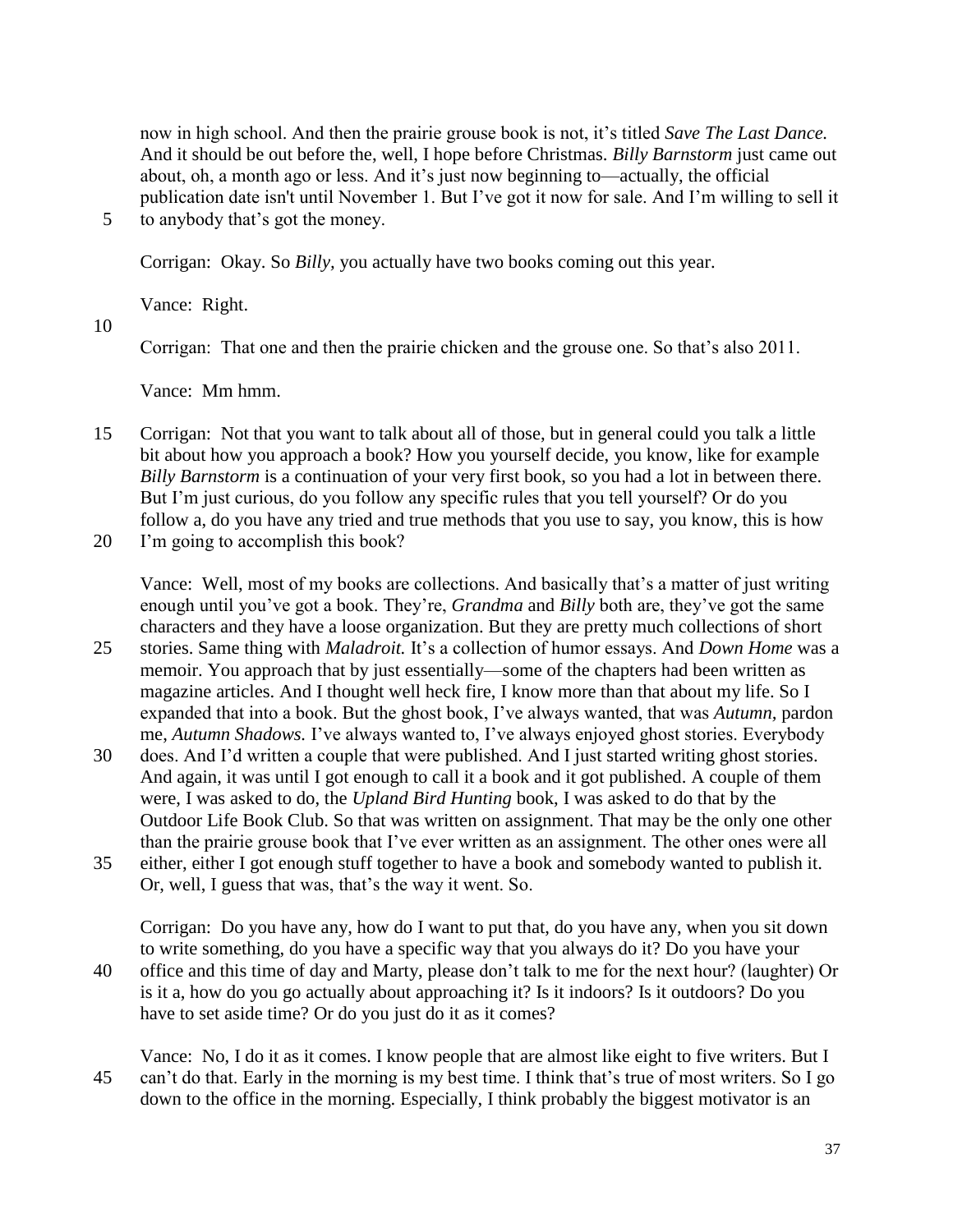assignment. If you've got a deadline, you've got a definite assignment, or if I do, I want to get it done. And I will work very hard. And a lot more. But if I'm just speculating, I write as I'm inspired to write. And sometimes it comes, I can do a whole article in a day. Sometimes it takes weeks. It just depending on how much the juices flow.

5

Corrigan: Do you have any particular writers that you look towards for inspiration? Or that you particularly enjoy? That you like their column or you like, is there anybody—

# **[End Track 21. Begin Track 22.]**

## 10

Corrigan: —specific that you know, you just look to and you're like you know that's I like to read that guy, or I like to read that woman's work?

Vance: Well, Annie Proulx puts down sentences the way that if I was easily intimidated I 15 would quit writing because she's so good. But my influences when I started wanting to be a writer were some of the great humorists of the probably 1920s through 1940s. Robert Benchley and S.J. Perelman. H. Allen Smith and laterally, Woody Allen. I have what's called a style. I've had people say, "Yeah, I can recognize your style." But it really is an amalgam of people that I've admired over the years. And I can look at something I've written and say I

- 20 can see the shadow of Perlman in that, or Robert Benchley or whatever. I know that that's subconsciously where I got the approach that I took to a given piece. But I don't know. Those were my big influences. And it's kind of interesting. I don't know if you're familiar with Pat McManus. He's a humor writer. He's a millionaire. He's sold, he had a column in *Outdoor Life* for oh, twenty years, I guess. And has written and sold, I don't know, countless books.
- 25 And he's been a lot more successful financially than I have. But anyway, Pat and I were on the board of directors of the Outdoor Writers at the same time and got to know each other. And he lives in Spokane, Washington. And it turns out that his influences were identical to mine. He and I are the same age. We read the same people growing up and decided to become humor writers. We both sold our first piece, humor piece, to the same editor, *Field &*
- 30 *Stream.* And both of them were about kids growing up. My stories became *Grandma and the Buck Deer* and his became a whole bunch of other books. But you know, it's almost like we're running in parallel tracks for so many years. And I've told him, if I could just cash your checks, it would be really a neat deal. But it hadn't worked that way so far.
- 35 Corrigan: Okay. Switching to a little bit back to conservation in Missouri, these are just general questions about you know, in your opinion, people always say Missouri's always been ahead of the game in conservation. Missouri's always been 10 steps ahead. Why do you think so? Or what do you see that Missouri does right in conservation?
- 40 Vance: Well it was a citizen-created department. That was the major thing. It was created by initiative, petition and referendum in 1936. And it was non-political as opposed to the old political fish and game department, which was riddled with, you know, favoritism and nepotism and God only knows what. And whoever the founders of the new department were, they were visionaries and they decided early on it was going to be a very professional
- 45 department. And you weren't going to hire somebody because of who they were, but because of what they knew. And so— (coughs) Pardon me. So gradually the department developed as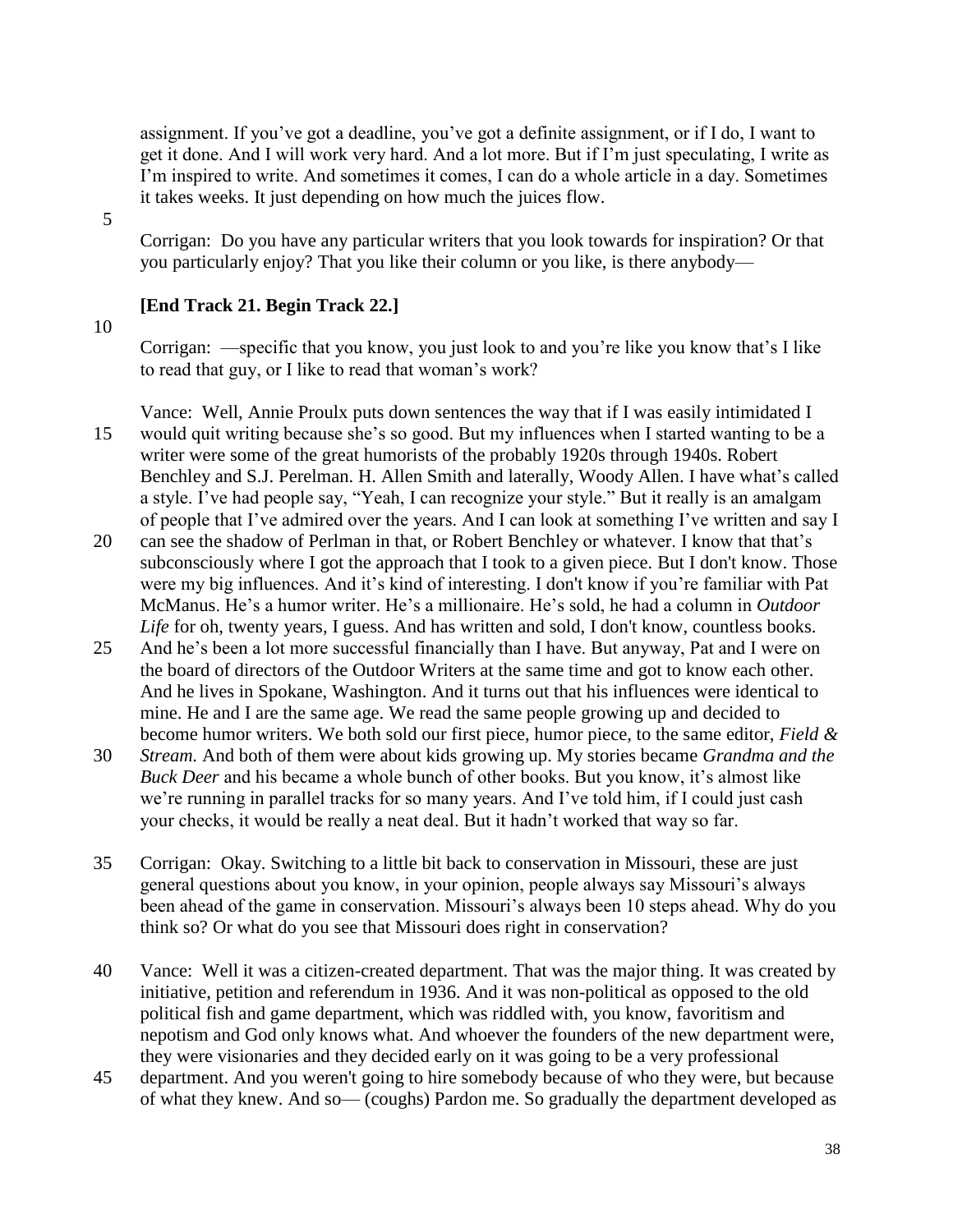a thoroughly professional fish, wildlife, and forestry organization. And when in 1976 the sales tax passed, the conservation sales tax, we also became the best-funded conservation agency in the country. So we were able to start programs that other state agencies, other states' wildlife agencies, couldn't do because they just don't, didn't have and still don't have

- 5 the money. And we've got the money to have an education section, have a natural history section or division. All these things that other agencies would love to do if they just had the wherewithal to do it. And it still is a very professional organization. Prides itself on being that. And it prides itself on being a service agency to the people of the state because they're the ones that created the department, and they're the ones that passed an initiative to fund the
- 10 department.

Corrigan: Now you actually wrote the "Design for Conservation" pamphlet. Is that correct?

## **[End Track 22. Begin Track 23.]**

15

Vance: Yeah, I did. But I'm not going to take credit for being the author of the "Design for Conservation." I did the words. But the people that were the prime movers were Carl Noren, who was the director at the time, and Charles and Libby Schwartz, Elizabeth Schwartz, who were, were and are, Libby's still alive, but the true geniuses. They were absolutely as good as

20 it gets. And oh, Jim Keefe, my boss, was an idea man. Those four people probably did more than any of the rest—not that the others didn't work, but they did more to form, formulate the plan, than anybody else.

Corrigan: Now originally the plan was to go after a soda pop tax.

25

Vance: Right.

Corrigan: And that failed. And then they, the group came back again. And then they did get that 1/8 of one percent conservation sales tax in 1976. How was that initial failure? Was it, 30 because I mean, some people could have quit and stopped. Was it easily seen what the, what

maybe the flaw was or the problem or what happened that you needed to change to make it because it then was passed without really a problem. Was it just the approach? Or—

Vance: Well, first of all, we knew that any pop tax was going to be opposed by the bottlers. 35 And what we didn't take into account was that 7 Up had its world headquarters in Missouri. And Budweiser, or the beer people. So that's two pretty powerful enemies. Plus the Chamber of Commerce wasn't very happy with the idea, either. There was a study done by the university, and I don't remember the name of it. But they came up with various alternative sources of income. One of them was an extraction type tax where you would tax like

- 40 minerals or things like that. But that's non-renewable once you've taken all the whatever it is out. That's the end of it. I'm not sure if there were other ones or not. But anyway, the consensus got to be that a general sales tax was about as equitable as anything could be. Because it taxed everybody equally and it involved everybody equally. And it would raise the money that the people told us we would need to do what we wanted to. Again, it was
- 45 opposed by the business interests. And we were told by consultants that a special election, it probably would pass, because people don't tend to vote very heavily in special elections. If it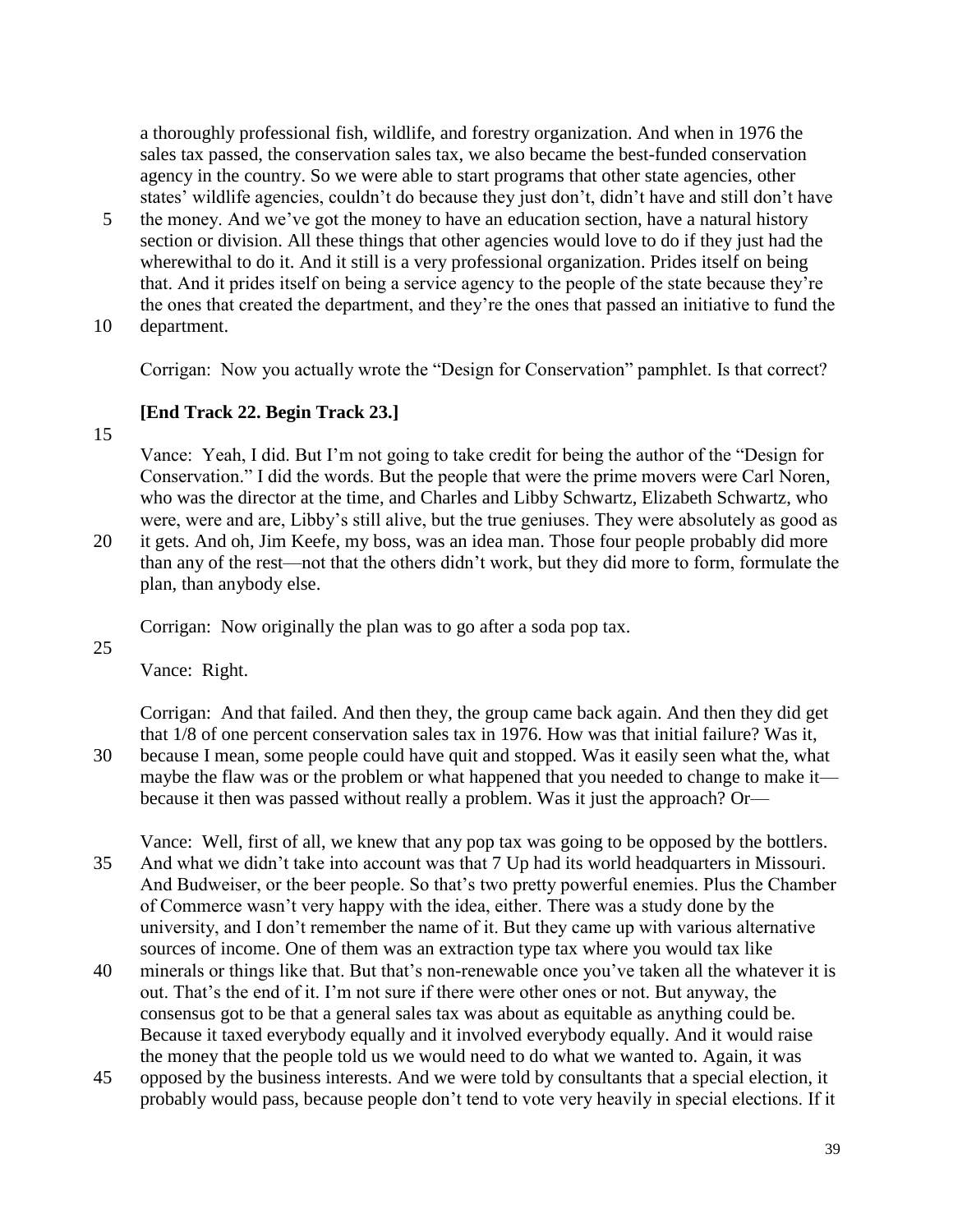went to the general election and it was, the more people that came out, the more likely it was to fail. And as it turned out, it was a record vote that year in 1976. So we thought boy, we're doomed now, because voters were flocking to the polls. And that, anything that's controversial tends to bring out the aginners. So we were sweating it until about, what, two or

- 5 three in the morning, I think it was. We were at the Ramada Inn, which is now the Truman, whatever it is. And we just watched the returns come in. And they were pretty depressing. Kit Bond got beat that year for governor. And he was a popular governor. But I guess there were enough people that just wanted a change. They voted him out. And it finally wound up being something like fifty point, less than fifty-one percent for and almost fifty percent
- 10 against. So it was as close as a vote can get and pass. But it did pass, and that was the important thing.

Corrigan: Now and part of the success of that, though, was also the help of the Missouri Federation.

15

Vance: Oh. It wouldn't have happened without the Conservation Federation. And the federation was formed back in nineteen-thirty, probably, five, to get, to take Missouri conservation out of politics. That's what organized them. And over the years they became a blanket agency, or not agency, a blanket organization for conservation groups. Everybody

20 from the Sierra Club to the hunting clubs and fishing clubs and whatever. And it still is. I don't know how many organizations they have, but it's a bunch. And they represent—

## **[End Track 23. Begin Track 24.]**

- 25 Vance: —every part of the spectrum of the outdoors. And when it came time for the, to see if we could increase the funding for the conservation program, the federation spearheaded it and formed a group called the Citizens' Committee for Conservation, which brought together various people from, again, from the whole spectrum of conservation or outdoor interests in a kind of a supergroup to plan and to recommend what way to go. And then the federation did
- 30 the grunt work. And it involved putting out, mounting a petition campaign. And you had to have, I don't remember the figures, but in seven out of the ten congressional districts had to get a certain percentage of their voters to sign a petition to get it on the ballot. And the first time, the pop tax one, the petition was flawed because I guess we didn't have the right lawyers or something. But it did not have in it what they called an enabling clause, which is
- 35 simply the words "be it hereby enacted that" and then they tell you what's going to be enacted. And for some strange reason, the petition didn't have that five or six words on it. And the Supreme Court threw it out. And that was a crushing blow. It really was, because we'd worked for a year getting the petition signed and so we went back. And after the study, to figure out what would be the best source of income, it was decided to go after a sales tax.
- 40 And we went back and got the right kind of petitions this time and it got on the ballot and got passed.

Corrigan: Okay. And now you mentioned the influence of Charlie and Libby Schwartz. And Charlie's one that had passed away and so we don't have his personal words now. But I do, I

45 usually ask people that did know him. Could you talk a little bit about, in your own opinion,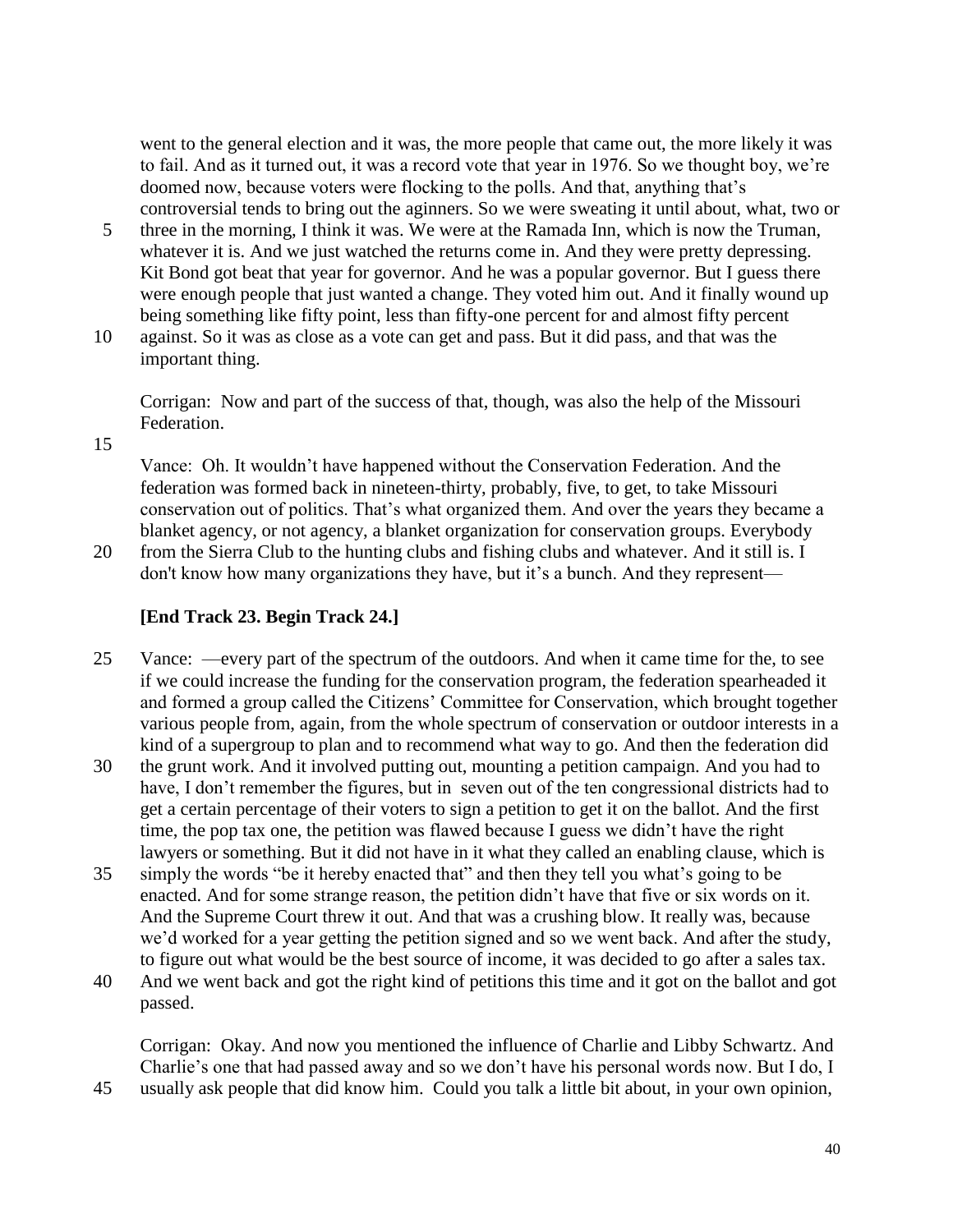just what kind of contribution that Charlie and Libby made—she's still living – but what kind of contribution they made to conservation in Missouri.

Vance: Oh, they were pioneers. And they went back to, I think they were hired in 1941. I say 5 "they." Charlie was hired. In those days, there was no such thing as women's lib. Libby was an unpaid assistant for many years after Charlie was hired as a biologist. And he was assigned to do prairie chickens. That was his only assignment. But he and Libby traveled all over north Missouri, especially north Missouri, doing prairie chicken research. And at the same time they were doing research in Missouri, the Hamerstroms were doing research in

- 10 Wisconsin under Aldo Leopold, who was called the father of modern conservation. And the two couples got, became very, very close friends. And shared their information about what was happening in Wisconsin and here with the prairie chickens. And Charlie wound up being the illustrator for *A Sand County Almanac*, which was Aldo Leopold's bible of conservation. And over the, and then when it came time to do a study of the department in the 1970s to see
- 15 where we were and what we needed to do for the future, Aldo Leopold's son, Starker, was the head of the team that did the study on the Missouri department and made the recommendation that basically your program is good but you're not doing enough for the sixty or seventy of the people that don't hunt and fish. What you are is a hunting and fishing agency with forestry. But what about the canoeists and the hikers and the campers and all
- 20 these other people. Nature lovers. You need to do something for them. And the corollary to that was, you need to have money to do it with. So that's kind of, their report, it was called the Leopold Report, became the inspiration for the "Design for Conservation." And basically what we said was okay, they told us we ought to be doing this. How are we going to do it? Here's what we're going to do. And the "Design for Conservation" was a result of that. And I 25 forgot what your original question was. (Marty laughs)

Corrigan: It was about the Schwartzes, their—you've answered it—

Vance: Oh, the Schwartzes, yes, yeah. Well, Charlie and Libby were role models for Marty 30 and me. I mean, they absolutely lived—

## **[End Track 24. Begin Track 25.]**

Vance: —their lives the way we would, have always tried to live ours as outdoor people and 35 as interested in everything people. Charlie was, I've told people, the only true genius I've ever known in my life. He was just, you know, larger than life. And until the day he died, he had the enthusiasm of a teenager about learning about things. And Libby was the same way. When she was in her seventies, she started taking guitar lessons because all their kids were out of the nest and they'd go on float trips. And the kids would always brought along guitars

- 40 and banjoes and whatever. And they had music on the gravel bar and the kids weren't around anymore. So she started taking guitar lessons so she could do it. I mean, that's the way that those two people were. And I just, John Madson, a great outdoor writer, once visited Charlie. And Charlie had just gotten a new canoe. And it was out in their backyard. And when John came around the house, Charlie was sitting in the canoe playing like he was paddling a
- 45 canoe. And John said later on, "Charlie Schwartz is sixty-five years old, going on fourteen." And that's just the way he was. They were just wonderful, wonderful people.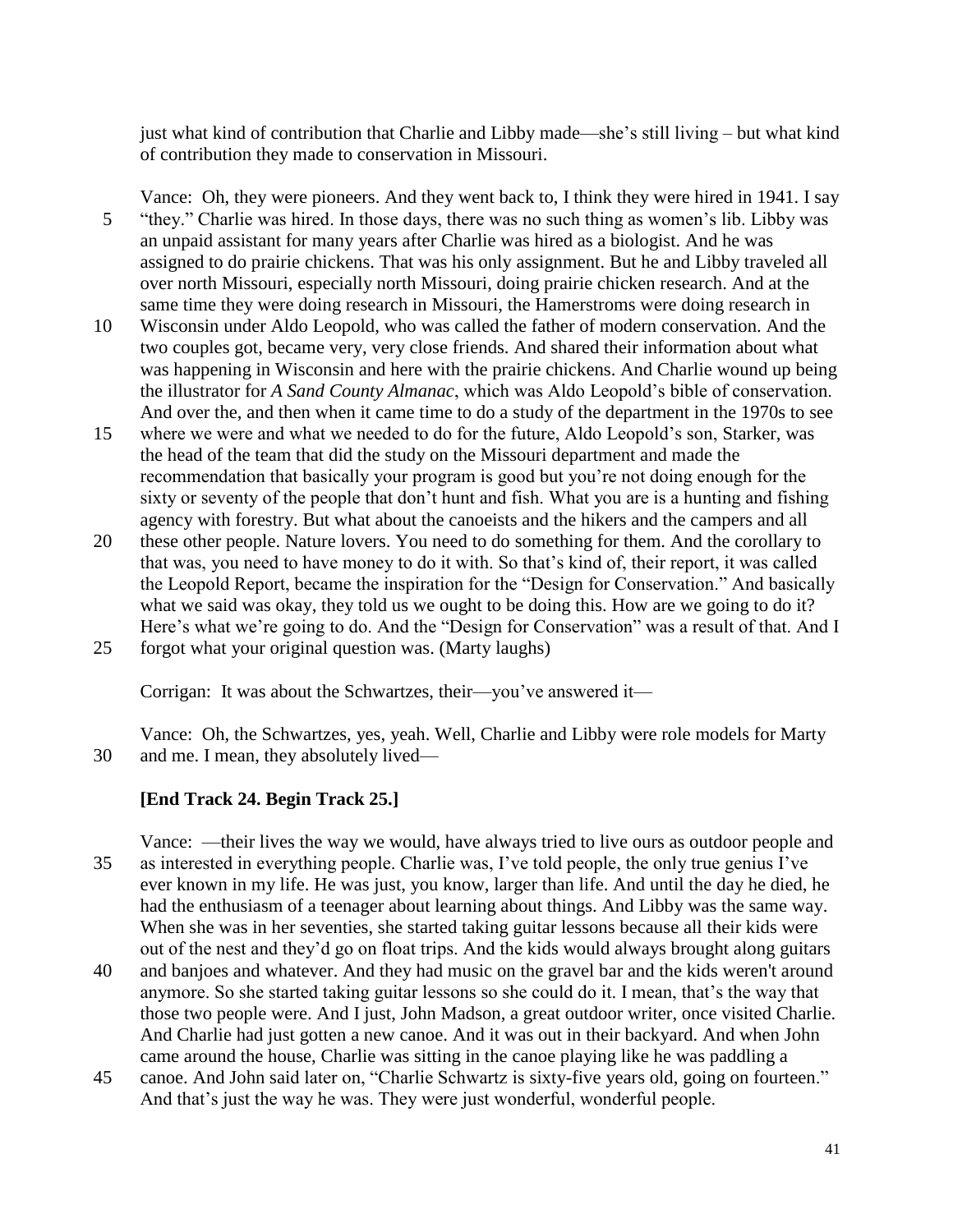Corrigan: Hold on one second.

[pause in recording.]

5

Corrigan: All right, let me get this back on. Okay, we took a brief break there. And we were just finished up talking about Charlie and Libby Schwartz. I was curious to know, when you were at the department in conservation, what areas do you think the Missouri Department of Conservation is spot on, and maybe what areas do you think that they, that they work in and

10 work on that they could improve on? In your opinion.

Vance: Well, we talked a little bit briefly during the break about the, I guess it would be reorganization. And I don't know, I think everybody, every time there's a new director or a change in commission, you have the possibility of a reorganization. I'm not sure, but what

- 15 that's not what bureaucracies do just to make everybody think they're doing something. But one of the things that I was not real happy about was the incorporation of the natural history section, actually it was a division by then, into a, I'm not sure what they even call it now, but into a larger division. And I think it took away some of their identity. The natural history section originally was a creation of the design for conservation. And the first director, first
- 20 boss of that section was John Wiley, who had been a forester, was the assistant state forester. And a great naturalist and just a real wonderful human being. And he hired all the original biologists and botanists and herpetologists and whatever that were a part of that section and basically created the whole thing. And it was a great group. It still is. I'm not saying that they're going to pot. But they are now submerged in a larger division. And I can't help but 25 think that that loss of identity has not been the best it could be for the future of that particular
- division.

Corrigan: Okay. Now you've traveled the whole state. You've been everywhere, you've seen lots of different things. You wrote about all those things in your long career. These are 30 some general questions, just some observations. How are our, you know, bodies of water in Missouri? Are they clean? Are we growing too fast? Are we developing too fast? How are the fish and animal populations? You're a hunter. How are things at the moment? Do you think they're in check, or—

- 35 Vance: Well I think it's obvious, Missouri is a leading outdoor and wildlife state. We have deer and turkeys that other states envy. The populations are excellent. We've reintroduced a number of species, like river otters. Which, if you'll listen to some of the small-mouthed bass fishermen, they've actually become a problem. Of course, deer, you're going to hear complaints about deer being a pest animal. But that's going to happen. Canada geese, we
- 40 were pioneers in the reintroduction and the encouragement of the giant Canada goose, the Canada maxima, which is the—

# **[End Track 25. Begin Track 26.]**

45 Vance: —largest of the subspecies of Canada goose. And they now are, can be a real problem because they eat a lot of gardens and golf courses and they mess up with their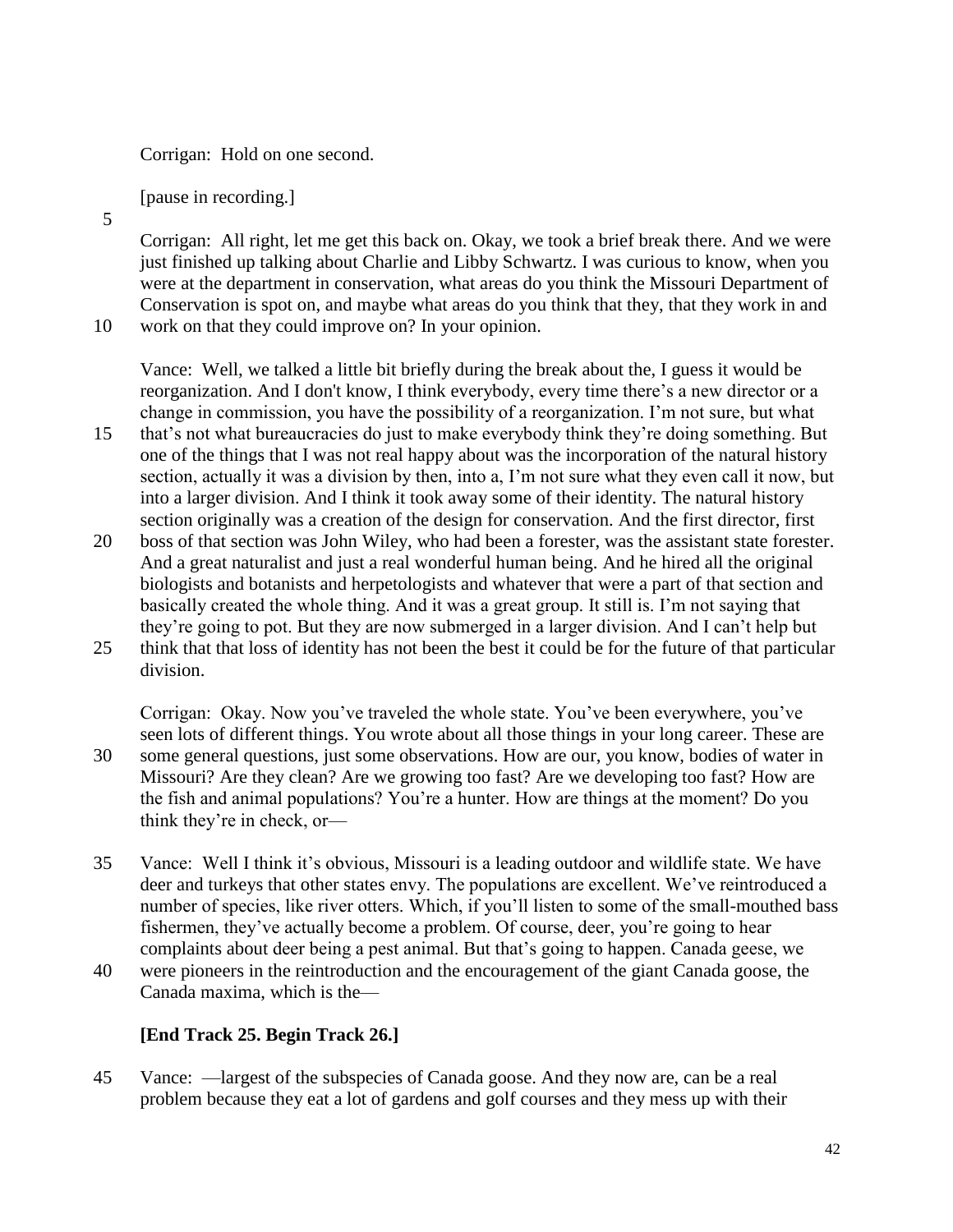droppings, mess up golf courses especially. So you're always going to have people that complain about too many critters or damage to crops or this thing or that thing. But I think on the whole, Missouri's wildlife resources, fisheries resources, are excellent. Clean water, there's always going to be problems. You know, Lake of the Ozarks has had problems with

- 5 bacteria. But Lake of the Ozarks also has about ten zillion cabins and lodges and resorts and whatever. And inevitably you're going to have some sort of pollution. The Missouri River has improved, I think. It's our major waterway right through the middle of the state. It's a great untapped resource. I've canoed the river. And if you can ever catch it at low water, this year it's been kind of tough, but there are great big sandbars that can be camped on. It's a
- 10 very pleasant place to boat or canoe or enjoy. So I think all these resources are enviable. Missouri is a centrally located state. We have a variety of geology and geography and topography. Everything that you would want. It's just an all around, darned good place to live.
- 15 Corrigan: Okay. Good. Now I'm going to change the subject a little bit and talk about your family and your, and what you're doing in your retirement now. Your wife is here. And we talked about when you got married. And you have five children. Can you go ahead and name them all?
- 20 Vance: Okay. The oldest is Carrie. And she's a high school English teacher in New Prague, Minnesota. And married and has two children, both of whom are in college. Two boys. Both of them in college at the present time. Then J.B. is our oldest son. And he's in Ohio working. And—
- 25 Corrigan: J.B. is Joseph—

Vance: Joseph Benton. And—

Corrigan: Okay. Because you mentioned that the name carried on, right? So that was the 30 Benton—

Vance: Yeah. Benton was my dad's middle name. So—

Corrigan: So Joseph Benton, okay. He's in Ohio.

35

Vance: And Eddie lives, actually lives on our place. Is single. He was married but he's not now.

Corrigan: He carries another part of the name, correct?

40

Vance: Pardon? Edward, well, Edward was, I think, Marty's dad's, what, middle name?

Marty: Uh, yeah.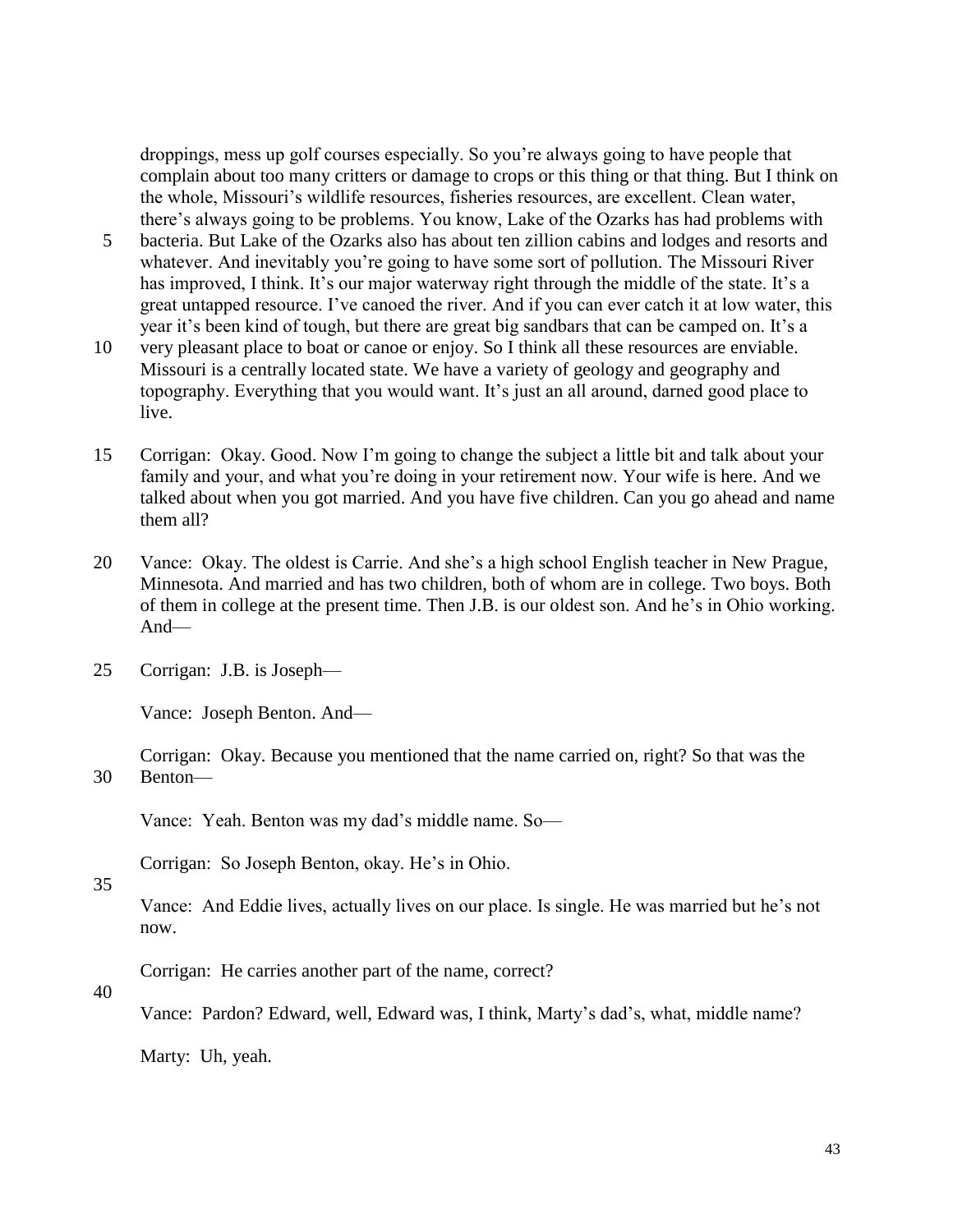Vance: Yeah. And Martin was my dad's first name. So those are both family names. And his family is three labradors. And then Andy is the third oldest son. And he also lives on our place. We've got 40 acres out in the country and it's on a dead end gravel road.

5 Corrigan: And that's actually Russellville, right?

Vance: Yeah. Its five miles out of Russellville.

Corrigan: But that's the address.

10

Vance: But that's the mailing address.

Corrigan: Okay.

- 15 Vance: And it's, well, the kids actually own 10 acres of the 40. So Eddie's house is on part of that 10 acres. And when we bought the place there was a cabin, a concrete block cabin, and that's modern. And that's where Andy lives. And his family is the six Brittanys and one lab. And he's not married. And the youngest is Amy, who is married to a fellow named Brad Binkley. And they have, it's the second marriage for both of them. And they have three kids
- 20 that were Brad's. One is college age and then one is high school and one, I guess, the youngest boy's still in grade school.

Corrigan: And where she's located?

25 Vance: She's in Jeff City.

Corrigan: Oh, Jeff City. Okay.

Vance: She works for MODOT.

30

Corrigan: Okay. Now really quick here, we mentioned it during the break. But I read an article. And it was about how there's a road named after you called Joel Vance Avenue. (Vance laughs) And it's near Dalton. Maybe you can tell me more specifically where it's at. But I'd like to know the story behind how you found out about it. And you visited there now.

35 And the mystery behind how you actually have—

# **[End Track 26. Begin Track 27.]**

Corrigan: —a street in Missouri named after you.

40

Vance: Well it's not a street. It's an avenue. (laughter) There's a difference. A street—I don't know, the definition is different. But an avenue is a step up from a street. A boulevard's probably the top of the line. I haven't gotten there yet. I don't know. This is a mystery as to why it was named and how it was named. And I've tried to find out and I have yet to come

45 up with a satisfactory answer. But it is about two miles south of Dalton. It's a dead end road, gravel road, that dead ends at the Dalton Cutoff, which was kind of my playground when I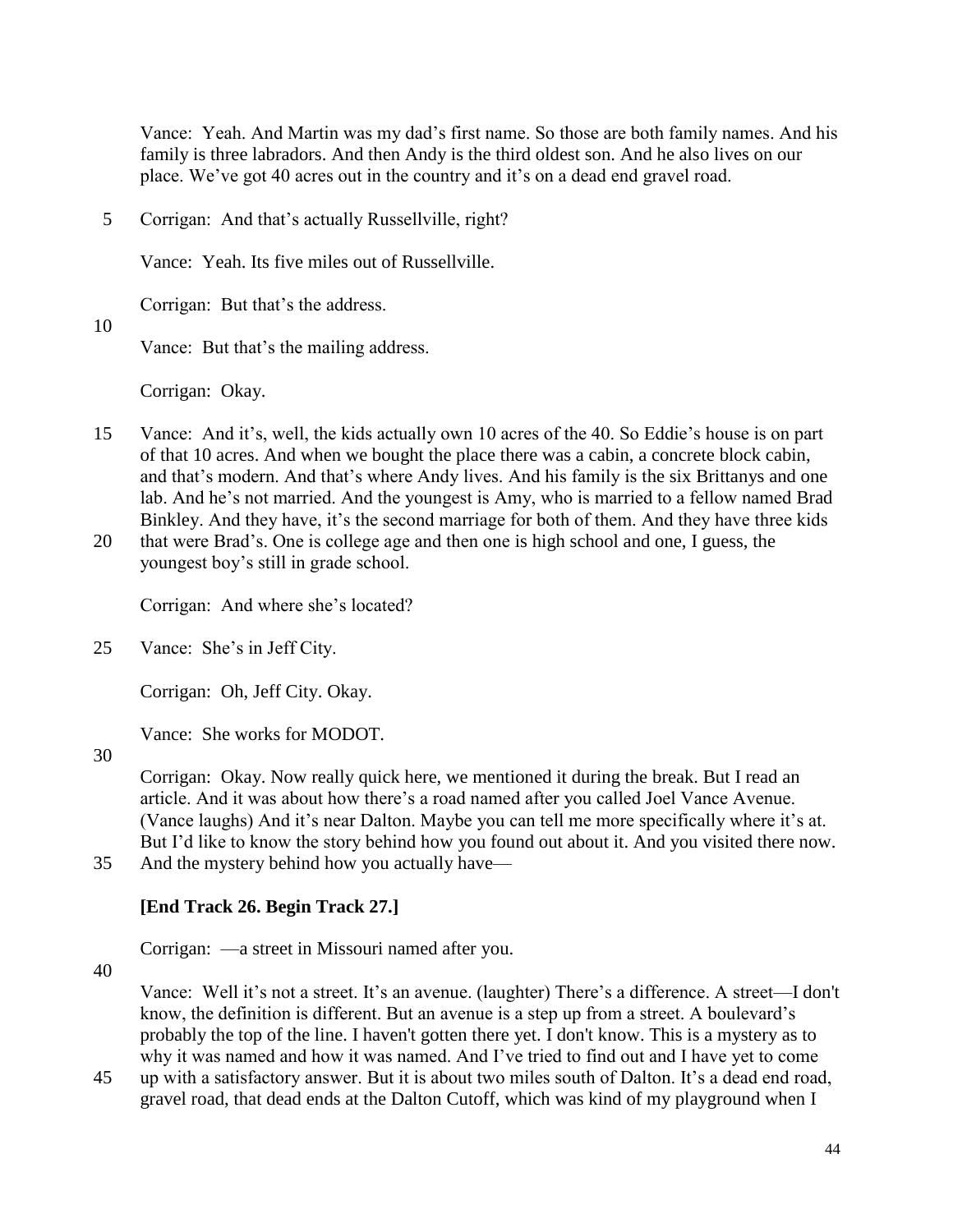was in high school. Swam in it in the summer. Fished in it. Ice skated on it in the winter. So it's kind of fitting, I guess, that my road should end at the Dalton Cutoff. I've tried different agencies, naming agencies. And you know, the 911 system calls for roads to be named. They all have names. In some countries, there are numbers. But in ours, there are names. And so

- 5 somebody somewhere along the line decided to name one after me. And I didn't know anything about it. Didn't know it existed until I got a phone call from an old high school and college friend, Karl Miller, who lives in Columbia. And Karl is from Dalton originally, also. And he said, "I've been someplace you haven't been." And I said, "Well, where would that be?" And he said, "Well, it's Joel Vance Avenue and its south of Dalton." And he said,
- 10 "Most people have to die to have something named after them. How are you feeling?" (laughter) So the next day, Marty and I drove up to Dalton. And sure enough, there was this road sign that said Joel Vance Avenue. And we set up the self-timer on the camera and took a picture of ourselves under the sign. And as far as I know—well, it's an interesting thing. The next gravel road toward Dalton is Val Verde Avenue, which is named for the plantation that
- 15 General Sterling Price had before the Civil War. And General Sterling Price captured my great-grandfather and his brother, my great-granduncle, during the Civil War. They formed a kind of a jackleg militia that they call Vance's Rangers. And they were going to go down and protect Glasgow from those awful Confederates. And they lasted about an hour, and got the whole company captured. And the Confederates, Sterling Price's army, I guess slapped them
- 20 on the butt and told them to go home and quit playing soldier, which they did. But somehow there's some sort of historic synchronicity between Joel Vance Avenue and Valverde Avenue the next one over.

Corrigan: Okay. So to be continued, and you may never find out.

25

Vance: I may never find out. I haven't so far.

Corrigan: So currently you're retired and you're still writing. And you have six Brittany dogs. Is that correct?

30

Vance: Six Brittanys, one lab. Well I, actually, Andy, the youngest son and I, kind of coown the dogs. But yeah, six Brittanys, one lab. And then Eddie has three labs. So we've got 10 labs on the, I mean 10 dogs on the place.

35 Corrigan: And then I also wrote down that you play the guitar, mandolin and banjo. But with the dogs, why Brittanys?

Vance: Well, I don't know. I kind of fell into Brittanys many years ago. One of my friends had a Brittany and I liked it. And being a bird dog, I mean, a bird hunter, quail hunter, I

- 40 wanted a bird dog. And it just kind of seemed natural to get Brittanys. And once you get a Brittany, you're in love forever more, I think. Probably true of every breed. But I just think they're smart dogs. And they're family dogs. And they think they're people. Even though they're not, they think they are. And I just enjoyed Brittanys. And I got into French Brittanys, which are the original dog. They obviously all came from France, being Brittany. But I got
- 45 into French Brittanys, and I've had those now for 30 years, I suppose. And they're just wonderful dogs.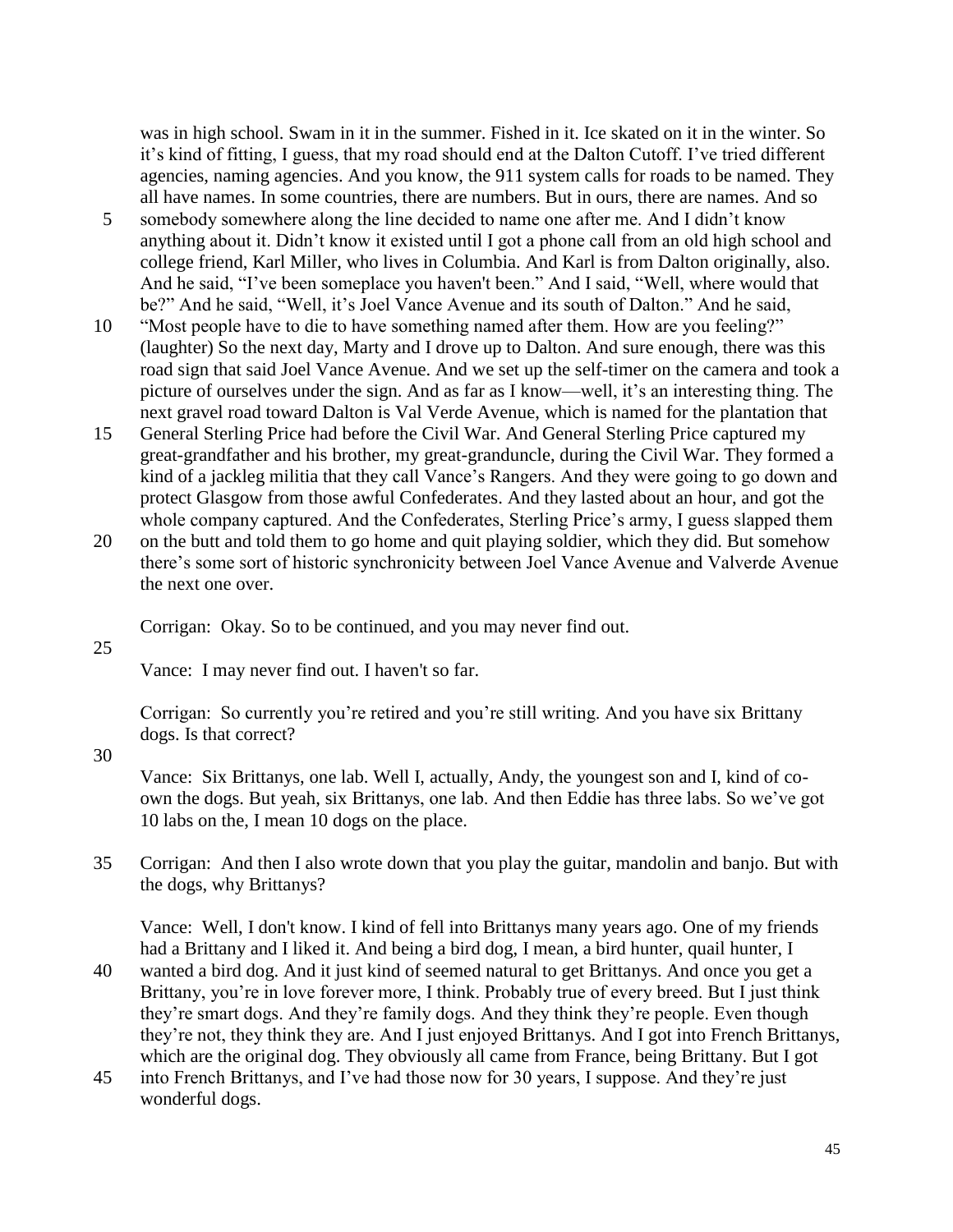Corrigan: Okay. And I read this article, too, where it said, you know, it mentioned that you played guitar and mandolins and banjoes. But you said yes you did, but not very well, and someday you hope to master them.

5

Vance: Oh, I won't. It's a little late for that now. But I've had, when I was probably fifteen, I got a guitar. I wanted to be Gene Autry. I always thought he was the coolest singer that ever was. So I got a guitar. It was an old Silvertone—

# 10 **[End Track 27. Being Track 28.]**

Vance: —Sears Silvertone guitar. And I played that for a while. And then the year I spent, the summer I spent detasseling seed corn, it was to make enough money to buy a good guitar. And I bought a Martin 0017, mahogany-top guitar, which I still have. And that's kind of my

15 baby. And I've had that now for, oh, since nineteen-fifty, probably three. Somewhere in there. So I play guitar better than I do banjo and mandolin. But I enjoy them all.

Corrigan: Okay. And what kind of writing are you doing now? You just finished the prairie chickens book. Are you still doing just freelance articles, or—

20

Vance: Still writing the conservation column for *Gun Dog.* And I write a column, kind of an opinion column, for a magazine out of Saint Louis called the *Outdoor Guide*. And just freelance wherever the opportunity arises. Sometimes it's travel. Sometimes it's humor. Sometimes it's outdoor stuff. Sometimes it's fiction. Whatever strikes my fancy. That's kind

25 of the advantage of being retired is that I don't have to do it. So I can kind of make my own assignments and have fun with it.

Corrigan: Okay. I was going to mention some of the organization, we've talked a little bit about them. They've kind of popped up throughout the interview. The organizations you're 30 involved in. You're involved in the federation. They awarded you a Conservation

Communicator of the Year. What year was that?

Vance: Mm hmm. Oh, lord, it was a long time ago. Back probably in the 1970s, I think.

- 35 Corrigan: And then you were a member in the OWAA, the Outdoor Writers Association of America. And they've given, I had that you were quite involved in that organization. Past president. Board chairman. Group historian. They honored you with the excellence in craft honor, and the Ham Brown Award for service. And that you're one of only three members in its history to be awarded all three of its top honors.
- 40

Vance: Yeah.

Corrigan: The Association of Great Lakes Outdoor Writers awarded you with an excellence in craft honor. And then the Circle of Chiefs which, from what I read is, it's a group of

45 people that select their—the current members select the future members. And it's kind of like a little club. Is that—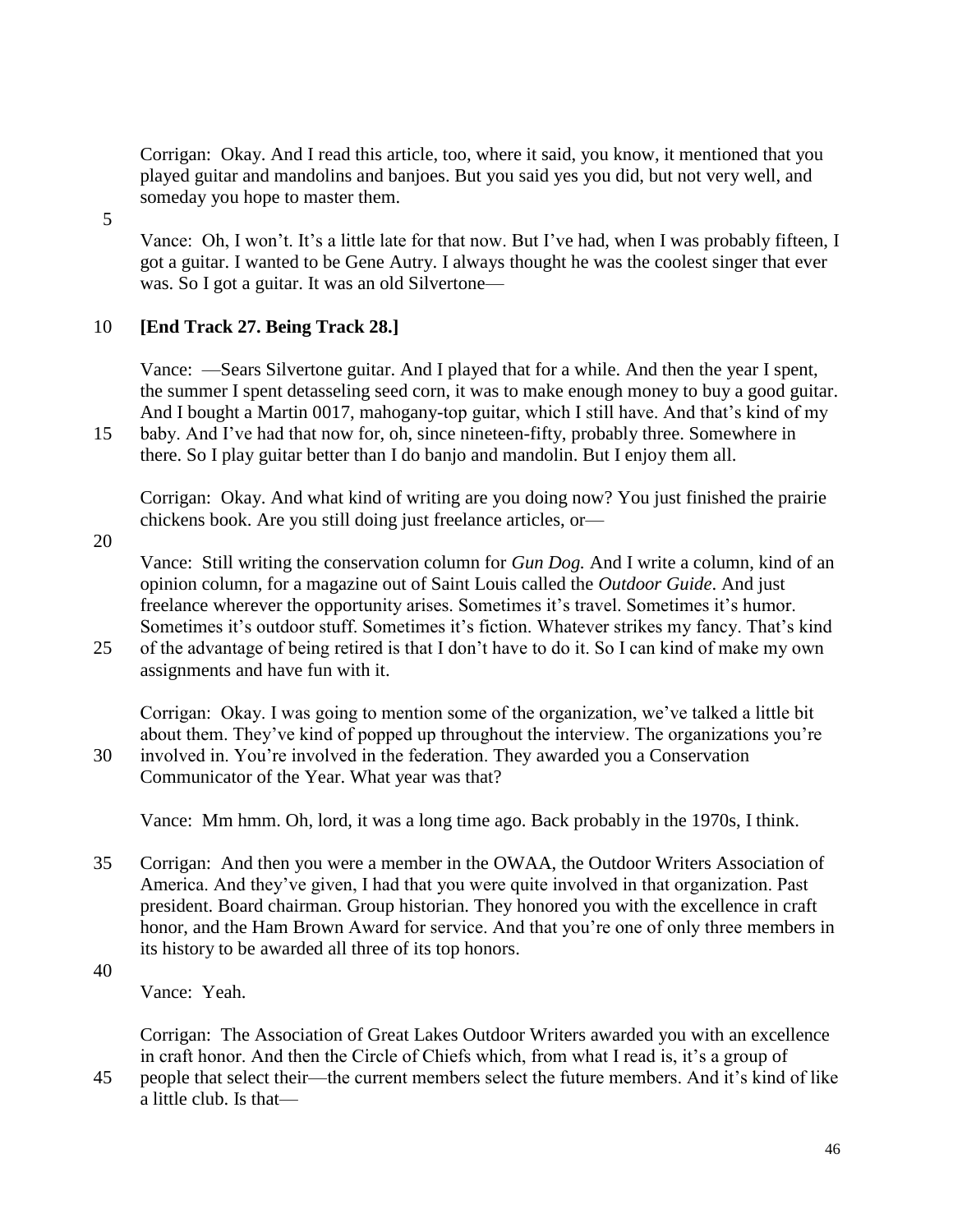Vance: Yeah, it's the conservation communicators. People that are outstanding in the world of conservation communication. And we've had, oh, some really, well, almost anybody you can name that is well known, is or has been a member of the Circle of Chiefs. Which was

- 5 founded, by the way, but Werner Nagel who was a fellow that worked for the Missouri conservation department for many, many years. And wrote the book *Cy Littlebee's Guide to Cooking Fish and Game.* Which still is selling after probably fifty or sixty years. And Werner was a member of the Outdoor Writers. And decided that the conservation people should have some sort of award that was specific to them. And he founded the Circle of
- 10 Chiefs. And I got selected to be a chief. Of the many honors I've had, that's by far the most meaningful to me. This belt buckle I'm wearing is given to each chief. And there was an original belt buckle that was designed, and as each chief got it, they would scratch their initials on the back part of the belt buckle. But we ran out of room, so there's now a second belt buckle. That stays at the Outdoor Writers headquarters. But each of the chiefs gets one of
- 15 their own, too.

Corrigan: So it says OWAA Conservation Award, jade of chiefs. And there's a, it looks like, is it arrowheads on each side of the—

20 Vance: Yeah. It's a, there's jade in the middle and then the pewter buckle. And it's, it's my greatest honor I've ever said.

Corrigan: Good. These are the organizations I found. But are there any other ones that you're involved in?

25

Vance: That's pretty much it. OWAA takes a lot of time. Well, and Missouri Outdoor Communicators, yeah. That's the group that actually we're meeting this coming weekend. And I was the first board chair of that. And one of the founding members. And we've been around now for I'm guessing twelve years. And it's a going organization.

#### 30

Corrigan: Yeah, I wasn't sure. There was always the possibility that there was more out there. This is what I was able to scrape up from—

#### **[End Track 28. Begin Track 29.]**

35

Corrigan: —and learn about. That's really all the questions I have. But if there's anything we didn't cover. If there's a story we didn't hit or if there's something you'd like to mention or a topic or anything, feel free to. That's all the questions I have. But, and if I left something out, feel free to—

40

Vance: You've been very comprehensive in the whole interview. And I've probably talked way too much on some of the stuff. I mean, I've got stories. That's what I do. I tell stories. So there are many, many. All you need to do is just kind of prime the pump and I'll talk all day long. But I think you've covered all the bases pretty well.

45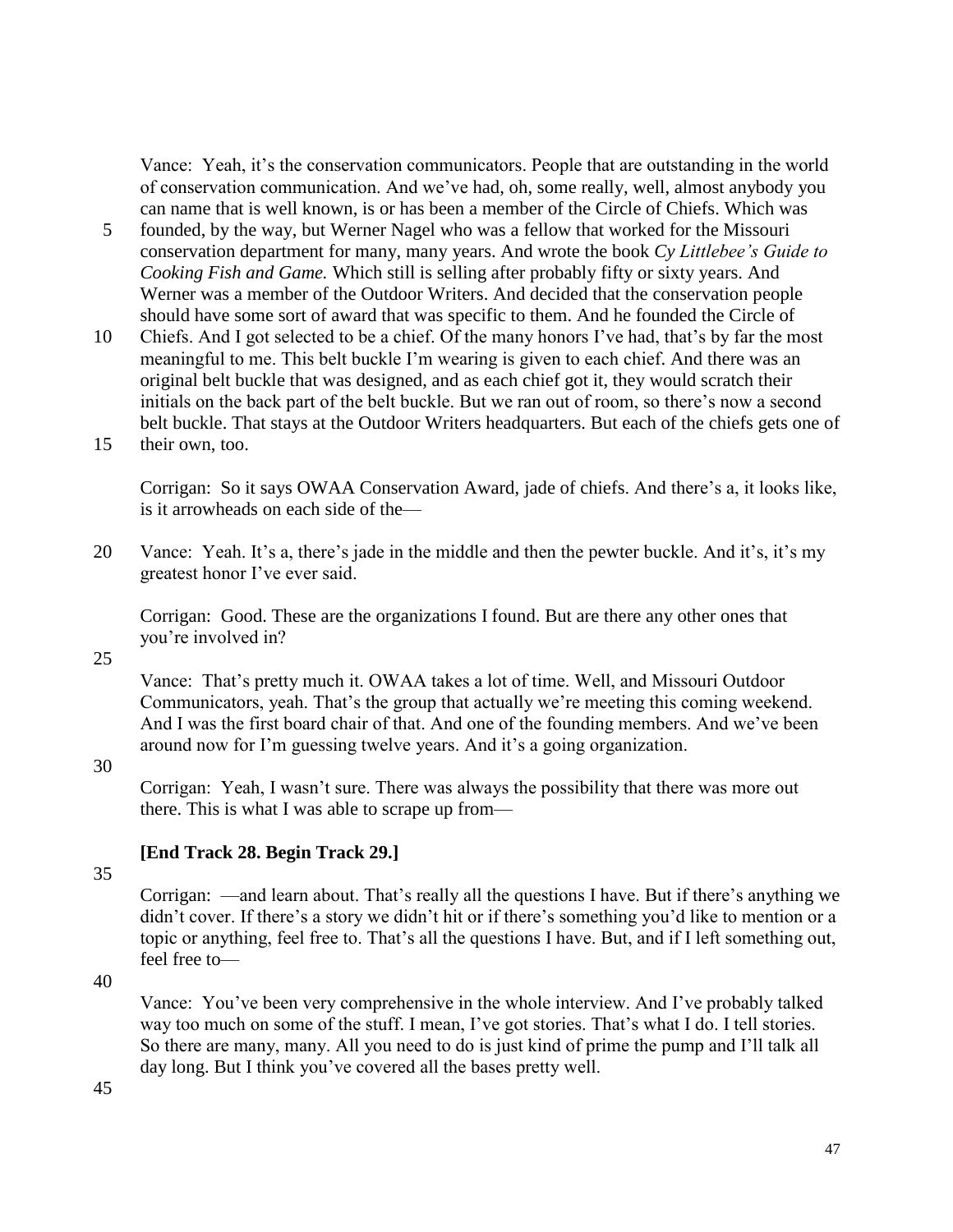Corrigan: Well, and what's nice, too, is like I mentioned before, is that your work's out there. You can read it.

Vance: Yeah.

5

Corrigan: You can track down the article, the columns, the books, the stories. A lot of it's out there. So I was trying to kind of bring all that work together with kind of the behind the scenes and learn more about you.

- 10 Vance: Well I would mention, I should have thought of this earlier. But I do have a website, which is hard to remember. It's joelvance.com. Really tough. But I also sell books there. And I've got several that are only e-books. They're not on, they're not printed. They're on, you can get them for a Kindle or a Nook or one of these e-readers. One of which is a continuation of the *Down Home Missouri,* picking up where that one left off and carrying through college.
- 15 And it's a memoir. And then I've got a fishing humor book that's just an e-book. So there are other books out there by me. It's just they're not in print form. I also donated to the Missouri Historical Society a biography I did of a French professor I had here in college named Ward Dorrance who was a writer of some Missouri renown. He wrote a number of books of both history and fiction. It's kind of an unfortunate incident in Missouri history in that he was run
- 20 out of the university because, and of the state, because he was gay. And he was the most influential teacher I had while I was at the university. And he just vanished one day. We didn't know what had happened. The story was given to the class that he'd had a heart attack and had to move to England. Well, it was during my research found out that no, he hadn't had a heart attack. He'd been harassed out of the state. Probably threatened with prosecution
- 25 for being homosexual. And I kind of got into this because I admired him first as a teacher and then as a writer. And I thought that I wanted to start researching, not really researching, just find out more about him. Found out he had just died a couple of years before I got interested in him. And it turned out he was in his nineties, so I guess his heart was in pretty good shape. But he spent a year in England, came back, and became a professor emeritus at Georgetown
- 30 University. And that's where he wound up. But he never came back to Missouri. He owned a house. It's the Guitar House here in Columbia, which he named Confederate Hill. He was an unregenerate Confederate. And it was a fascinating, almost ten years, pretty close to ten years, that I researched the guy. And I never could find a publisher. And I finally just gave it to Gary Kremer and said, "Here, for the archives. You can have it." So that's somewhere in
- 35 the stacks.

Corrigan: Yeah. It will be in there. And that's interesting, too about, you've kept up with the craft. You mention the Kindle and the e-reader and moving books onto electronic formats.

40 Vance: Yeah.

Corrigan: It seems like you, throughout your writing career, you've kept up on whatever the media outlet was at the time that you're on board. It's just a different way to disseminate your writing, but it's still just writing.

45